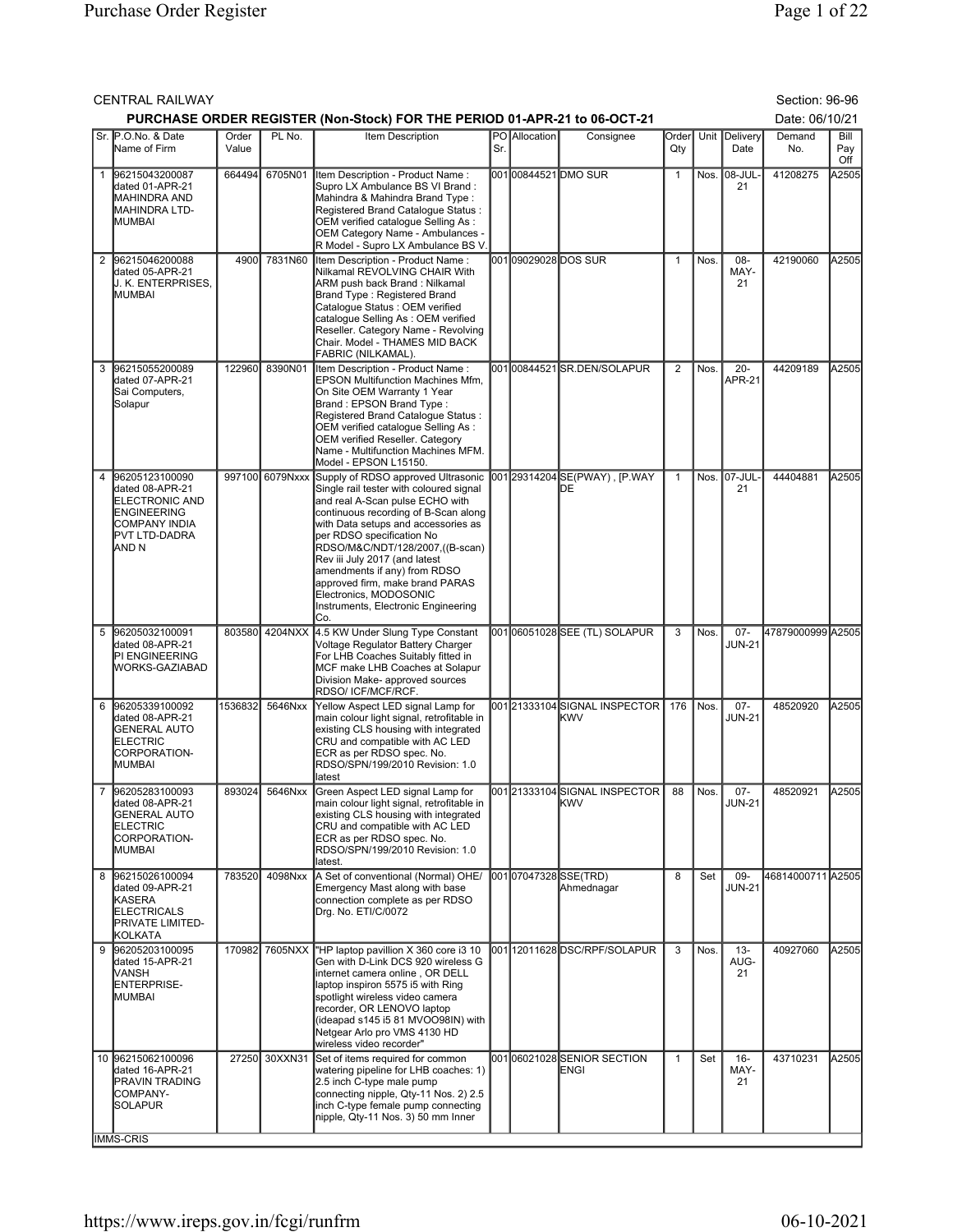| Sr. P.O.No. & Date<br>Name of Firm                                                                                    | Order<br>Value  | PL No.      | Item Description                                                                                                                                                                                                                                                                                                                                                                                                                                                                                                                                                                                                                                                                                                                                                                                                                                                                                                                                                                                                                                                                                                                                                                                                                                                                    | Sr. | PO Allocation | Consignee                                    | Order<br>Qty |      | Unit Delivery<br>Date   | Demand<br>No.     | Bill<br>Pay<br>Off |
|-----------------------------------------------------------------------------------------------------------------------|-----------------|-------------|-------------------------------------------------------------------------------------------------------------------------------------------------------------------------------------------------------------------------------------------------------------------------------------------------------------------------------------------------------------------------------------------------------------------------------------------------------------------------------------------------------------------------------------------------------------------------------------------------------------------------------------------------------------------------------------------------------------------------------------------------------------------------------------------------------------------------------------------------------------------------------------------------------------------------------------------------------------------------------------------------------------------------------------------------------------------------------------------------------------------------------------------------------------------------------------------------------------------------------------------------------------------------------------|-----|---------------|----------------------------------------------|--------------|------|-------------------------|-------------------|--------------------|
|                                                                                                                       |                 |             | dia. (2 inch) HDPE PE63 pipe, Qty-<br>100 mtrs. 4) 2 inch G.I. Hose nipple<br>(long), Qty-25 Nos. 5) 2 inch G.I.<br>TEE, Qty-10 Nos. 6) 2 inch G.I.<br>Elbow, Qty-10 Nos. 7) 2 inch G.I. Hex<br>Nipple (long), Qty-10 Nos. 8) 1.5 Non<br>Return Valve, Qty- 14 Nos. 9) 1 inch<br>Air Release Valve, Qty-12 Nos.                                                                                                                                                                                                                                                                                                                                                                                                                                                                                                                                                                                                                                                                                                                                                                                                                                                                                                                                                                     |     |               |                                              |              |      |                         |                   |                    |
| 11 96215076200097<br>dated 19-APR-21<br>ISHRI SAI<br>ENTERPRISES-<br><b>JALGAON</b>                                   |                 | 791 97XXN56 | Item Description - Product Name:<br>SAFESCRYPT Signature and<br><b>Encryption Digital Signature</b><br>Certificate Brand: SAFESCRYPT<br>Brand Type: Registered Brand<br>Catalogue Status : Catalogue not<br>verified by OEM Selling As: Reseller<br>not verified by OEM. Category Name<br>- Digital Signature Certificate. Model -<br>SIFY- SAFEY SCRYPTION SHA 2.                                                                                                                                                                                                                                                                                                                                                                                                                                                                                                                                                                                                                                                                                                                                                                                                                                                                                                                  |     |               | 00112011628DSC/RPF/SOLAPUR                   | $\mathbf{1}$ | Nos. | $30-$<br><b>APR-21</b>  | 40927018          | A2505              |
| 12 96215078200098<br>dated 19-APR-21<br><b>SHRI SAI</b><br>ENTERPRISES-<br>JALGAON                                    | 79 <sup>4</sup> | 8331XX      | Item Description - Product Name:<br>SAFESCRYPT Signature and<br><b>Encryption Digital Signature</b><br>Certificate Brand: SAFESCRYPT<br>Brand Type: Registered Brand<br>Catalogue Status : Catalogue not<br>verified by OEM Selling As: Reseller<br>not verified by OEM. Category Name<br>Digital Signature Certificate. Model -<br>SIFY- SAFEY SCRYPTION SHA 2.                                                                                                                                                                                                                                                                                                                                                                                                                                                                                                                                                                                                                                                                                                                                                                                                                                                                                                                    |     | 0010331328    | <b>DPO SUR</b>                               | $\mathbf{1}$ | Nos. | $30-$<br><b>APR-21</b>  | 40551001          | A2505              |
| 13 96215034100099<br>dated 21-APR-21<br><b>IMEDHA SERVO</b><br><b>IDRIVES PRIVATE</b><br>LIMITED-<br><b>HYDERABAD</b> | 1579180         | 5651Nxx     | Output WFM CPU card (M633OCO)<br>Make- Medha Servo Drives Pvt Ltd<br>Make/brand: Medha                                                                                                                                                                                                                                                                                                                                                                                                                                                                                                                                                                                                                                                                                                                                                                                                                                                                                                                                                                                                                                                                                                                                                                                              |     |               | 001 21313304 SIGNAL INSPECTOR<br><b>IKWV</b> | 28           | Nos. | $21 -$<br><b>FEB-22</b> | 48500930          | A2505              |
| 14 96215036100100<br>dated 21-APR-21<br>MEDHA SERVO<br><b>DRIVES PRIVATE</b><br>LIMITED-<br><b>HYDERABAD</b>          | 1101686         | 5651Nxx     | WFM relay driver card (M633 ORD)<br>Make- Medha Servo Drives Pvt Ltd<br>Make/brand: Medha                                                                                                                                                                                                                                                                                                                                                                                                                                                                                                                                                                                                                                                                                                                                                                                                                                                                                                                                                                                                                                                                                                                                                                                           |     |               | 00121333104SIGNAL INSPECTOR<br><b>IKWV</b>   | 28           | Nos. | $21 -$<br><b>FEB-22</b> | 48520931          | A2505              |
| 15 96205338100101<br>dated 21-APR-21<br>D.M.ASSOCIATES-<br><b>IMUMBAI</b>                                             |                 |             | 973972 4735NXX (A) Removing of existing pumps &<br>motors at Kunnor pump house Wadi.<br>B) Designing, Supply, Erection,<br>commissioning and testing at kunnor<br>pump house wadi. (Details of pump<br>required is as below) 1) Vertical<br>Multistage Centrifugal Pump Set: -<br>Vertical Multistage Centrifugal<br>coupled pump set capable of<br>discharging 57 LPS against total head<br>of 70 meter as per specification<br>attached. 2) MOTOR:- Foot mounted<br>VSS motor 1500 RPM synchronize<br>squirrel cage induction motor<br>conforming to IS 325 having<br>continuous rating suitable for<br>operation at 415 volts + /- 10 percent<br>3 phase 50Hz +/- 3 percent with F<br>class insulation temperature rise<br>limited to class B insulation etc<br>complete 90 HP with Accessories<br>enclosed in Annexure I & Details of<br>existing pump in Annexure II. Make<br>Kirloskar, Jyoti, GRW, Grundfos<br>Crompton Greaves only. New pump<br>should be suitably fitted at Kunnur<br>pump house wadi, where existing<br>pump is fitted. Necessary fabrication<br>& Civil work shuld be done by Firm.<br>Make/Brand accepted: TEFC motor of<br>CGL/BBL make, cage motor with<br>coupling, 75kw/100hp, 1450 RPM,<br>Kirloskar Make 3 stage type pump<br>model RKBV 125/30. |     |               | 001 07048128 SR.SECTION<br>ENG.ELECT         | $\mathbf{1}$ | Nos. | $25 -$<br>MAY-<br>21    | 47855000210 A2505 |                    |
| 16 96205056100102<br>dated 21-APR-21<br><b>RUSHABH</b><br>TRADELINKS-<br>MUMBAI.                                      | 2831997         | 7879N11     | Specifications 1) Hoist capacity - 3 T<br>chain hoist with manual trolley. 2)<br>Overload capacity - 25 percent plus.<br>3) Type of Crane - Jib crane. 4) Boom<br>length - 5 mtr. 5) Operation - From<br>Floor Through Pendant. 6) Location /<br>Environment - Indoor duty, Ambient<br>Temperature 45 degrees. 7) Height of<br>lift - 5 mtr. 8) Chain diameter - 9mm<br>(grade 80). 9) No. of Falls (main) - 2                                                                                                                                                                                                                                                                                                                                                                                                                                                                                                                                                                                                                                                                                                                                                                                                                                                                      |     |               | 001 29427504 SENIOR SECTION<br><b>ENGI</b>   | 6            |      | Nos. 21-JUL<br>21       | 43710141          | A2505              |
| <b>IMMS-CRIS</b>                                                                                                      |                 |             |                                                                                                                                                                                                                                                                                                                                                                                                                                                                                                                                                                                                                                                                                                                                                                                                                                                                                                                                                                                                                                                                                                                                                                                                                                                                                     |     |               |                                              |              |      |                         |                   |                    |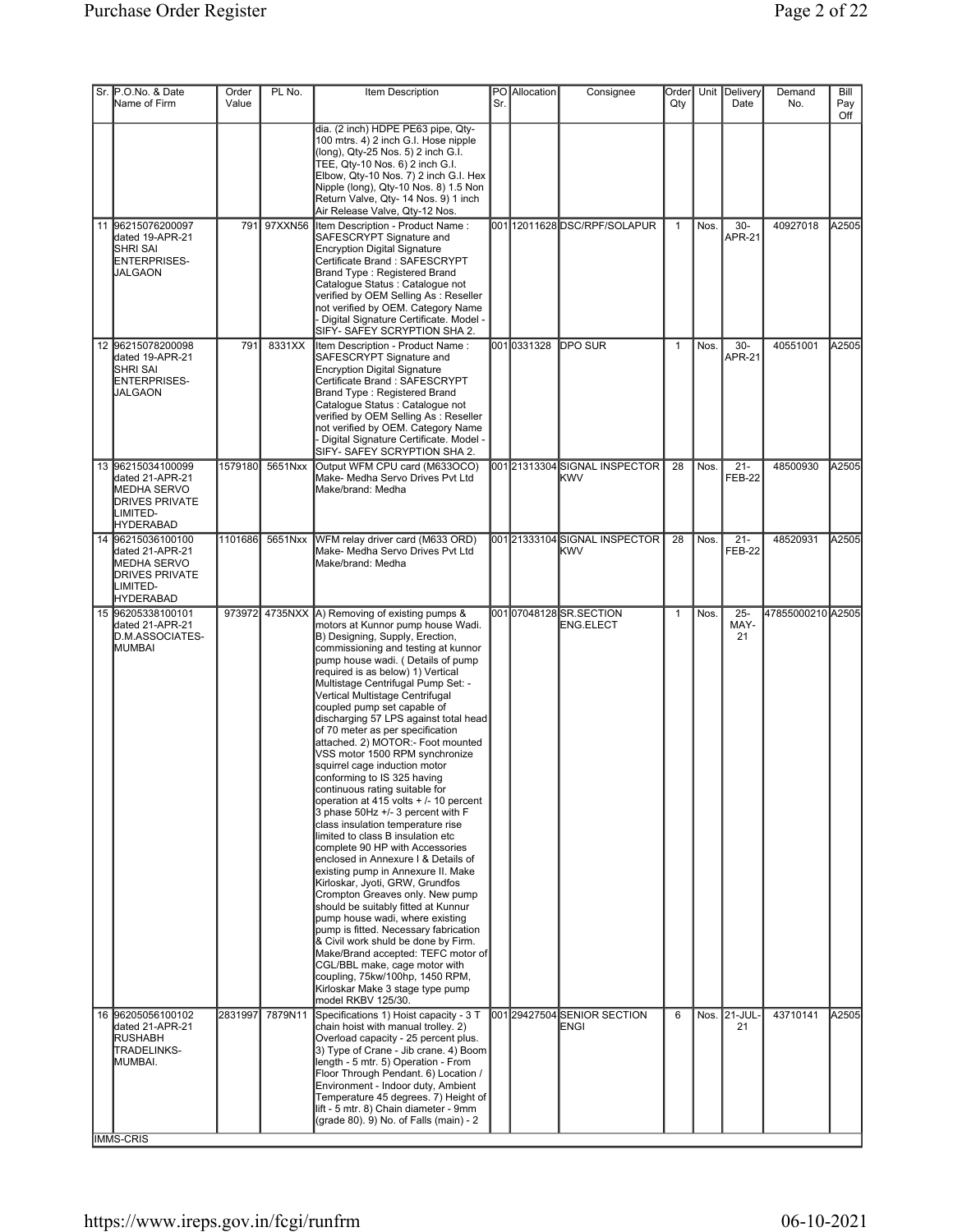| Sr. P.O.No. & Date<br>Name of Firm                                                        | Order<br>Value | PL No.         | Item Description                                                                                                                                                                                                                                                                                                                                                                                                                                                                                                                                                                                                                                                                                                                                                                                                                                                                                                                                                                                                                                                                                                                                                                                      | Sr. | <b>PO</b> Allocation | Consignee                  | Order<br>Qty   |          | Unit Delivery<br>Date | Demand<br>No. | Bill<br>Pay |
|-------------------------------------------------------------------------------------------|----------------|----------------|-------------------------------------------------------------------------------------------------------------------------------------------------------------------------------------------------------------------------------------------------------------------------------------------------------------------------------------------------------------------------------------------------------------------------------------------------------------------------------------------------------------------------------------------------------------------------------------------------------------------------------------------------------------------------------------------------------------------------------------------------------------------------------------------------------------------------------------------------------------------------------------------------------------------------------------------------------------------------------------------------------------------------------------------------------------------------------------------------------------------------------------------------------------------------------------------------------|-----|----------------------|----------------------------|----------------|----------|-----------------------|---------------|-------------|
|                                                                                           |                |                | falls. 10) Hoisting Speed (main) - 2.13<br>mtr /m. 11) Motors Type - S4 Duty, 4<br>Pole, Class F Insulation, ip55<br>protection, TEFC Enclosure, 80<br>percent Efficiency, Power Factor 0.77,<br>Star Connection, 3 phase, Supply 415<br>+/- 5 percent, Standard Seat PCD 12)<br>Hoist Gear Boxes Lubrication -<br>Grease Lubricated. 13) Hook -<br>Standard C type. 14) Motor rating<br>(main) - 2 HP 1440 rpm. 15) Hoist<br>brake - Disc type. 16) Bearing -<br>Double ball bearing. 17) Cross Travel<br>- Manual. 18) Rotation - 360 deg. 19)<br>Travel - Manual 360 deg. 20) Power<br>Supply - 415 V, 3 Phase, 50 Hz, AC.<br>21) Control Voltage - 110 V AC. 22)<br>Pendant - UP / Down - push buttons.<br>23) Painting - Two coats of primer<br>and two coats of golden yellow. 24)<br>Testing - 100 percent load test and<br>overload testing at erection site. 25)<br>Packing for Transportation - The<br>structural items such as Boom,<br>Column Pipes, Base Plates, Guide<br>Plates etc. shall be wrapped in plastic<br>films and shall be transported loose<br>while all other items such as hoists,<br>motors, gear boxes etc. shall be<br>packed in wooden crates for<br>transportation. |     |                      |                            |                |          |                       |               | Off         |
| 17 96215081200103<br>dated 22-APR-21<br><b>SHRI SAI</b><br>ENTERPRISES-<br><b>JALGAON</b> |                |                | 791 57XXNS64 Item Description - Product Name:<br>SAFESCRYPT Signature and<br><b>Encryption Digital Signature</b><br>Certificate Brand: SAFESCRYPT<br>Brand Type: Registered Brand<br>Catalogue Status : Catalogue not<br>verified by OEM Selling As : Reseller<br>not verified by OEM. Category Name<br>digital signature certificate. Model -<br>SIFY- SAFEY SCRYPTION SHA 2.                                                                                                                                                                                                                                                                                                                                                                                                                                                                                                                                                                                                                                                                                                                                                                                                                        |     |                      | 001 <b>09029028DOS</b> SUR | $\mathbf{1}$   | Nos.     | $05 -$<br>MAY-<br>21  | 42190064      | A2505       |
| 18 96215080200104<br>dated 23-APR-21<br><b>ANDS LITE PRIVATE</b><br>LIMITED-DELHI         |                | 35568 7590NXX  | Item Description - Product Name:<br>Hand held rechargeable search light<br>torch Brand: ANDSLITE Brand Type:<br>Registered Brand Catalogue Status:<br>OEM verified catalogue Selling As:<br>OEM. Category Name - hand held<br>search light. Model - NANO.                                                                                                                                                                                                                                                                                                                                                                                                                                                                                                                                                                                                                                                                                                                                                                                                                                                                                                                                             |     |                      | 00112011628DSC/RPF/SOLAPUR | 52             | Nos.     | 04-<br>MAY-<br>21     | 40927019      | A2505       |
| 19 96215051200105<br>dated 26-APR-21<br>Fourtech Computers,<br><b>pune</b>                | 64990          | 8390N01        | Item Description - Product Name:<br><b>SAMSUNG Professional Large</b><br>Format Display, Size 138 cm Non<br>Touch Screen Brand: SAMSUNG<br>Brand Type: Registered Brand<br>Cataloque Status : OEM verified<br>catalogue Selling As: OEM verified<br> Reselle. Category Name -<br>Professional Large Format Display.<br>Model - SAMSUNG QE55T.                                                                                                                                                                                                                                                                                                                                                                                                                                                                                                                                                                                                                                                                                                                                                                                                                                                         |     |                      | 00100844521SR.DEN/SOLAPUR  | $\mathbf{1}$   | Nos.     | 08-<br>MAY-<br>21     | 44209187      | A2505       |
| 20 96215057200106<br>dated 26-APR-21<br>Sai Computers,<br>Solapur                         | 317723         | 8390N01        | PC with Intel Core i3-1005G1<br>Processor, Memory 8GB-2x 4GB<br>DRR4 3200, Hard Drive-1TB,<br>Wireless Network-Intel Jefferson<br>Peak 2 9560 2x2ac+BT5.0 Non-Vpro,<br>Monitor 21.5 FHD, OS-Windows 10<br>Pro, Wi-Fi, webcam with 3 year<br>warranty. Accepted Make/Brand:<br>Lenovo.                                                                                                                                                                                                                                                                                                                                                                                                                                                                                                                                                                                                                                                                                                                                                                                                                                                                                                                 |     |                      | 00100844521SR.DEN/SOLAPUR  | $\overline{7}$ | Nos.     | 06-<br>MAY-<br>21     | 44209185      | A2505       |
| 21 96215042200107<br>dated 26-APR-21<br><b>SHRI SAI</b><br>ENTERPRISES-<br><b>JALGAON</b> | 1582           | 8390N01        | Item Description - Product Name :<br>SAFESCRYPT Signature and<br><b>Encryption Digital Signature</b><br>Certificate Brand: SAFESCRYPT<br><b>Brand Type: Registered Brand</b><br>Catalogue Status : Catalogue not<br>verified by OEM Selling As: Reseller<br>not verified by OEM. Category Name<br>- digital signature certificate. Model -<br>SIFY- SAFEY SCRYPTION SHA 2.                                                                                                                                                                                                                                                                                                                                                                                                                                                                                                                                                                                                                                                                                                                                                                                                                            |     |                      | 00103021228DAO SUR         | $\overline{2}$ | Nos.     | 06-<br>MAY-<br>21     | 40010007      | A2505       |
| 22 96215082200108<br>dated 26-APR-21<br><b>PRAVIN TRADING</b><br>COMPANY-<br>SOLAPUR.     |                | 23000 8304N002 | Item Description - Product Name:<br>B2B A4 Photocopier Paper With<br>Printing Brand: B2B Brand Type:<br>Registered Brand Catalogue Status :<br>Cataloque not verified by OEM Selling<br>As : Reseller not verified by OEM.                                                                                                                                                                                                                                                                                                                                                                                                                                                                                                                                                                                                                                                                                                                                                                                                                                                                                                                                                                            |     |                      | 00103021228DAO SUR         |                | 100 Ream | $06 -$<br>MAY-<br>21  | 40010006      | A2505       |
| <b>IMMS-CRIS</b>                                                                          |                |                |                                                                                                                                                                                                                                                                                                                                                                                                                                                                                                                                                                                                                                                                                                                                                                                                                                                                                                                                                                                                                                                                                                                                                                                                       |     |                      |                            |                |          |                       |               |             |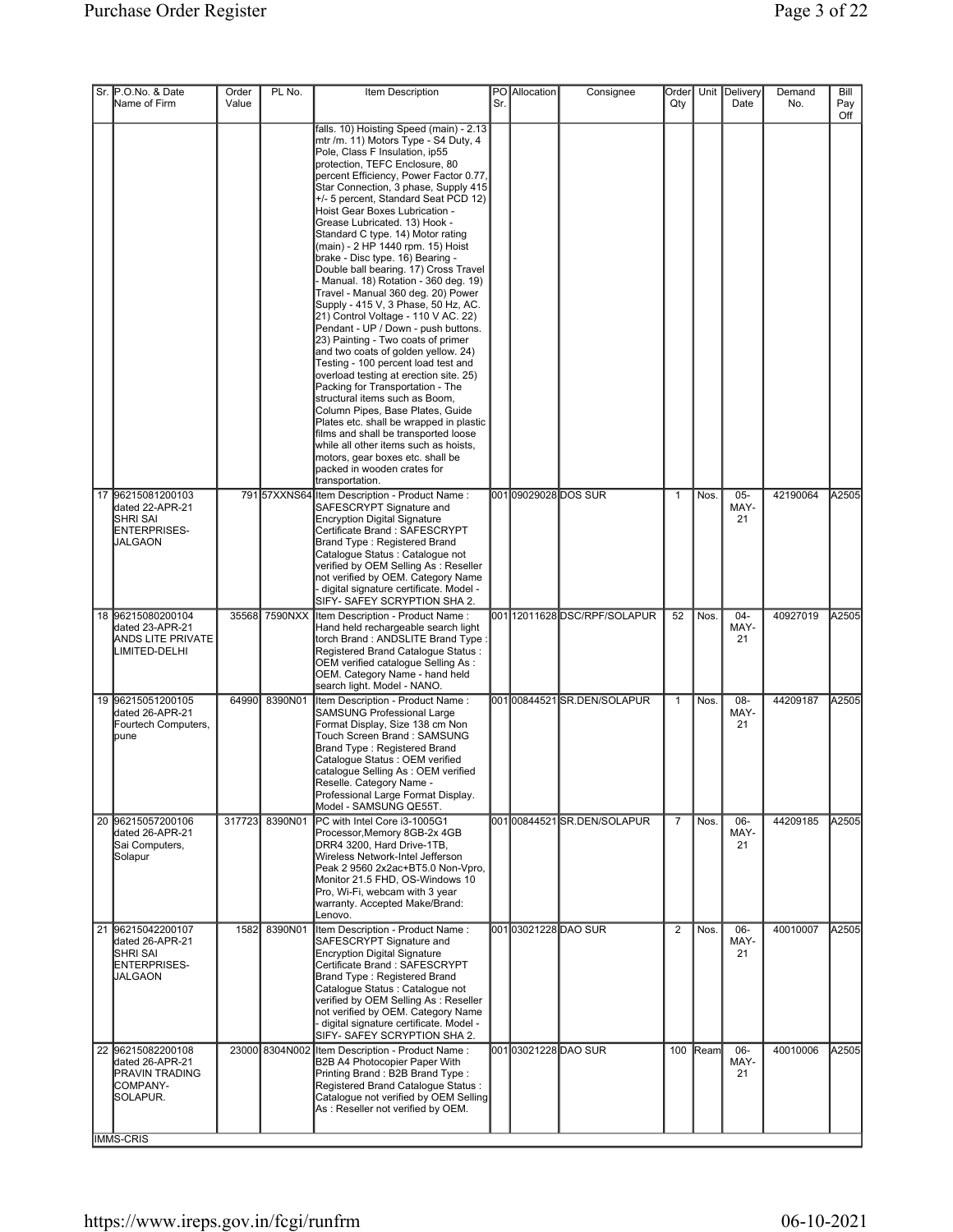| Sr. P.O.No. & Date<br>Name of Firm                                                                                                           | Order<br>Value | PL No.          | Item Description                                                                                                                                                                                                                                                                                                                                                                                                                                                                                                                                                                       | Sr. | PO Allocation | Consignee                                   | Order<br>Qty |      | Unit Delivery<br>Date | Demand<br>No.     | Bill<br>Pay<br>Off |
|----------------------------------------------------------------------------------------------------------------------------------------------|----------------|-----------------|----------------------------------------------------------------------------------------------------------------------------------------------------------------------------------------------------------------------------------------------------------------------------------------------------------------------------------------------------------------------------------------------------------------------------------------------------------------------------------------------------------------------------------------------------------------------------------------|-----|---------------|---------------------------------------------|--------------|------|-----------------------|-------------------|--------------------|
|                                                                                                                                              |                |                 | Category Name - Photocopier Paper<br>With Printing-IS 14490. Model - B2B.                                                                                                                                                                                                                                                                                                                                                                                                                                                                                                              |     |               |                                             |              |      |                       |                   |                    |
| 23 96205033100109<br>dated 26-APR-21<br><b>ISUNFEX D</b><br>ENTERPRISES-<br><b>l</b> ihansi                                                  |                | 13995 30XXN89   | Filter element for ELGI compressor<br>model RR15070 for 1600 HP DEMU<br>DPC, equivalent to ELGI part no.<br>070406370. Make- ELGI or Similar.<br>Sample to be approved by consignee<br>before supply. Offered Make/Brand:<br><b>SDE</b>                                                                                                                                                                                                                                                                                                                                                |     |               | 00106021028SENIOR SECTION<br>ENGI           | 20           | Nos. | $26 -$<br>MAY-<br>21  | 43710189          | A2505              |
| 24 96215059100110<br>dated 26-APR-21<br><b>PJINDUSTRIES-</b><br>MUMBAI                                                                       |                | 40120 30XXN28   | Hydraulic Spring return flat jack<br>having specifications as under: A)For<br>Jack: Capacity- 75 Ton, Stroke- 40<br>mm, Working pressure- 665 bar,<br>Closed Height- 110 mm, Cylinder<br>Bore- 120 mm, Cylinder outer dia.-<br>150 mm, Ram dia.- 100 mm, coupled<br>flange, Spring return flat. B)For<br>Hydraulic hand pump: Standard dia.<br>with pressure gauge, working<br>pressure- 700 bar, Oil capacity- 5 Lit.<br>Hydraulic hose pipe- 8 mtr. Make-<br>BEMCO or Vankos or Matoshri only.<br>Material Delivery Location - Daund<br>(Maharashtra). Offered Make/brand:<br>Vankos |     |               | 00106031028SENIOR SECTION<br>ENGI           | $\mathbf{1}$ | Nos. | $26 -$<br>MAY-<br>21  | 43710228          | A2505              |
| 25 96195517100111<br>dated 26-APR-21<br>ASIAN SALES<br>CORPORATION-<br><b>NASHIK</b>                                                         |                | 26550 6217Nxxx  | C.I.Tapper Cock size 15 mm (Bush<br>wala premium) make T-2, Anand,<br>Asia offered make/brand : As per<br>ltender                                                                                                                                                                                                                                                                                                                                                                                                                                                                      |     | 0014051028    | SE(WORKS), [M]<br>ISOLA                     | 500          | Nos. | $26 -$<br>MAY-<br>21  | 44374076          | A2505              |
| 26 96215025100112<br>dated 26-APR-21<br><b>ANALOGUE</b><br><b>TECHNOLOGIES</b><br><b>PRIVATE LIMITED-</b><br><b>NANDED</b>                   | 141346         | 4204NXX         | Earth Leakage Divice for Feeder and<br>Alternator of LHB Power Cars ( AEL/<br>FEL) As per model No : ELR-3C (24-<br>48V AC/ DC) of M/s Fenox or model<br>No RD3M-48 of M/S ABB (product ID<br>2CSJ202001R001) or model No-<br>RCM 470LY-21 of M/S Bender As per<br>RDSO SPEC NO EDTS 103, Rev D,<br>AM4, Make-ABB, Fanox, Bender only.<br>Offered Make/brand: ABB                                                                                                                                                                                                                      |     |               | 00106051028SEE (TL) SOLAPUR                 | 20           | Nos. | $26 -$<br>MAY-<br>21  | 478790064A0 A2505 |                    |
| 27 96215053200113<br>dated 27-APR-21<br><b>I</b> ICONS PRINT MEDIAI<br><b>IPVT LTD-MUMBAI</b>                                                | 19399          | 8390N01         | Item Description - Product Name: hp<br>Multifunction Machines Mfm, On Site<br>OEM Warranty 1 Year Brand: hp<br>Brand Type: Registered Brand<br>Catalogue Status : OEM verified<br>catalogue Selling As : OEM verified<br>Reselle Category Name -<br>Multifunction Machines MFM. Model -<br>HP Office Jet Pro 9010 All-in-One<br>Printer wit 1 year warranty                                                                                                                                                                                                                            |     |               | 00100844521SR.DEN/SOLAPUR                   | $\mathbf{1}$ | Nos. | $09 -$<br>MAY-<br>21  | 44209191          | A2505              |
| 28 96215083200114<br>dated 27-APR-21<br><b>I</b> SHRI SAI<br>ENTERPRISES-<br>JALGAON                                                         | 11865          | 8331Nxx         | Item Description - Product Name:<br>SAFESCRYPT Signature and<br><b>Encryption Digital Signature</b><br>Certificate Brand: SAFESCRYPT<br>Brand Type : Registered Brand<br>Cataloque Status : Cataloque not<br>verified by OEM Selling As: Reseller<br>not verified by OEM. Category Name<br>- digital signature certificate. Model -<br>SIFY- SAFEY SCRYPTION SHA 2.                                                                                                                                                                                                                    |     | 0010331328    | <b>IDPO SUR</b>                             | 15           | Nos. | 08-<br>MAY-<br>21     | 40551004          | A2505              |
| 29 96215086200115<br>dated 28-APR-21<br><b>SANSKAR</b><br>ENTERPRISES,<br>MUMBAI                                                             | 15750          | 8311Nxx         | Item Description - Product Name:<br>EPSON 003 BLACK INK<br>CARTRIDGE EPSON 003 BLACK<br>INK CARTRIDGE EPSON 003<br>BLACK INK CARTRIDGE Brand:<br><b>CRATIVE Brand Type: Registered</b><br>Brand Catalogue Status: OEM<br>verified catalogue Selling As: OEM<br>verified Reseller. Category Name -<br>OEM Ribbon Cartridge. Model -<br>Epson.                                                                                                                                                                                                                                           |     | 001031328     | <b>IDPO SUR</b>                             | 50           | Nos. | $11 -$<br>MAY-<br>21  | 40551002          | A2505              |
| 30 96215035100116<br>dated 29-APR-21<br><b>MEDHA SERVO</b><br><b>DRIVES PRIVATE</b><br>LIMITED-<br><b>HYDERABAD</b>                          |                | 1203978 5650NXX | Input WFM CPU card (M633OCI)<br>Make- Medha Servo Drives Pvt Ltd.<br>Make/Brand: Medha                                                                                                                                                                                                                                                                                                                                                                                                                                                                                                 |     |               | 00120712705SIGNAL INSPECTOR<br><b>I</b> kwv | 28           | Nos. | 28-<br><b>FEB-22</b>  | 48520929          | A2505              |
| 31 96215087200117<br>dated 30-APR-21<br><b>POOJA COMPUTER</b><br><b>IGEMC-</b><br>511687785926816<br>DT: 5/12/20, mumbai<br><b>IMMS-CRIS</b> |                |                 | 12249 8340NNS6 Item Description - Product Name: MB 001 03093051 DOS SUR<br>CARTRIDGE Compatible Cartridge of<br>HP w1002yc Brand: MB<br>CARTRIDGE Brand Type:<br>Registered Brand Catalogue Status:<br>OEM verified catalogue Selling As:                                                                                                                                                                                                                                                                                                                                              |     |               |                                             | 3            | Nos. | $11 -$<br>MAY-<br>21  | 42190063          | A2505              |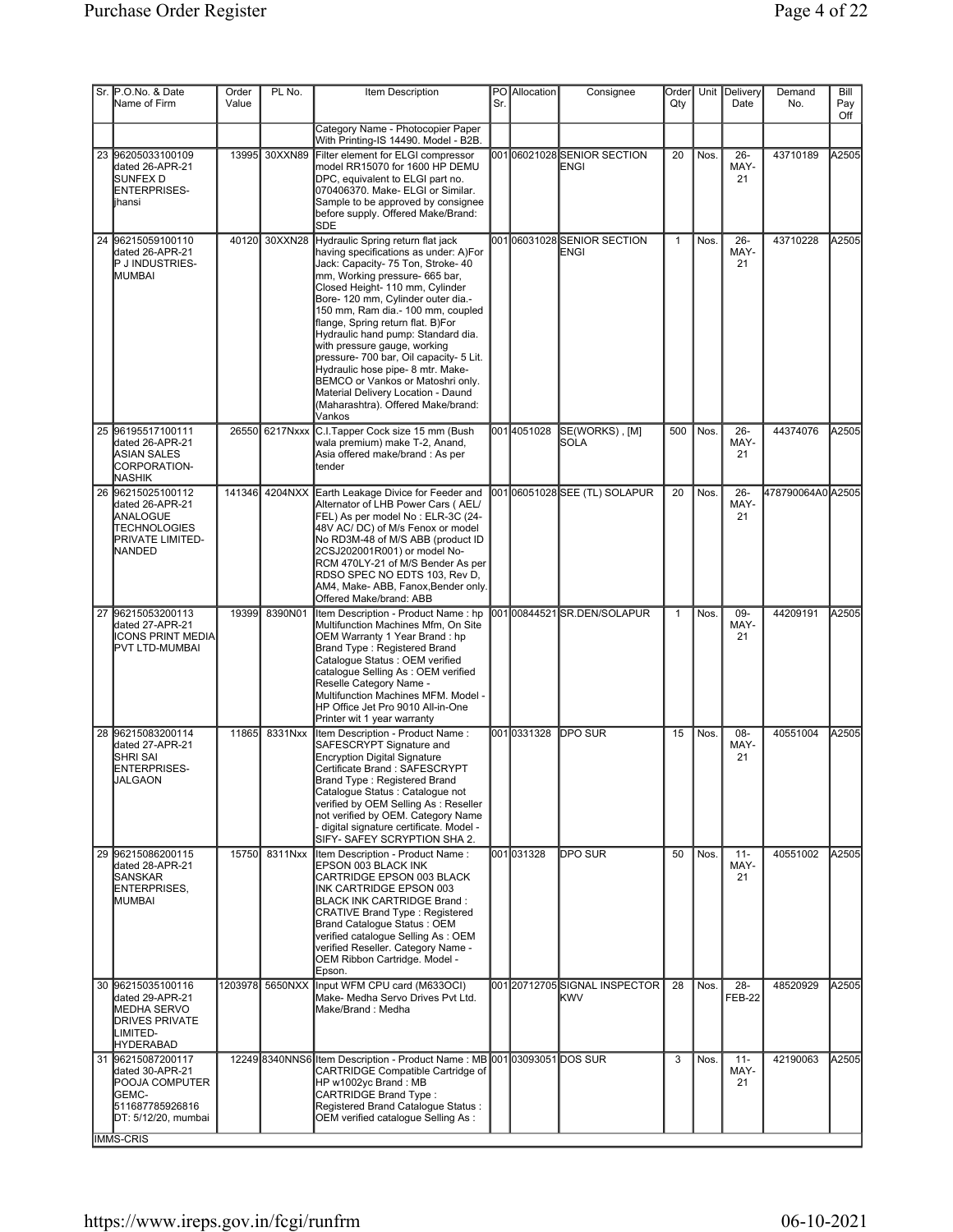|    | Sr. P.O.No. & Date<br>Name of Firm                                                                             | Order<br>Value | PL No.        | Item Description                                                                                                                                                                                                                                                                                                                                                                                                                                 | Sr. | PO Allocation | Consignee                                  | Order<br>Qty   |      | Unit Delivery<br>Date   | Demand<br>No.     | Bill<br>Pay<br>Off |
|----|----------------------------------------------------------------------------------------------------------------|----------------|---------------|--------------------------------------------------------------------------------------------------------------------------------------------------------------------------------------------------------------------------------------------------------------------------------------------------------------------------------------------------------------------------------------------------------------------------------------------------|-----|---------------|--------------------------------------------|----------------|------|-------------------------|-------------------|--------------------|
|    |                                                                                                                |                |               | OEM. Category Name - Compatible<br>Cartridge. Model - w1002yc.                                                                                                                                                                                                                                                                                                                                                                                   |     |               |                                            |                |      |                         |                   |                    |
|    | 32 96215052200118<br>dated 30-APR-21<br><b>DIGITAL GLOBAL</b><br> TECHNOLOGY, Delhi                            | 4790           | 8390N01       | Item Description - Product Name:<br>LUMINOUS 0.5/84 (KVA/VAH)<br>Interactive UPS Brand: LUMINOUS<br>Brand Type: Registered Brand<br>Catalogue Status : Catalogue not<br>verified by OEM Selling As: OEM<br>verified Reseller. Category Name -<br>Line Intractive UPS with AVR. Model -<br>(LUMINOUS) (Luminus UNOUL<br>600VA)                                                                                                                    |     |               | 00100844521SR.DEN/SOLAPUR                  | $\overline{2}$ | Nos. | 09-<br>MAY-<br>21       | 442209186         | A2505              |
|    | 33 96205322200119<br>dated 05-MAY-21<br>MAX SECURE<br><b>SOFTWARE INDIA</b><br><b>PRIVATE LIMITED,</b><br>PUNE |                |               | 15000 82XXN015 Item Description - Product Name:<br>MAX SECURE Stand alone and<br>Subscription and 10 User License<br>Security And Protective Software<br>Including Antivirus Brand: MAX<br><b>SECURE Brand Type: Registered</b><br>Brand Catalogue Status: OEM<br>verified catalogue Selling As: OEM.<br>Category Name - Security and<br>Protective Software including<br>Antivirus. Model - Max Total Security<br>10 user 1 year 5 day support. |     |               | 00107048128DRM [L] SUR                     | 3              | Nos. | $19 -$<br>MAY-<br>21    | 47806000280 A2505 |                    |
| 34 | 96215027200120<br>dated 12-MAY-21<br><b>WOODLAND-</b><br><b>SOLAPUR</b>                                        | 23976          | 7831NXX       | Item Description - Product<br>Name: Jalaram Steel Furniture<br>REVOLVING CHAIR With ARM<br>Advance Bio Synchronic Brand:<br>Jalaram Steel Furniture Brand Type:<br>Registered Brand Catalogue Status:<br>OEM verified catalogue Selling As :<br>OEM verified Reseller. Category<br>Name - Revolving Chair. Model - JEC<br>2017 A Spl.                                                                                                            |     |               | 00103012328DCOS EA TO DRM<br><b>ISUR</b>   | $\mathbf{1}$   | Nos. | $24 -$<br><b>JUN-21</b> | 40563965          | A2505              |
|    | 35 96215084100121<br>dated 12-MAY-21<br><b>MATOSHRI</b><br><b>INDUSTRIES-</b><br>AURANGABAD                    |                |               | 42480 30XXN541 45 KW Chopper for Yaskawa VFD +<br>suitable braking resistors with<br>installation and it should be<br>compatible to 15/5 T EOT Crane<br>which is located Daund ROH shed.<br>Delivery of material and installation<br>should be at Daund ROH shed<br>(Maharashtra). Warranty - Minimum<br>12 months from the date of<br>installation. Offered Make/Brand:<br>YASHKAWA                                                             |     |               | 001 <b>0</b> 6031028SENIOR SECTION<br>ENGI | $\mathbf{1}$   | Nos. | $11 -$<br><b>JUN-21</b> | 43710000541 A2505 |                    |
|    | 36 96215077100122<br>dated 12-MAY-21<br><b>BEMCO</b><br><b>HYDRAULICS</b><br>LIMITED-BELGAUM                   |                | 76700 30XXN25 | Set of Spares parts with fitment:<br>Carburetor, Engine Head, Muffler,<br>Rewind Starter, Governor Control,<br>Engine Oil Float switch, Spark plug<br>with the connector and cable, Power<br>pack hoses. Offered Make/Brand:<br><b>BEMCO</b>                                                                                                                                                                                                     |     |               | 00106021028SENIOR SECTION<br>ENGI          | $\mathbf{1}$   | Set  | $11 -$<br><b>JUN-21</b> | 43710225          | A2505              |
|    | 37 96215096200123<br>dated 12-MAY-21<br>SHRI SAI<br>ENTERPRISES-<br>JALGAON                                    |                | 11835 57XXN01 | Item Description - Product Name:<br>SAFESCRYPT Signature and<br><b>Encryption Digital Signature</b><br>Certificate Brand: SAFESCRYPT<br>Brand Type: Registered Brand<br>Cataloque Status : Cataloque not<br>verified by OEM Selling As: Reseller<br>not verified by OEM. Category Name<br>- digital signature certificate. Model -<br>SIFY- SAFEY SCRYPTION SHA 2.                                                                               |     |               | 00111022128DMO SUR                         | 15             | Nos. | $22 -$<br>MAY-<br>21    | 41208278          | A2505              |
|    | 38 96215085200124<br>dated 12-MAY-21<br><b>JUV OFFICE</b><br>SOLUTIONS,<br>MUMBAI                              | 37500          | 8311Nxx       | Item Description - Product Name: hp<br>OEM Ribbon Cartridge, Length 3<br>Meter Brand: hp Brand Type:<br>Registered Brand Catalogue Status:<br>OEM verified catalogue Selling As:<br><b>OEM verified Reseller. Category</b><br>Name - OEM Ribbon Cartridge.<br>Model - 003 INK BOTTLE SET OF 4<br>(CYAN, MAGENTA, YELLOW, BLACK).                                                                                                                 |     | 0010331351    | <b>IDPO SUR</b>                            | 25             | Nos. | $06 -$<br><b>JUN-21</b> | 40551003          | A2505              |
|    | 39 96215069100125<br>dated 13-MAY-21<br><b>BHASIN PACKARD</b><br>ELECTRONICS PVT.<br>LTD.-MOHALI               | 210807         | 4204NXX       | Single phase emergency battery<br>charger for LHB coaches suitably<br>fitted in MCF make LHB Coaches at<br>Solapur division. Make- Approved<br>Source of RDSO/RCF/MCF/ICF only.<br>Offered Make/Brand: BHASIN<br>PACKARD                                                                                                                                                                                                                         |     |               | 00106051028SEE (TL) SOLAPUR                | 9              | Nos. | $12 -$<br><b>JUN-21</b> | 47879008431 A2505 |                    |
|    | 40 96215073100126<br>dated 13-MAY-21<br><b>INTRA INDUSTRIES</b><br>PVT. LTD.-PUNE                              |                |               | 279552 4204NXX Emergency Light unit for LHB EOG<br>type Coaches As per RDSO specn no<br>RDSO /PE/SPEC/AC/0180-2016 of<br>Makes- MCF/ICF/RDSO/RCF                                                                                                                                                                                                                                                                                                 |     |               | 00106051028SEE (TL) SOLAPUR                | 65             | Nos. | $12 -$<br><b>JUN-21</b> | 47879007811 A2505 |                    |
|    | <b>IMMS-CRIS</b>                                                                                               |                |               |                                                                                                                                                                                                                                                                                                                                                                                                                                                  |     |               |                                            |                |      |                         |                   |                    |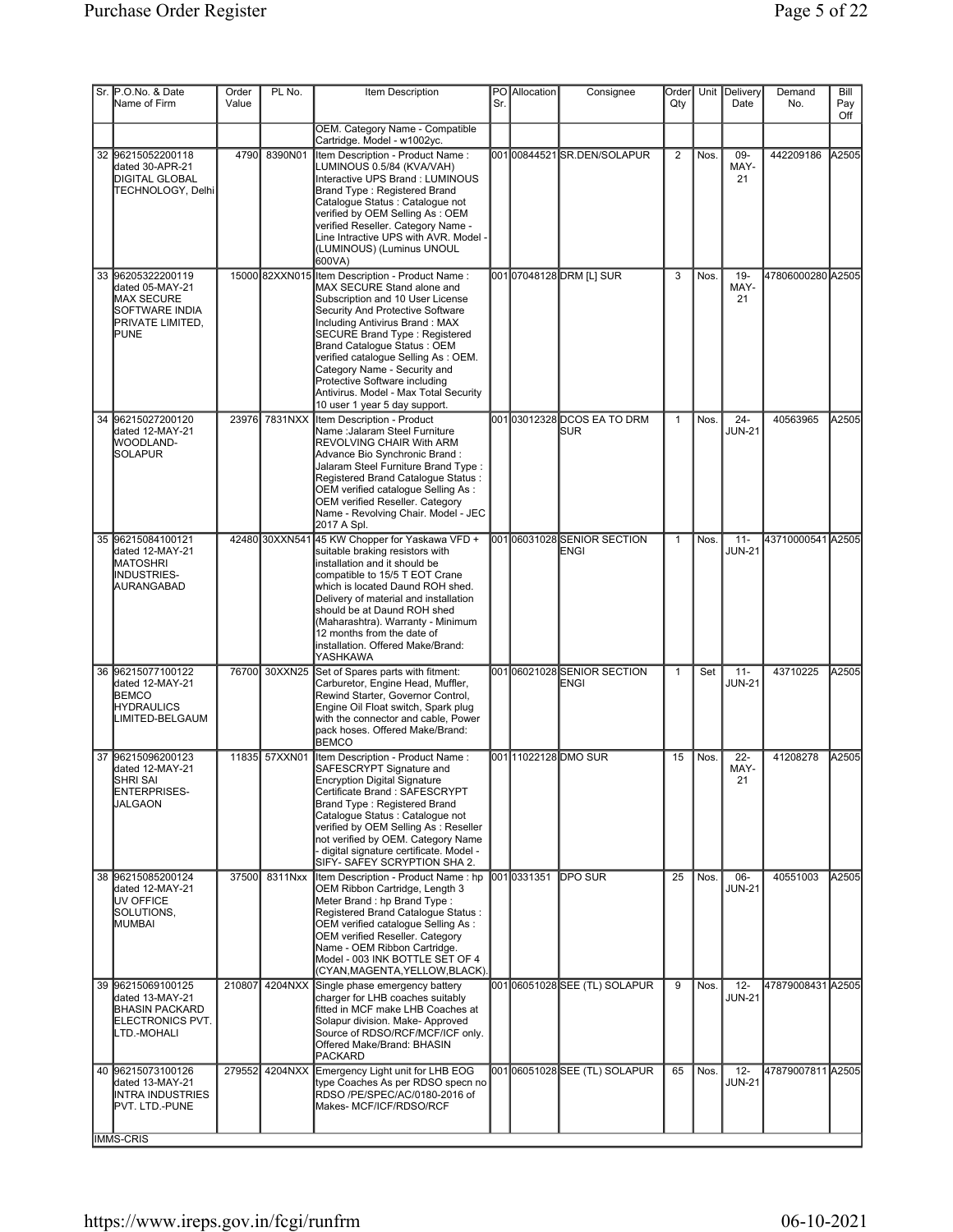|    | Sr. P.O.No. & Date                                                                                                                             | Order   | PL No.         | Item Description                                                                                                                                                                                                                                                                                                                                                                                                 |     | <b>PO</b> Allocation | Consignee                                | Order        |            | Unit Delivery           | Demand            | Bill       |
|----|------------------------------------------------------------------------------------------------------------------------------------------------|---------|----------------|------------------------------------------------------------------------------------------------------------------------------------------------------------------------------------------------------------------------------------------------------------------------------------------------------------------------------------------------------------------------------------------------------------------|-----|----------------------|------------------------------------------|--------------|------------|-------------------------|-------------------|------------|
|    | Name of Firm                                                                                                                                   | Value   |                |                                                                                                                                                                                                                                                                                                                                                                                                                  | Sr. |                      |                                          | Qty          |            | Date                    | No.               | Pay<br>Off |
|    |                                                                                                                                                |         |                | approved source only. Offered<br>Make/Brand: Intra/Photon                                                                                                                                                                                                                                                                                                                                                        |     |                      |                                          |              |            |                         |                   |            |
|    | 41 96215072100127<br>dated 13-MAY-21<br><b>GREAVES COTTON</b><br>LIMITED-PUNE.                                                                 |         | 90478 4204NXX  | Radiator pre-mix S Kool oil (part no:<br>141100195038) to provide in 500<br>KVA radiator Make-Greaves Cotton<br>only. Offered Make/Brand: Greaves<br><b>Cotton Limited</b>                                                                                                                                                                                                                                       |     |                      | 00106051028SEE (TL) SOLAPUR              | 400          | <b>LTR</b> | $12 -$<br><b>JUN-21</b> | 47879007911 A2505 |            |
|    | 42 96215071100128<br>dated 13-MAY-21<br>TRINITY MAHALASA<br><b>DURGA SALES AND</b><br><b>ISERVICES-</b><br>AURANGABAD                          | 108028  | 4204NXX        | Inhibitor corrosion suitable for<br>Cummins 500 KVA Diesel Engine as<br>a radiator coolant fitted in LHB power<br>Car. Model No. KTAA-19-G10,<br>Cummins Part No, 3816981 Make-<br><b>CUMMINS only Offered Make/brand:</b><br>Cummins                                                                                                                                                                            |     |                      | 00106051028SEE (TL) SOLAPUR              | 410          | <b>LTR</b> | $12 -$<br><b>JUN-21</b> | 47879008011 A2505 |            |
|    | 43 96215067100129<br>dated 13-MAY-21<br>AJAY AIR<br>PRODUCTS (P) LTD-<br>NEW DELHI                                                             |         | 76228 4204NXX  | Refrigerant Gas R-407/C in 50 kgs<br>cylinders(Empty cylinder returnable<br>basis). Offered Make/Brand: Ecorane                                                                                                                                                                                                                                                                                                  |     |                      | 00106051028SEE (TL) SOLAPUR              | 200          | Kgs.       | $12 -$<br><b>JUN-21</b> | 47879006200 A2505 |            |
|    | 44 96215099200130<br>dated 17-MAY-21<br><b>I</b> GANGA TRADERS.<br><b>AGRA</b>                                                                 |         | 105000 5090NXX | Item Description - Product Name:<br>HITONE BOSS Unidirectional with<br>volume control and press to talk<br>switch Microphone Brand: HITONE<br><b>BOSS Brand Type: Registered Brand</b><br>Catalogue Status : Catalogue not<br>verified by OEM Selling As : Reseller<br>not verified by OEM. Category Name<br>- megha phone - loud hailer. Model -<br>PM90.                                                       |     |                      | 00112011628DSC/RPF/SOLAPUR               | 35           | Nos.       | 28-<br>MAY-<br>21       | 40927021          | A2505      |
|    | 45 96215100200131<br>dated 19-MAY-21<br><b>ARHAM</b><br>ENTERPRISES,<br>MUMBAI                                                                 |         | 71160 82XXNXX  | Item Description - Product Name:<br><b>BPL Dual laser Class II Handheld</b><br>Digital Infrared Thermometer Brand:<br><b>BPL Brand Type: Registered Brand</b><br>Catalogue Status : Catalogue not<br>verified by OEM Selling As: OEM<br>verified Reseller. Category Name -<br>Handheld Digital Infrared<br>Thermometer. Model - BPL ACCU<br><b>DIGIT INFRARED THERMOMETER</b><br>(AIRC).                         |     |                      | 00109029028DRM [C] SUR                   | 30           | Nos.       | $01 -$<br><b>JUN-21</b> | 41658004651 A2505 |            |
| 46 | 96205317200132<br>dated 24-MAY-21<br>SHREE SHYAM<br>ENTERPRISES,<br><b>UDAIPUR</b>                                                             | 1816150 | 8321Nxx        | Item Description - Product Name:<br>acer 1000 @7200 rpm GB HDD 64 2<br>Processor with Standard Display All in<br>one pc Brand : acer Brand Type :<br>Registered Brand Catalogue Status:<br>OEM verified catalogue Selling As :<br>OEM verified Reseller. Category<br>Name - All in one PC. Model - Veriton<br>Z6640G.                                                                                            |     | 001 TDHQ             | DPO SUR                                  | 35           |            | Nos. 03-JUL-<br>21      | 40551001          | A2505      |
|    | 47 96215060200133<br>dated 24-MAY-21<br><b>ANDS LITE PRIVATE</b><br>LIMITED-DELHI                                                              | 106150  | 30XXN29        | Item Description - Product Name:<br>Hand held search light cum<br>emergency light Brand: ANDSLITE<br>Brand Type: Registered Brand<br>Catalogue Status : OEM verified<br>catalogue Selling As: OEM. Category<br>Name - hand held search light. Model<br>TEJAS SHAKTI                                                                                                                                              |     |                      | 00106021028SENIOR SECTION<br>ENGI        | 110          | Nos.       | $20 -$<br><b>JUN-21</b> | 43710229          | A2505      |
|    | 48 96215079100134<br>dated 25-MAY-21<br><b>ELECTRONIC AND</b><br><b>ENGINEERING</b><br>COMPANY INDIA<br><b>IPVT LTD-DADRA</b><br><b>JAND N</b> | 240720  | 30XXN26        | Portable Digital Ultrasonic Flaw<br>Detector along with standard<br>accessories and spares as per RDSO<br>specification No. M&C/NDT/125/2004,<br>Rev.II January 2017. The details<br>standard accessories is as per<br>attached Annexure-A and detailed<br>specification is as per attached<br>Annexure-B. Only RDSO approved<br>sources can participate. Offered<br>make/brand: EECI, model: Digiscan<br>DS-333 |     |                      | 00106021028SENIOR SECTION<br><b>ENGI</b> | $\mathbf{1}$ |            | Nos. 24-JUL-<br>21      | 43710226          | A2505      |
|    | 49 96215020200135<br>dated 27-MAY-21<br>K'SONS, pune                                                                                           | 318000  | 4219Nxx        | LED flood light fitting 30 watt<br>complete, made of Aluminum die<br>casting body housing IP65/66 having<br>lumen efficacy minimum 100<br>Lumen/watt, up to 6500 Degree<br>kelvin, 5 years warranty on surge<br>protection suitable for 220V AC 50 Hz                                                                                                                                                            |     |                      | 001 07048128 SECT.ENG.ELEC./<br>MAI      | 120          | Nos.       | $04 -$<br><b>JUN-21</b> | 479100007A0 A2505 |            |
|    | 50 96215117200136<br>dated 31-MAY-21<br>Alico Industrial<br>Enterprises,<br>Bangalore                                                          |         | 270000 65XXN01 | Heavy Duty 18V battery operated<br>chamfering tool machine set with SS<br>Drill bit (04 Nos) 20/22mm along with<br>hard carrying case. Make/ Brand:<br>DEWALT Model - DCD991P2.                                                                                                                                                                                                                                  |     |                      | 001 07047328 SSE(TRD) Yeola              | 15           | Nos.       | $11 -$<br>JUN-21        | 46838001          | A2505      |
|    | 51 96215061200137<br>dated 31-MAY-21<br><b>IMMS-CRIS</b>                                                                                       | 83790   | 30XXN30        | Non Contacted Infra-Red<br>Thermometer with data logging 200                                                                                                                                                                                                                                                                                                                                                     |     |                      | 00106021028SENIOR SECTION<br>ENGI        | 21           | Nos.       | $11 -$<br><b>JUN-21</b> | 43710230          | A2505      |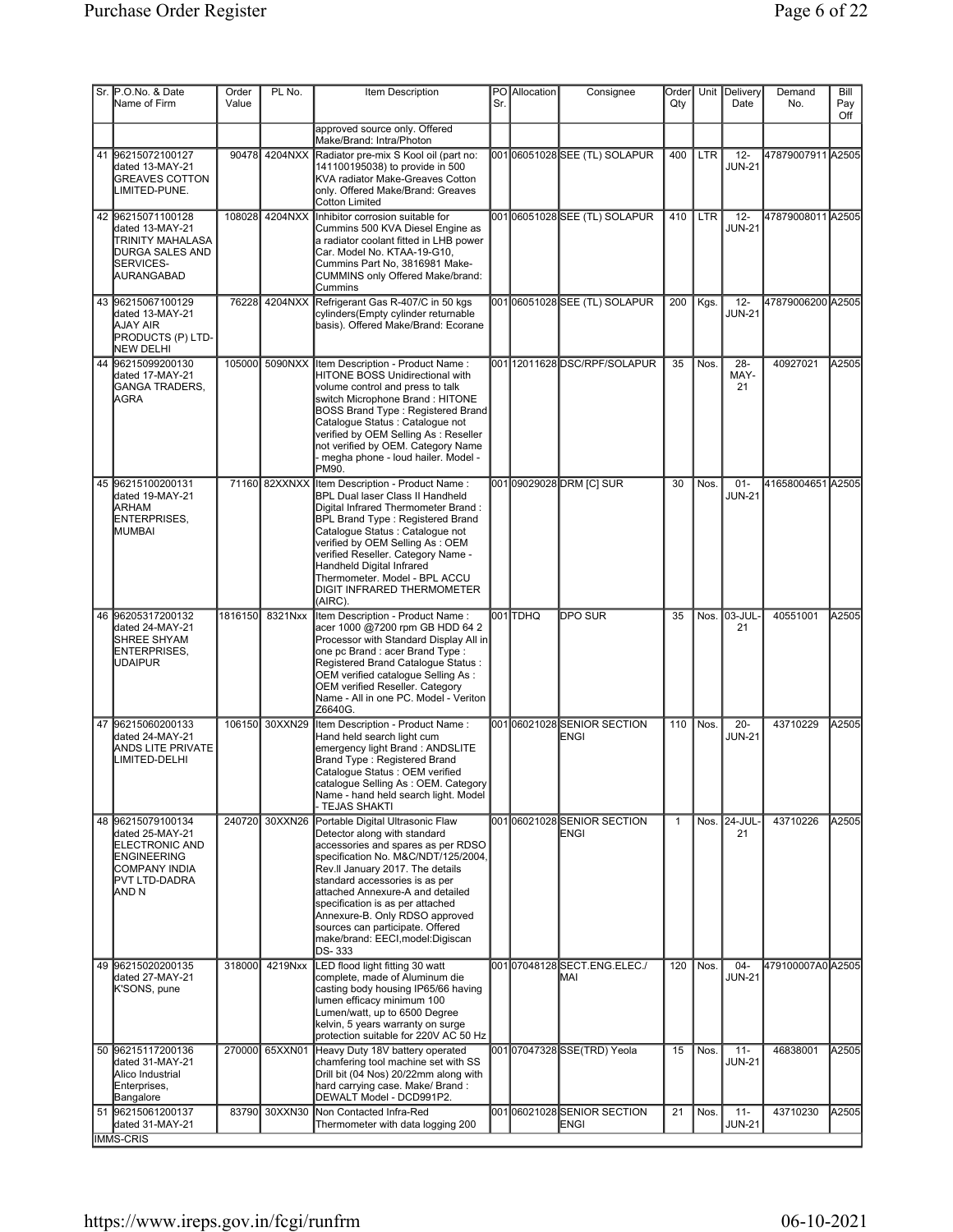| Sr. P.O.No. & Date<br>Name of Firm                                                                                    | Order<br>Value | PL No.         | Item Description                                                                                                                                                                                                                                                                                                                                                                                                                             | Sr. | <b>PO</b> Allocation | Consignee                                   | Order<br>Qty |      | Unit Delivery<br>Date   | Demand<br>No.     | Bill<br>Pay<br>Off |
|-----------------------------------------------------------------------------------------------------------------------|----------------|----------------|----------------------------------------------------------------------------------------------------------------------------------------------------------------------------------------------------------------------------------------------------------------------------------------------------------------------------------------------------------------------------------------------------------------------------------------------|-----|----------------------|---------------------------------------------|--------------|------|-------------------------|-------------------|--------------------|
| Toshniwal Industries<br>Pvt Ltd., Mumbai                                                                              |                |                | data points, Bluetooth and IP 67.<br>Confirming Indian Railway Complies<br>with RDSO specification<br>(RDSO/2013/CG-07)Accepted<br>Make/Brand: TIPL Model - IR-65FS.                                                                                                                                                                                                                                                                         |     |                      |                                             |              |      |                         |                   |                    |
| 52 96215115200138<br>dated 31-MAY-21<br><b>DIGITECH</b><br><b>ELECTRONIC</b><br>SYSTEMS PVT LTD-<br><b>MUMBAI</b>     |                |                | 10076 5701NXX microtek 0.6/84 (KVA/VAH) Line<br>Interactive UPS with AVR, Brand:<br>microtek . Model - LEGEND 650.                                                                                                                                                                                                                                                                                                                           |     |                      | 001 0341250 DCOS EA TO DRM<br><b>SUR</b>    | 4            | Nos. | 09-<br><b>JUN-21</b>    | 40563968          | A2505              |
| 53 96215114200139<br>dated 01-JUN-21<br>Soyash Enterprises,<br>Bhopal                                                 |                |                | 18600 4690NXXN Product Name: LOBA CHEMIE<br>Indicating Silica Gel Brand: LOBA<br><b>CHEMIE Brand Type: Registered</b><br>Brand Catalogue Status: Catalogue<br>not verified by OEM Selling As :<br>Reseller not verified by OEM.<br>Category Name - Silica Gel as per<br>IS:3401. Model - SILICA GEL SELF-<br>INDICATING (COARSE-BLUE).                                                                                                       |     |                      | 001 07048128 SR.SEC ENGG<br>(ELE/MAIN       | 50           | Nos. | 09-<br><b>JUN-21</b>    | 47831004651 A2505 |                    |
| 54 96215121200140<br>dated 03-JUN-21<br><b>SHRI SAI</b><br><b>ENTERPRISES-</b><br><b>JALGAON</b>                      |                |                | 789 57XXN01 SAFESCRYPT Signature and<br><b>Encryption Digital Signature</b><br>Certificate Brand: SAFESCRYPT<br>Brand Type: Registered Brand<br>Cataloque Status: Cataloque not<br>verified by OEM Selling As: Reseller<br>not verified by OEM. Category Name<br>- digital signature certificate. Model -<br>SIFY- SAFEY SCRYPTION SHA 2                                                                                                     |     |                      | 001 07052128 SIGNAL INSPECTOR<br><b>KWV</b> | $\mathbf{1}$ | Nos. | $15 -$<br><b>JUN-21</b> | 48521205          | A2505              |
| 55 96215127200141<br>dated 07-JUN-21                                                                                  |                | 14228 7490N1   | <b>Volleyball Net</b>                                                                                                                                                                                                                                                                                                                                                                                                                        |     |                      | 001 12011628 DSC/RPF/SOLAPUR                | 6            | Nos. | $07 -$<br><b>JUN-21</b> | 40927022          | A2505              |
| Amjon Traders,<br><b>LUDHIANA</b>                                                                                     |                |                | 7490N2 VOLLEYBALL                                                                                                                                                                                                                                                                                                                                                                                                                            |     |                      | 002 12011628 DSC/RPF/SOLAPUR                | 6            | Nos. | $07 -$<br><b>JUN-21</b> | 40927023          | A2505              |
| 56 96215091100142<br>dated 07-JUN-21<br><b>B L HEALTH AND</b><br><b>SAFETY PRIVATE</b><br>LIMITED-NEW DELHI           | 98448          | 8235N01        | 03 number of Battery with Adult 3<br>No.of Electrode Pads for Automated<br>External Defibrillator mode Lifepak<br>CR Plus Accepted Make/brand:<br><b>Stryker Physio Control</b>                                                                                                                                                                                                                                                              |     |                      | 00111021528 DMO SUR                         | 3            |      | Nos. 07-JUL-<br>21      | 41208271          | A2505              |
| 57 96215112200143<br>dated 09-JUN-21<br><b>ALOK COMPUTERS-</b><br><b>JAIPUR</b>                                       | 156275         | 5215NXX        | Item Description - Product Name:<br>acer Intel Core i3 8100 4 GB/ 1000<br>GB HDD/Windows 10 Home Brand:<br>acer Brand Type: Registered Brand<br>Catalogue Status : OEM verified<br>catalogue Selling As: OEM verified<br>Reseller. Category Name - Desktop<br>Computers. Model - Veriton M200-<br>H310.                                                                                                                                      |     |                      | 00112011650DSC/RPF/SOLAPUR                  | 5            | Nos. | $19 -$<br><b>JUN-21</b> | 40927038          | A2505              |
| 58 96215130200144<br>dated 11-JUN-21<br><b>SAI COMPUTERS-</b><br><b>SOLAPUR</b>                                       | 146180         | 5701N01        | Item Description - Product Name:<br>Lenovo Intel Core i3 10320 8 GB/<br>1000 GB HDD/ Windows 10<br>Professional Brand: Lenovo Brand<br>Type: Registered Brand Catalogue<br>Status: OEM verified cataloque<br>Selling As : OEM verified Reseller.<br>Category Name - Desktop<br>Computers. Model - Lenovo Think<br>Centre M70t.                                                                                                               |     |                      | 001112113428DMOSUR                          | 4            | Nos. | $22 -$<br><b>JUN-21</b> | 41208281          | A2505              |
| 59 96215125100145<br>dated 11-JUN-21<br><b>PRAVIN TRADING</b><br>COMPANY-<br><b>SOLAPUR</b>                           |                | 288510 7830NXX | Modular Table Shield - Modular table 001 12113428 DCOS EA TO DRM<br>shield foldable and easily set up,<br>safety shield protecting the users from<br>possible spray or splash of droplets.<br>Modular table shield generally consist<br>of three panels of 20mm thick<br>aesthetical hollow extruded 6063/T6<br>grade aluminium profile frame and<br>clear cast acrylic sheet shield of 3mm<br>thickness size 36-inch X 18-inch X<br>36-inch |     |                      | <b>ISUR</b>                                 | 15           |      | Nos. 11-JUL<br>21       | 40563969          | A2505              |
| 60 96215101200146<br>dated 11-JUN-21<br><b>HOPE SECURITY</b><br><b>EQUIPMENTS</b><br>PRIVATE LIMITED,<br><b>Delhi</b> | 97500          | 5090Nxx        | Item Description - Product Name:<br>Scorpion Hand held security metal<br>detector with Warranty of 3 year<br>Years Brand: Scorpion Brand Type:<br>Registered Brand Catalogue Status:<br>OEM verified catalogue Selling As:<br>OEM. Category Name - hand held<br>metal detector - security metal<br>detector. Model - LED BAR 700140.                                                                                                         |     |                      | 001112011628DSC/RPF/SOLAPUR                 | 50           |      | Nos. 07-JUL<br>21       | 40927020          | A2505              |
| 61 96215090100147<br>dated 14-JUN-21<br>MANAS ELECTRIC<br>CO-BANGALORE<br><b>IMMS-CRIS</b>                            | 313880         | 5651Nxx        | Supply of Class B & C Surge<br>protection Device (SPD) - Type I & II<br>with Visual Indication and Potential<br>free contact to remote monitoring as<br>per RDSO specification No.<br>RDSO/SPN/165/2012 Version 3.0 or                                                                                                                                                                                                                       |     |                      | 00100844521SIGNAL INSPECTOR<br><b>KWV</b>   | 70           | Set  | 14-JUL<br>21            | 48521201          | A2505              |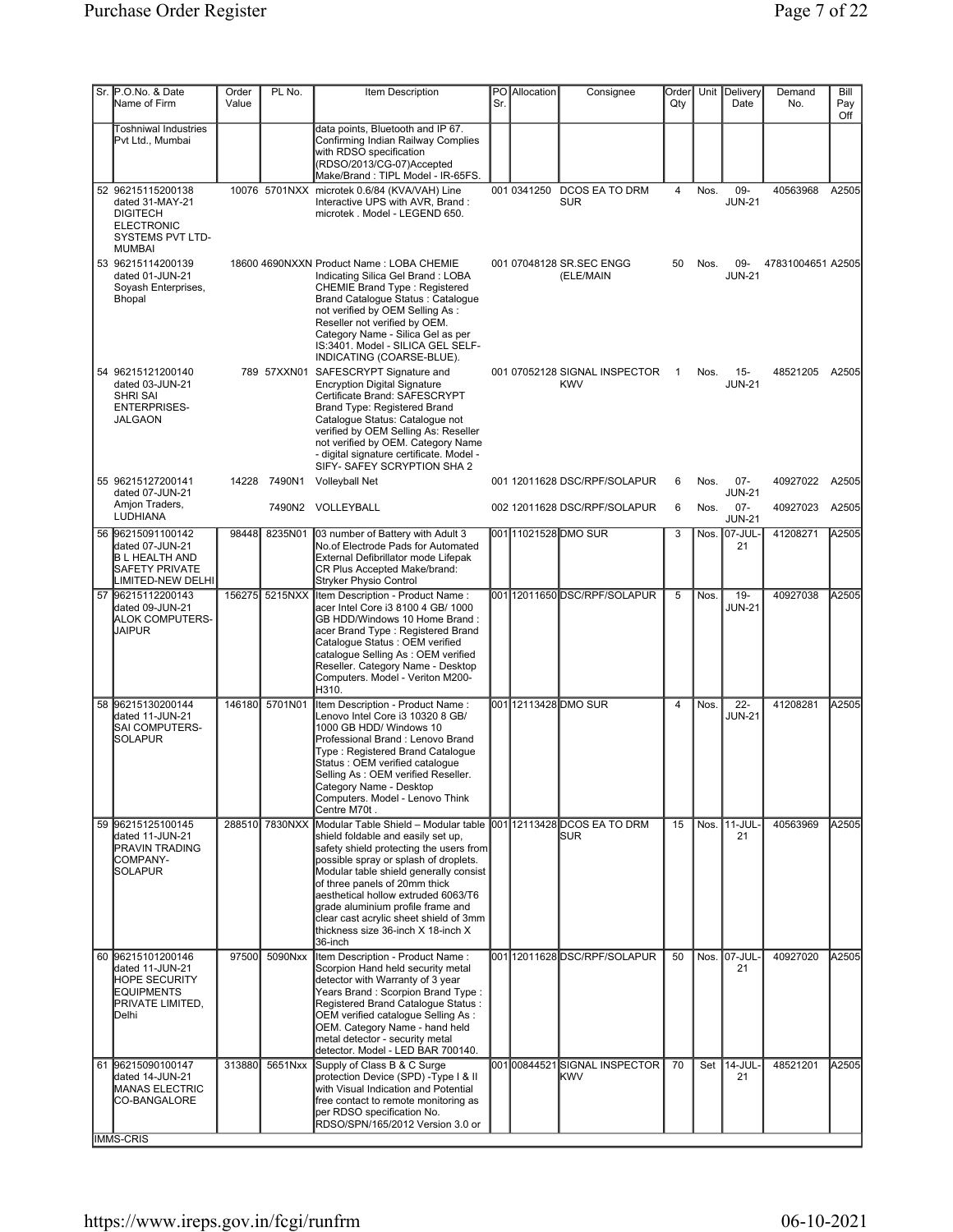|    | Sr. P.O.No. & Date<br>Name of Firm                                                      | Order<br>Value | PL No.         | Item Description                                                                                                                                                                                                                                                                                                                                                                                                                                                                                                                                                      | Sr. | PO Allocation | Consignee                     | Order<br>Qty   |      | Unit Delivery<br>Date   | Demand<br>No.                   | Bill<br>Pay<br>Off |
|----|-----------------------------------------------------------------------------------------|----------------|----------------|-----------------------------------------------------------------------------------------------------------------------------------------------------------------------------------------------------------------------------------------------------------------------------------------------------------------------------------------------------------------------------------------------------------------------------------------------------------------------------------------------------------------------------------------------------------------------|-----|---------------|-------------------------------|----------------|------|-------------------------|---------------------------------|--------------------|
|    |                                                                                         |                |                | latest and IEC standard 61643 for<br>Single line 230V AC application with<br>handling Lightning surges of 10/350<br>microseconds and Switching surges<br>of 8/20 microseconds. One Set<br>consists of 3 Nos of SPD (Two Nos of<br>B Class (L-N, N-E) and one No. of C<br>Class (L-N) all enclosed in a Box with<br>KEMA or VDE certified as per latest<br>IEC 61643-11-2011 Standard.<br>Technical Specification for Class B &<br>Class C SPD is enclosed. Class B &C<br>Surge protection device required with<br>Three modules only. Accepted<br>Make/brand: pheonix |     |               |                               |                |      |                         |                                 |                    |
|    | 62 96215075100148<br>dated 14-JUN-21<br><b>RED CARPET-</b><br><b>KOLKATA</b>            | 109150         | 4204NXX        | High Voltage HRC fuse link, capacity<br>20 Amp, Bolted type, 3.6 KV AC,<br>breaking capacity 40-50 KA, off-set<br>tag, closed slot as per CAT. No. 3.6<br>WDOHS20 of M/s. EATON-<br>BUSSMANN OR CAT No. 3.6<br>K3PG20 of M/s. GE Power control for<br>LHB type Non AC coach 9 KVA<br>transformer input, conforming to IS<br>13703 of 1993 or Latest of Make-M/s<br>Siemens, GE, L&T, Eaton-<br>Bussmann, Wohner, Siba Farrez,<br>ETI, Only Accepted make/brand:<br>EATONBUSSMANN                                                                                      |     |               | 00106051028SEE (TL) SOLAPUR   | 50             | Nos. | 21                      | 14-JUL-478790074B0 A2505        |                    |
|    | 63 96215070100149<br>dated 14-JUN-21<br>IYOKINS<br><b>INSTRUMENTS PVT</b><br>LTD-DELHI  | 44240          | 4204NXX        | Analog AC voltmeter panel mounting<br>type 0-1000V AC insulation class CL-<br>1 size approx 72mm X 72mm with<br>marking suitable for fixing location<br>S1P2 & S1P3 of switch board cabinet<br>(Item code P01 & P02) of MCF make<br>LHB AC coaches and power cars<br>available at solapur division. Make-<br>AE, Muller & Zeigler, Rishab, L&T,<br>Yokins only. Accepted Make/brand:<br><b>YOKINS</b>                                                                                                                                                                 |     |               | 00106051028SEE (TL) SOLAPUR   | 100            | Nos. | 21                      | 14-JUL-47879008211 A2505        |                    |
|    | 64 96215074100150<br>dated 14-JUN-21<br><b>ANIK TRADING</b><br>CORPORATION-<br>MUMBAI   | 73750          | 4204NXX        | Din type HRC fuse Rated current 125<br>Amp Rated Voltage 1000 V Breaking<br>capacity 80 KA Size -NH1L Categery<br>gB. Suitably fitted in ICF/MCF<br>Manufactured LHB Coaches on<br>Solapur division of Make- SIBA,<br>EFEN, Ferraz, ETI, Eaton Bussmann<br>Only. Accepted make/brand: As per<br>tender description                                                                                                                                                                                                                                                    |     |               | 00106051028SEE (TL) SOLAPUR   | 50             | Nos. | 21                      | 14-JUL-47879007711 A2505        |                    |
|    | 65 96215132200151<br>dated 14-JUN-21<br>KENDRIYA<br><b>BHANDAR JAIPUR,</b><br>JAIPUR    | 10000          | 5701N01        | Item Description - Product Name:<br>microtek 0.65/168 (KVA/VAH)<br>Interactive UPS Brand : microtek<br>Brand Type: Registered Brand<br>Cataloque Status : Cataloque not<br>verified by OEM Selling As: OEM<br>verified Reseller. Category Name -<br>Line Intractive UPS with AVR. Model -<br>tuff power pro+ 650va.                                                                                                                                                                                                                                                   |     |               | 001112113428DMO SUR           | 4              | Nos. | $22 -$<br><b>JUN-21</b> | 41208283                        | A2505              |
|    | 66 96215068100152<br>dated 14-JUN-21<br>NARAYAN ENGG<br><b>CO-THANE</b>                 |                | 105728 4204NXX | Supply & commissionioning of jumber<br>cable support link assembly (stainless<br>steel) to DRG. No. LWSCWAC/EOG-<br>7-1-006/COL 1, ALT NIL and with<br>proper bracket (as per ICF Drg No.<br>AAB15007) welding on coaches, two<br>number support link with bracket at<br>one coach on LHB rake available at<br>solapur new pit line. Accepted<br>make/brand: Self                                                                                                                                                                                                     |     |               | 001 06051028 SEE (TL) SOLAPUR | 40             |      | 21                      | Set   14-JUL- 47879008531 A2505 |                    |
|    | 67 96215066100153<br>dated 14-JUN-21<br><b>ANJALI</b><br>ENTERPRISES-<br><b>SOLAPUR</b> | 17464          | 4204NXX        | Aluminium Straight Ladder 16 Feet<br>height made of Section ( C-66.67 X<br>31.75X 3.18 mm) with Step<br>Corrugated pipe dia 25.4 mm,<br>distance of step 305 mm non skidding<br>with rubber shoes on bottom. (In one<br>pieces without joints). Make- Kalco,<br>Beatfire, MP, Sumit, Marshall, Senior<br>or similar.                                                                                                                                                                                                                                                  |     |               | 001 06051028 SEE (TL) SOLAPUR | $\overline{4}$ |      | 21                      | Nos. 29-JUL-47879007611 A2505   |                    |
|    | 68 96215092100154<br>dated 14-JUN-21<br><b>NAVKAR</b><br>INFOMEDIA-<br>AHMEDABAD        | 84021          | 96             | Toner for Lexmark B 2236 DW Mono<br>MFP Part Name 223000(Yield 1200<br>pages) Accpeted make/brand:<br>Lexmark                                                                                                                                                                                                                                                                                                                                                                                                                                                         |     |               | 00111021528DMOSUR             | 28             |      | Nos. 14-JUL-<br>21      | 41208273                        | A2505              |
| 69 | <b>IMMS-CRIS</b>                                                                        |                | 53284 30XXN441 |                                                                                                                                                                                                                                                                                                                                                                                                                                                                                                                                                                       |     | 00106031028   |                               | 4              | Nos. |                         | 43710000441 A2505               |                    |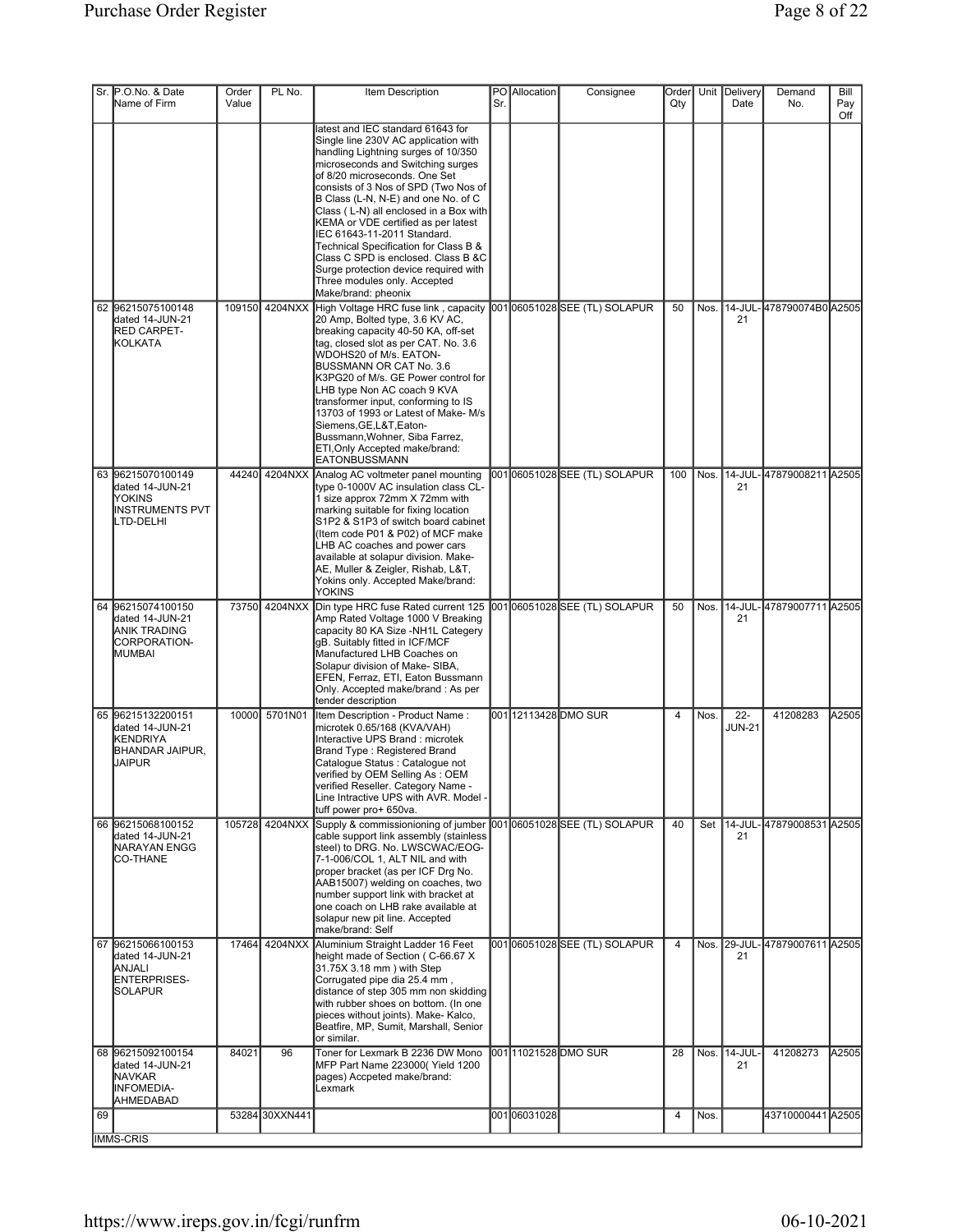|    | Sr. P.O.No. & Date                                                                             | Order  | PL No.          | Item Description                                                                                                                                                                                                                                                                                                                                                                                                                 |     | PO Allocation | Consignee                                | Order          |           | Unit Delivery           | Demand                            | Bill       |
|----|------------------------------------------------------------------------------------------------|--------|-----------------|----------------------------------------------------------------------------------------------------------------------------------------------------------------------------------------------------------------------------------------------------------------------------------------------------------------------------------------------------------------------------------------------------------------------------------|-----|---------------|------------------------------------------|----------------|-----------|-------------------------|-----------------------------------|------------|
|    | Name of Firm                                                                                   | Value  |                 |                                                                                                                                                                                                                                                                                                                                                                                                                                  | Sr. |               |                                          | Qty            |           | Date                    | No.                               | Pay<br>Off |
|    | 96215088100155<br>dated 15-JUN-21<br>S. P. ENGINEERING<br>CO.-BHUBANESWAR                      |        |                 | Double leg chain sling-alloy steel<br>grade, chain with common round ring<br>at one end and eye hook at other end,<br>capacity- min. 15 Ton and length<br>should be 3 meter long. Load testing<br>certificate of these chains are<br>required (From NABL/Govt. approved<br>lab).                                                                                                                                                 |     |               | <b>SENIOR SECTION</b><br>ENGI            |                |           | $13 -$<br><b>SEP-21</b> |                                   |            |
|    | 70 96215064100156<br>dated 17-JUN-21<br>RANNSHAAN<br>INTERNATIONAL-<br><b>IGURGAON</b>         |        | 230100 43XXNxxn | ISI marked Prepaid meter cap 10-60<br>Amp suitable for single phase 230 V<br>AC supply with CIU & STTD. In<br>addition to this centralized controlling<br>unit/software for online prepaid<br>recharging facility at Sr. DEE Solapur<br>office. Make:- Secure, HPL, Rishab<br>only. Accepted Make/Brand: HPL,<br>Accepted Cat.Code:<br>PSPB1523111000OC01                                                                        |     |               | 00107048128SR.SEC ENGG<br>(ELE/MAIN      | 30             | Nos.      | 21                      | 17-JUL-47831003911 A2505          |            |
|    | 71 96215098100157<br>dated 18-JUN-21<br>MINAYAK<br>ENTERPRISES-<br><b>BHOPAL</b>               |        | 50266 30XXN851  | Set of compensating Rings for LHB<br>coaches, consisting 1) 4 mm, Qty- 28<br>nos. 2) 8 mm, Qty- 336 nos. 3) 12<br>mm, Qty- 184 nos. As per attached<br>drawings. Sample to be approved<br>before supply.                                                                                                                                                                                                                         |     |               | 00106021028SENIOR SECTION<br>ENGI        | $\mathbf{1}$   | Set       | 21                      | 18-JUL-43710000851 A2505          |            |
|    | 72 96215023100158<br>dated 18-JUN-21<br><b>GRW PUMPS</b><br><b>PRIVATE LIMITED-</b><br>KOLKATA | 571200 | 4735Nxx         | Supply, Erection, Testing &<br>Commissioning of vertical turbine<br>22.5 HP Pump set with suitable<br>starter with necessary protection<br>system for single phasing & dry run at<br>Pandharpur pump house. As per<br>specification attached in Annexure I.<br>Make: Jyoti, Laxmi, GRW, Kirloskar,<br>Grundfos only. Make / Brand: GRW                                                                                           |     |               | 00107048128SECT.ENG.ELEC./<br>MAI        | $\mathbf{1}$   | Nos.      | $19 -$<br>NOV-<br>21    | 47910000670 A2505                 |            |
|    | 73 96215122100159<br>dated 18-JUN-21<br><b>PRAVIN TRADING</b><br>COMPANY-<br>SOLAPUR           |        | 43660 7830NXX   | Modular table shield made up 2/3 mm 001 12113428 DCOS EA TO DRM<br>acrylic sheet fixed with horizontal and<br>vertical member interlocking to each<br>other making fixed frame made up<br>20mm thick hollow aluminium<br>6063/T6 profile size 48-inch X 24-inch<br>X 36-inch.                                                                                                                                                    |     |               | <b>ISUR</b>                              | $\overline{2}$ | Nos.      | 18-JUL-<br>21           | 40563970                          | A2505      |
|    | 74 96215131200160<br>dated 21-JUN-21<br>SUNGLORY<br>MULTITRADE<br>COMPANY, NAGPUR              |        | 56758 5701N01   | Item Description - Product Name:<br>Canon Multifunction Machines Mfm.<br>On Site OEM Warranty 1 Year<br>Brand: Canon Brand Type:<br>Registered Brand Catalogue Status:<br>OEM verified catalogue Selling As :<br><b>OEM verified Reseller. Category</b><br>Name - Multifunction Machines MFM.<br>Model - Canon Mono Multifunction<br>MF 3010b                                                                                    |     |               | 001 12113428 DMO SUR                     | 4              |           | Nos. 01-JUL-<br>21      | 41208282                          | A2505      |
|    | 75 96215137200161<br>dated 24-JUN-21<br><b>SHRI SAI</b><br>ENTERPRISES-<br>JALGAON             |        | 4734 5701NXX    | Item Description - Product Name:<br>SAFESCRYPT Signature and<br><b>Encryption Digital Signature</b><br>Certificate Brand: SAFESCRYPT<br>Brand Type: Registered Brand<br>Catalogue Status : Catalogue not<br>verified by OEM Selling As: Reseller<br>not verified by OEM. Category Name<br>- digital signature certificate. Model -<br>SIFY- SAFEY SCRYPTION SHA 2.                                                               |     |               | 00103012328DCOS EA TO DRM<br><b>ISUR</b> | 6              |           | Nos. 06-JUL-<br>21      | 40563971                          | A2505      |
|    | 76 96215142200162<br>dated 29-JUN-21<br><b>SHRI SAI</b><br>ENTERPRISES-<br><b>JALGAON</b>      |        | 3945 8331NXX    | Item Description - Product Name:<br>SAFESCRYPT Signature and<br><b>Encryption Digital Signature</b><br>Certificate Brand : SAFESCRYPT<br>Brand Type: Registered Brand<br>Catalogue Status : Catalogue not<br>verified by OEM Selling As: Reseller<br>not verified by OEM. Category Name<br>digital signature certificate. Model -<br>SAFESCRYPT.                                                                                 |     |               | 00109029528DRM [C] SUR                   | 5              |           | 21                      | Nos. 10-JUL-41658004761 A2505     |            |
|    | 77 96205133100163<br>dated 29-JUN-21<br>ANJALI<br><b>ENTERPRISES-</b><br>SOLAPUR               | 56404  |                 | 42XXNXX PVC Insulated single core copper<br>conductor fire retardant (unsheathed)<br>multi strand wire1.5 sq mm (36/0.3)<br>voltage grade 1100V AC 50 Hz<br>conforms to IS 694/1990 or<br>Latest, Black colour-1000<br>mtrs, Yellow colour-1000 mtrs, Red<br>colour-1000 mtrs, Blue colour-1000<br>mtrs .Make polyzet Polycab, Finolex,<br>Vishal, Havells, Anchor, HPL, V<br>guard, only Accepted make/brand:<br><b>POLYZET</b> |     |               | 00107048128SR.SEC ENGG<br>(ELE/MAIN      |                |           | 21                      | 4000 MTR 29-JUL-47831001440 A2505 |            |
| 78 |                                                                                                |        | 140000 33XXN22  |                                                                                                                                                                                                                                                                                                                                                                                                                                  |     | 00106021028   |                                          |                | 1000 Nos. |                         | 43710222                          | A2505      |
|    | <b>IMMS-CRIS</b>                                                                               |        |                 |                                                                                                                                                                                                                                                                                                                                                                                                                                  |     |               |                                          |                |           |                         |                                   |            |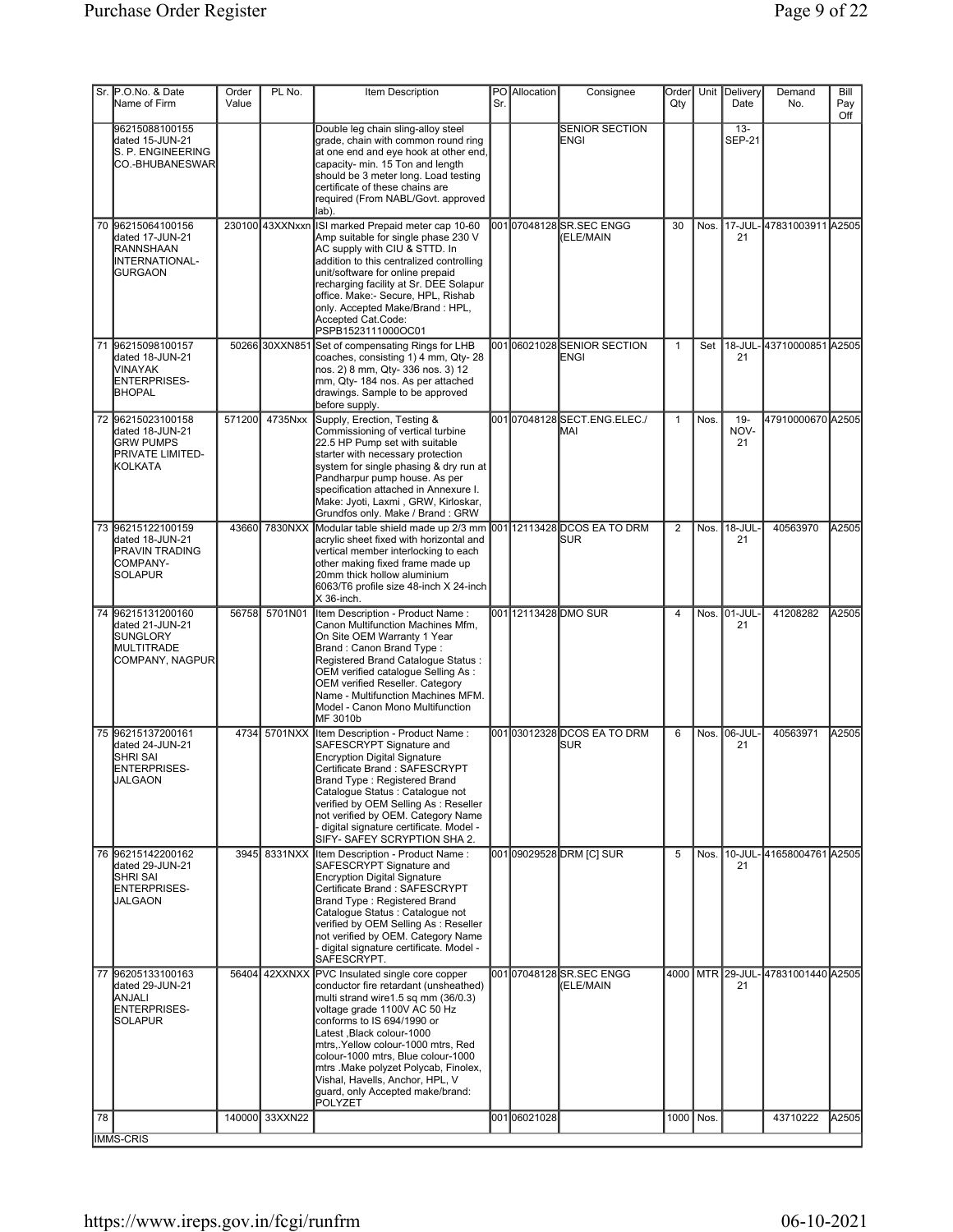| Sr. P.O.No. & Date<br>Name of Firm                                                           | Order<br>Value | PL No.          | Item Description                                                                                                                                                                                                                                                                                                                                                                                                                                                                                                                                                                                                              | Sr. | PO Allocation | Consignee                                | Order<br>Qty   |       | Unit Delivery<br>Date   | Demand<br>No.                 | Bill<br>Pay<br>Off |
|----------------------------------------------------------------------------------------------|----------------|-----------------|-------------------------------------------------------------------------------------------------------------------------------------------------------------------------------------------------------------------------------------------------------------------------------------------------------------------------------------------------------------------------------------------------------------------------------------------------------------------------------------------------------------------------------------------------------------------------------------------------------------------------------|-----|---------------|------------------------------------------|----------------|-------|-------------------------|-------------------------------|--------------------|
| 96205343100164<br>dated 30-JUN-21<br><b>NUTECH</b><br><b>ENGINEERING</b><br>COMPANY-HOWRAH   |                |                 | Adjusting Shim for body support size<br>210X189X5 mm for LHB coaches as<br>per drawing no. 1267474 ver. 01.<br>Accepted Make/Brand:self                                                                                                                                                                                                                                                                                                                                                                                                                                                                                       |     |               | <b>SENIOR SECTION</b><br>ENGI            |                |       | 15-JUL-<br>21           |                               |                    |
| 79 96215089100165<br>dated 30-JUN-21<br><b>I</b> GALAXY<br>ENTERPRISES-<br><b>PUNE</b>       |                | 209804 30XXN741 | Data extractor with total extracting kit<br>set with all accessorized RSP 265<br>port for carrying easy operation,<br>operated on +5volt 500 mA current<br>single phase operation 230 volt 50 Hz<br>supply single phase inbuilt power<br>automatic voltage regulator power<br>supply confirming to Is 9001 capable<br>to handle long distance drive also the<br>short distance driven in single<br>compartment user friendly front panel<br>showing multiple operation like plug in<br>and out indication details current<br>handling ratio 2:1 amp per cycle.<br>Make - Galaxy/Supreme/Delta.<br>Accepted make/brand: Galaxy |     |               | 00108021128 SENIOR SECTION<br>ENGI       | $\overline{4}$ | Nos.  | $29 -$<br>AUG-<br>21    | 43710000741 A2505             |                    |
| 80 96215119100166<br>dated 30-JUN-21<br>PRANAV<br>INDUSTRIAL<br>CORPORATION-<br><b>THANE</b> |                | 499588 6079NXXX | Supply of spare parts for USFD DWT<br>(digital weld testing) Machine, as per<br>RDSO specification<br>M&C/NDT/129/2005 Rev-II, Aug<br>2014, of M/s EECI Make (OEM),<br>RDSO approved, for Model no DS<br>322AT, for Machines with Sr No. DS<br>40 IS,DS 411 IS, DS 42 IS ,Total<br>spares for 03 Nos machines, as per<br>Annexure-A list attached, Make Brand<br>(OEM) EECI . Accepted Make/Brand:<br><b>EECI</b>                                                                                                                                                                                                             |     |               | 001 29314404 SE(PWAY), [P.WAY<br>DЕ      | $\mathbf{1}$   | Set   | 28-<br>OCT-21           | 44404113                      | A2505              |
| 81 96215120100167<br>dated 30-JUN-21<br><b>PRANAV</b><br>INDUSTRIAL<br>CORPORATION-<br>THANE |                | 336878 6079NXXX | Supply of spare parts for USFD B<br>scan SRT(single rail tester) Machine,<br>as per RDSO specification<br>M&C/NDT/128/2007 Rev-III,<br>July2017, of M/s EECI Make (OEM),<br>RDSO approved, for Model no SR 08<br>Multi scan ,for Machines with Sr<br>No.S8014CTA,S8022ETA,Total<br>spares for 02 No's, B-scan SRT<br>machines, as per Annexure-A list<br>attached, Make Brand (OEM) EECI.<br>Accepted make/brand: EECI                                                                                                                                                                                                        |     |               | 001 29314404 SE(PWAY), [P.WAY<br>DE      | $\mathbf{1}$   | Set   | $28 -$<br><b>OCT-21</b> | 44404114                      | A2505              |
| 82 96215143200168<br>dated 30-JUN-21<br><b>SHRI SAI</b><br>ENTERPRISES-<br>JALGAON           |                | 3945 5701NXX    | Item Description - Product Name:<br>SAFESCRYPT Signature and<br><b>Encryption Digital Signature</b><br>Certificate Brand: SAFESCRYPT<br>Brand Type: Registered Brand<br>Catalogue Status : Catalogue not<br>verified by OEM Selling As: Reseller<br>not verified by OEM Category Name -<br>digital signature certificate. Model -<br>SIFY- SAFEY SCRYPTION SHA 2.                                                                                                                                                                                                                                                             |     |               | 00103012328DCOS EA TO DRM<br><b>ISUR</b> | 5              | Nos.  | 10-JUL-<br>21           | 40563972                      | A2505              |
| 83 96215142200169<br>dated 01-JUL-21<br>SHRI SAI<br>ENTERPRISES-<br>JALGAON                  | 4722           | 8331NXX         | Item Description - Product Name:<br>SAFESCRYPT Signature and<br><b>Encryption Digital Signature</b><br>Certificate Brand: SAFESCRYPT<br>Brand Type: Registered Brand<br>Catalogue Status : Catalogue not<br>verified by OEM Selling As: Reseller<br>not verified by OEM. Category Name<br>digital signature certificate. Model -<br>SAFESCRYPT.                                                                                                                                                                                                                                                                               |     |               | 00109029528DRM [C] SUR                   | 6              |       | 21                      | Nos. 09-JUL-41658004761 A2505 |                    |
| 84 96215136100170<br>dated 02-JUL-21<br><b>BEMCO</b><br><b>HYDRAULICS</b><br>LIMITED-BELGAUM |                |                 | 97940 30XXN951 Hydraulic Hose connecting between<br>power pack and control table with<br>couplers both ends and dust caps<br>having specifications- 1) Model No.<br>DN-10, 2) Ordering Code- C-3001, 3)<br>Length- 10 meter, 4) Nominal<br>diameter-10 mm, 5) Working<br>pressure-700 bar, 6) Weight- 7 kg<br>(Approx.). Material will be collected by<br>Railway staff after testing at OEM's.<br>Accepted make/brand: BEMCO                                                                                                                                                                                                 |     |               | 001 06031028 SENIOR SECTION<br>ENGI      | $\mathbf{1}$   | Pairs | $31 -$<br>AUG-<br>21    | 43710000951 A2505             |                    |
| 85 96215133100171<br>dated 05-JUL-21<br><b>PRAVIN TRADING</b><br>COMPANY-<br>SOLAPUR         |                | 1900 5701N01    | Web cam camera Specification:<br>Zebion web camera 20 mp with mike.                                                                                                                                                                                                                                                                                                                                                                                                                                                                                                                                                           |     |               | 00112113428 DMO SUR                      | $\overline{2}$ | Nos.  | 04-<br>AUG-<br>21       | 41208284                      | A2505              |
| 86 96215116100172<br>dated 05-JUL-21<br><b>IMMS-CRIS</b>                                     | 65000          | 8111Nxx         | Sulphuric Acid Battery Grade<br>Concentrated as per IS: 266 /1993                                                                                                                                                                                                                                                                                                                                                                                                                                                                                                                                                             |     |               | 00107052128SIGNAL INSPECTOR 2500<br>KWV  |                | Kgs.  |                         | 48521203                      | A2505              |
|                                                                                              |                |                 |                                                                                                                                                                                                                                                                                                                                                                                                                                                                                                                                                                                                                               |     |               |                                          |                |       |                         |                               |                    |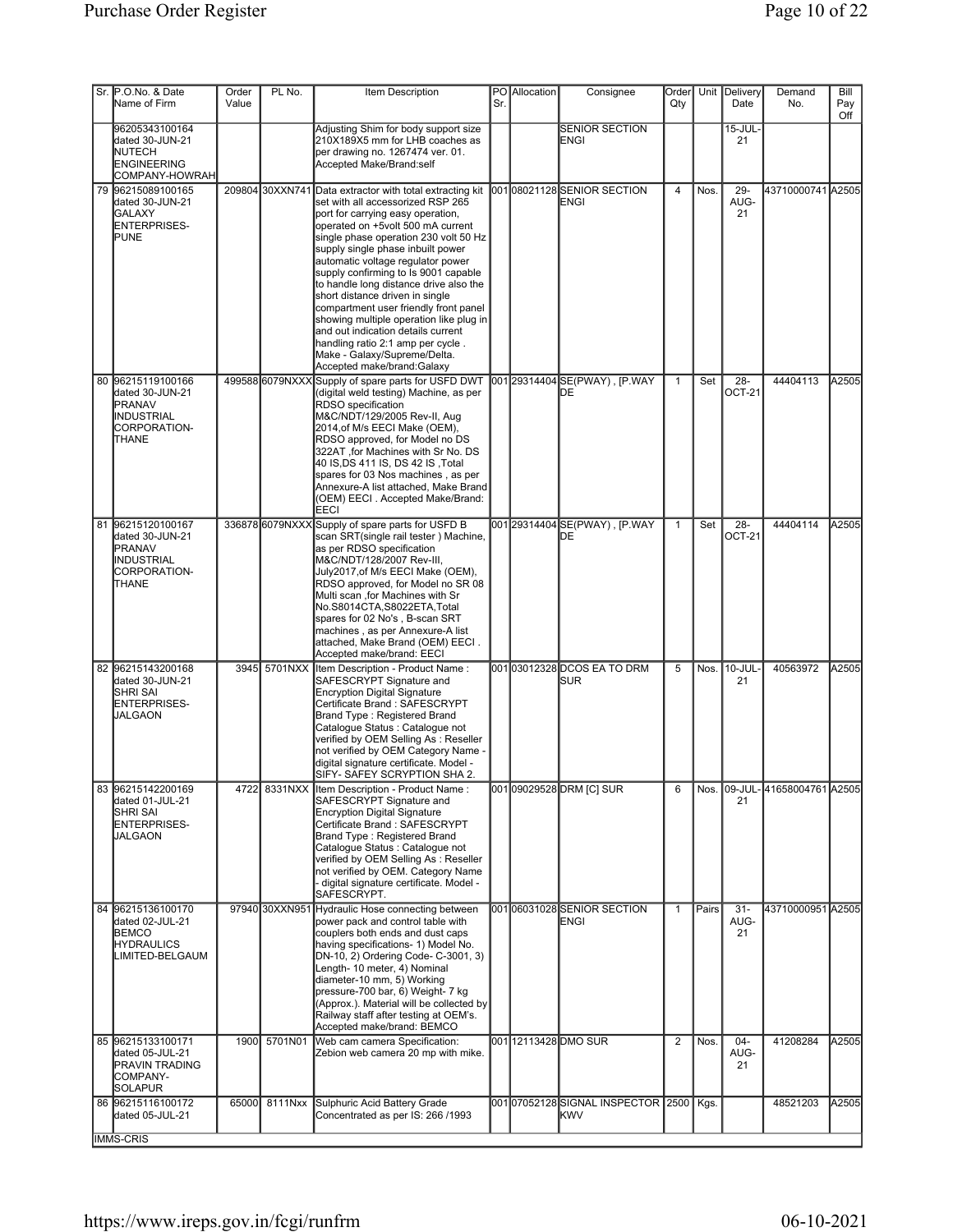| Sr. P.O.No. & Date<br>Name of Firm                                                                      | Order<br>Value | PL No.         | Item Description                                                                                                                                                                                                                                                                                                                                                                                                                                                                                                                                                                                                                                                                                                                                                                                                                                                                                                                                                                                                                                                                                                                                                                                                                                                                                                                                                                                                                                                  | Sr. | PO Allocation | Consignee                                  | Order<br>Qty   |       | Unit Delivery<br>Date | Demand<br>No.            | Bill<br>Pay<br>Off |
|---------------------------------------------------------------------------------------------------------|----------------|----------------|-------------------------------------------------------------------------------------------------------------------------------------------------------------------------------------------------------------------------------------------------------------------------------------------------------------------------------------------------------------------------------------------------------------------------------------------------------------------------------------------------------------------------------------------------------------------------------------------------------------------------------------------------------------------------------------------------------------------------------------------------------------------------------------------------------------------------------------------------------------------------------------------------------------------------------------------------------------------------------------------------------------------------------------------------------------------------------------------------------------------------------------------------------------------------------------------------------------------------------------------------------------------------------------------------------------------------------------------------------------------------------------------------------------------------------------------------------------------|-----|---------------|--------------------------------------------|----------------|-------|-----------------------|--------------------------|--------------------|
| <b>SAI RAJ</b><br>ENTERPRISES-<br><b>HARDA</b>                                                          |                |                | (3rd Revision) Amdt.No.1, Reaffirmed<br>2003 with standard packing in HDPE<br>Stackable, Capacity: 20 Kgs<br>Accepted make/brand:DHANLAXMI                                                                                                                                                                                                                                                                                                                                                                                                                                                                                                                                                                                                                                                                                                                                                                                                                                                                                                                                                                                                                                                                                                                                                                                                                                                                                                                        |     |               |                                            |                |       | 04-<br>AUG-<br>21     |                          |                    |
| 87 96195106100173<br>dated 05-JUL-21<br><b>MANAS ELECTRIC</b><br>CO-BANGALORE                           | 39825          | 5650Nxx        | Rotary switch 2 position (way) 4 pole<br>10 Amp, Make:Kaycee,L&T,<br>Crompton only Accepted Make/brand:<br>Crompton                                                                                                                                                                                                                                                                                                                                                                                                                                                                                                                                                                                                                                                                                                                                                                                                                                                                                                                                                                                                                                                                                                                                                                                                                                                                                                                                               |     |               | 00107052128SIGNAL INSPECTOR<br><b>IKWV</b> | 150            | Nos.  | $04 -$<br>AUG-<br>21  | 48528240                 | A2505              |
| 88 96215144200174<br>dated 05-JUL-21<br>PERFECT<br>ENTERPRISES,<br>CHANDIGARH                           |                | 30000 42XXNNxx | Vane Anemometer for measurement<br>of Air velocity, Air flow, temperature &<br>Humidity. As per specification<br>lattached. make Fluke. Testo. Metravi<br>only, Accepted make/brand - TESTO<br>410-2.                                                                                                                                                                                                                                                                                                                                                                                                                                                                                                                                                                                                                                                                                                                                                                                                                                                                                                                                                                                                                                                                                                                                                                                                                                                             |     |               | 00107048128SR.SEC ENGG<br>(ELE/MAIN        | $\overline{2}$ | Nos.  | 21                    | 15-JUL-47831004961 A2505 |                    |
| 89 96205153100175<br>dated 05-JUL-21<br>SYSTEMS 24X7-<br><b>PUNE</b>                                    | 149860         | 5023N1         | High Throughput LAN Extender as<br><b>CR Specification</b><br>CR/SPN/TC/80/2016 Rev.1.0 Dated<br>17.10.2016 or later. Make Nomus,<br>Cygnus, MRO tech or RAD Accepted<br>make/brand: RAD, Model: asmi54L                                                                                                                                                                                                                                                                                                                                                                                                                                                                                                                                                                                                                                                                                                                                                                                                                                                                                                                                                                                                                                                                                                                                                                                                                                                          |     | 0010762128    | <b>ISr. Section Engineer</b>               | 10             | Pairs | $04 -$<br>AUG-<br>21  | 485599261                | A2505              |
| 90 96215126100176<br>dated 05-JUL-21<br><b>COMM TECH</b><br><b>COMMERCIAL</b><br>CORPORATION-<br>MUMBAI | 95627          | 5015Nxx        | Supply of Avaya - IPO/ B5800 EXP<br>MOD DIG STA30 - Hardware spare<br>card Accepted make/brand: Avaya                                                                                                                                                                                                                                                                                                                                                                                                                                                                                                                                                                                                                                                                                                                                                                                                                                                                                                                                                                                                                                                                                                                                                                                                                                                                                                                                                             |     |               | 00107062128Sr. Section Engineer            | $\mathbf{1}$   | Nos.  | 03-<br><b>SEP-21</b>  | 48552106                 | A2505              |
| 91 96215093100177<br>dated 05-JUL-21<br>NEW AGE<br>VENTURE-<br>BANAGLORE                                | 15104          | 4125Nxx        | <b>BOPP Black tapes base film</b><br>thickness (24+/-1.5 mm) Microns<br>Acrylic adhesive size tape Roll 96 mm<br>X 65 Mtrs length each Make Queen.<br>IC WINNER, SCOTCH Accepted<br>make/brand: As per tender<br>description                                                                                                                                                                                                                                                                                                                                                                                                                                                                                                                                                                                                                                                                                                                                                                                                                                                                                                                                                                                                                                                                                                                                                                                                                                      |     |               | 00107052128SIGNAL INSPECTOR<br>kwv         | 200            | Nos.  | $04 -$<br>AUG-<br>21  | 48521202                 | A2505              |
| 92 96215094100178<br>dated 05-JUL-21<br>PRANAV<br>INDUSTRIAL<br>CORPORATION-<br><b>THANE</b>            |                |                | 624503 6079NXXX Supply of spare parts for USFD<br>B-scan DRT (Double rail tester)<br>Machine, as per RDSO specification<br>M&C/NDT/130/2007 Rev-III, July<br>2017, of M/s EECI Make (OEM),<br>RDSO approved, for Model no DR<br>16, for Machines with Sr No. DR<br>006ETA ,DR007ETA ,Total spares for<br>02 Nos machines B-scan DRT, as<br>per Annexure-A list attached, Make<br>Brand (OEM) EECI.                                                                                                                                                                                                                                                                                                                                                                                                                                                                                                                                                                                                                                                                                                                                                                                                                                                                                                                                                                                                                                                                |     |               | 001 29314404 SE(PWAY), [P.WAY<br>DE        | $\mathbf{1}$   | Set   | $03 -$<br>NOV-<br>21  | 44404115                 | A2505              |
| 93 96215129100179<br>dated 06-JUL-21<br>SYSTEMS 24X7-<br><b>PUNE</b><br><b>IMMS-CRIS</b>                | 81184          | 5006N1         | Supply of 30MBPS 2W/4W LAN<br>extender supporting short and longer<br>distance (up to 10Km or more) with<br>built in internal dual power supply<br>AC/DC from a single socket; plug in<br>module in the standalone unit to be<br>accommodated in central rack multi<br>wave16. Specification: 4W should be<br>managed G.SHDSL.bis modem which<br>extends distances of fast Ethernet<br>service with variable data rate from<br>256Kbps to 30Mbps using TC-PAM<br>(Trellis Code - Pulse Amplitude<br>Modulation) Technology. The modem<br>using 4W copper cable offers<br>capabilities equivalent to normal<br>HDSL modems on four pairs, offering<br>50% saving in copper cost. G.SHDSL<br>bis technology extends transmissions<br>farther than any other DSL<br>technology. The modem employs TC-<br>PAM128 compliant G.SHDSL. bis<br>technology and EFM bonding to<br>provide maximum 30Mbps<br>symmetrical data over 2-pairs of<br>twisted copper lines. Features:<br>Provides 10/100 Mbps data<br>connectivity on 1-pair/2-pair<br>unconditioned twisted copper pairs.<br>Operates at multiple data rates from<br>256 Kbps to 15040 Kbps on one-pair<br>cable and 512Kbps to 30080 Kbps on<br>two-pair calbe. G.SHDSL<br>Specification: TC PAM64<br>(11.4Mbps/pair): supports 4wires upto<br>22.8Mbps. TC-PAM128(15Mbps/pair):<br>supports 4wires upto 30Mbps.<br>Supports EFM bonding LED<br>indicators for alarms SNMP<br>manageable. Supports transmission |     |               | 00106021028Sr. Section Engineer            | $\overline{4}$ | Pairs | $05 -$<br>AUG-<br>21  | 48552105                 | A2505              |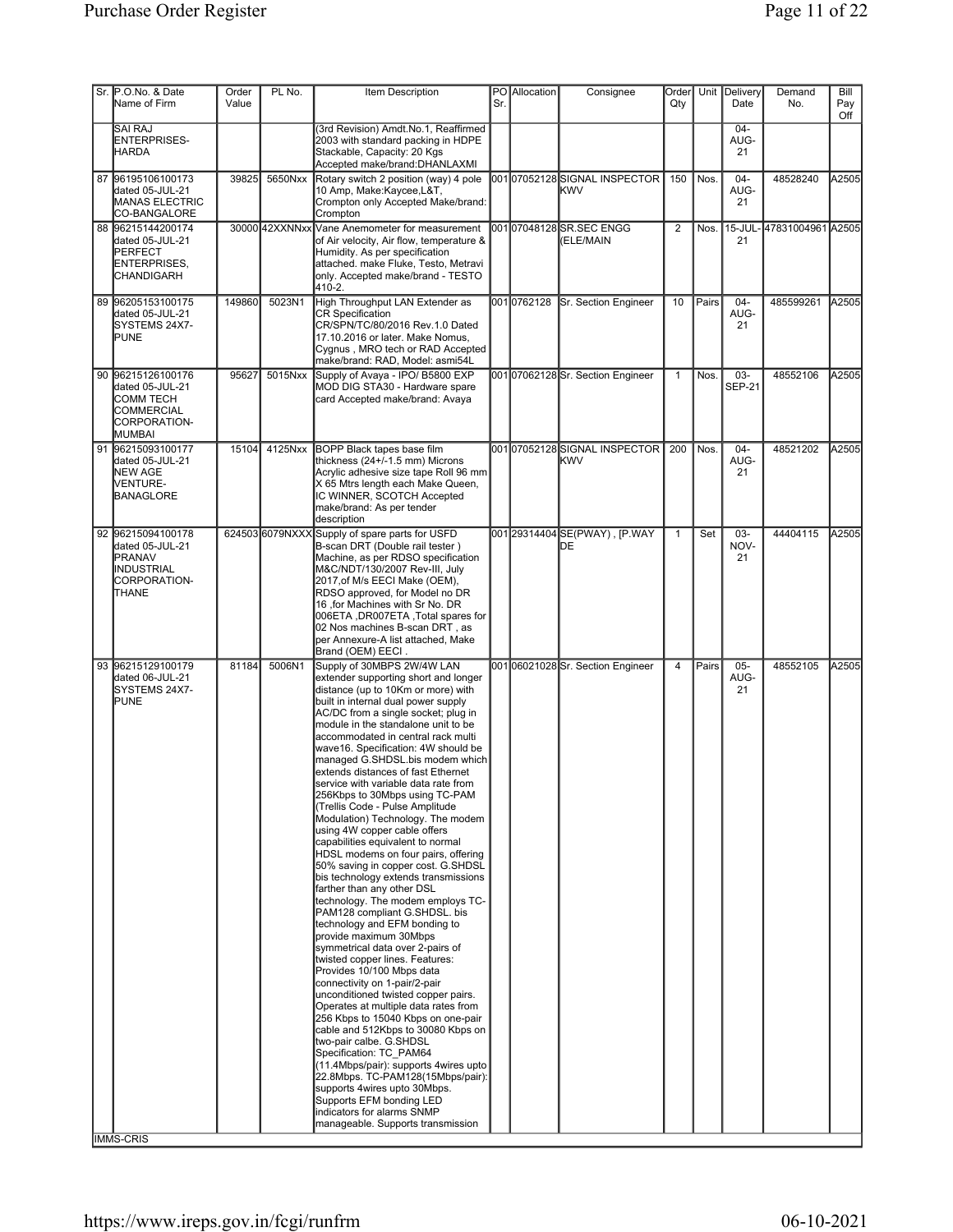| Sr. P.O.No. & Date<br>Name of Firm                                                                            | Order<br>Value | PL No.         | Item Description                                                                                                                                                                                                                                                                                                                                                                                                                                                                                                                         | Sr. | PO Allocation | Consignee                           | Order<br>Qty   |               | Unit Delivery<br>Date   | Demand<br>No.                 | Bill<br>Pay<br>Off |
|---------------------------------------------------------------------------------------------------------------|----------------|----------------|------------------------------------------------------------------------------------------------------------------------------------------------------------------------------------------------------------------------------------------------------------------------------------------------------------------------------------------------------------------------------------------------------------------------------------------------------------------------------------------------------------------------------------------|-----|---------------|-------------------------------------|----------------|---------------|-------------------------|-------------------------------|--------------------|
|                                                                                                               |                |                | quality monitor in NMS:ES.SES.UAS<br>supports Line-probe function. Line<br>Interface: Type:RJ45 connector,<br>2W/4W unconditioned dedicated line<br>(twisted pair). Line coding: Trellis<br>Coded pulse: Amplitude Modulation<br>(TCPAM), Standard: Confirms to ITU-<br>TG.991.2, Client Interface: Fast<br>Ethernet: 10/100Mbps, RJ45 conne<br>Accepted make/brand: Actelis<br>Networks, model: ML620                                                                                                                                   |     |               |                                     |                |               |                         |                               |                    |
| 94 96215107100180<br>dated 07-JUL-21<br><b>PRINCEP SUPPLY</b><br>AGENCY-KOLKATA                               | 226560         | 4204NXX        | Voltage phase contror relay/<br>Measuring Monitoring relay( MMR) for<br>750V AC, 50Hz as per RDSO Spec<br>No RDSO/PE/SPEC/AC/0184-2015<br>REV-1 or latest to be use as UVR<br>(Under Voltage Relay) in Power Car<br>and LHB coaches. Make- Carlo<br>Gavazzi, Dold, ABB only. Accepted<br>make/brand: ABB                                                                                                                                                                                                                                 |     |               | 00106051028SEE (TL) SOLAPUR         | 30             | Nos.          | $05 -$<br><b>OCT-21</b> | 47879008831 A2505             |                    |
| 95 96215109100181<br>dated 07-JUL-21<br>NEW AGE<br>VENTURE-<br>BANAGLORE                                      |                | 26432 47XXNxxn | Silica gel breather with complete<br>assembly (250 gm) H 12.5 CM DIA<br>9CM for 11Kv/433V General Services<br>transformer                                                                                                                                                                                                                                                                                                                                                                                                                |     |               | 00107048128SR.SEC ENGG<br>(ELE/MAIN | 100            | Nos.          | 06-<br>AUG-<br>21       | 47831004551 A2505             |                    |
| 96 96215111100182<br>dated 07-JUL-21<br><b>HBL ENTERPRISES-</b><br><b>BHOPAL</b>                              | 85510          | 4204NXX        | Din type HRC fuse Rated current 25<br>AMP. Rated voltage 1000 V, breaking<br>capacity 25KA, size<br>NH000M, category gB, suitable for<br>switch board cabinet of LHB Non AC<br>coaches Make -Siba, EFEN, Farraz,<br>ETI, Siemens, RBCO L&T, only<br>Accepted make/brand: RBCO                                                                                                                                                                                                                                                            |     |               | 00106051028SEE (TL) SOLAPUR         | 150            | Nos.          | 06-<br>AUG-<br>21       | 47879008931 A2505             |                    |
| 97 96215146200183<br>dated 07-JUL-21<br><b>SHRI SAI</b><br>ENTERPRISES-<br><b>JALGAON</b>                     |                | 1578 5701N171  | Item Description - Product Name:<br>SAFESCRYPT Signature and<br>Encryption Digital Signature<br>Certificate Brand: SAFESCRYPT<br>Brand Type: Registered Brand<br>Catalogue Status : Catalogue not<br>verified by OEM Selling As: Reseller<br>not verified by OEM. Category Name<br>digital signature certificate. Model -<br>SIFY- SAFEY SCRYPTION SHA 2.                                                                                                                                                                                |     |               | 001 06021028 SENIOR SECTION<br>ENGI | $\overline{2}$ |               | 21                      | Nos. 21-JUL-43710001171 A2505 |                    |
| 98 96215015100184<br>dated 08-JUL-21<br>TRINITY MAHALASA<br>DURGA SALES AND<br><b>SERVICES-</b><br>AURANGABAD |                | 258513 4204NXX | Set of Material for B check Kit of<br>Cummins make 500 KVA, 750V<br>Diesel Alternator set of LHB power<br>car (consists of 5 items) (1)<br>Element .Lub oil filter-Part<br>No.-3889310- Qty per set -2 (2)<br>Element, oil Bypass filter -Part<br>No.-3889311 Qty per set-1 (3)<br>Separator, Fuel water-Part<br>No.-3329289 Qty per set-2 (4)<br>Inhibitor Corrosion 10 Ltr pack-Part<br>No.-4926654-Qty per set-1 (5)<br>Elemnt, CRN Resistor-Part<br>No.-4072352 Qty per set-1 Make-<br>Cummins only. Accepted make/brand:<br>Cummins |     |               | 00106051028SEE (TL) SOLAPUR         | 15             | Set           | $07 -$<br>AUG-<br>21    | 478790069A0 A2505             |                    |
| 99 96215110100185<br>dated 08-JUL-21<br><b>MANAS ELECTRIC</b><br><b>ICO-BANGALORE</b>                         | 30680          | 4204NXX        | Din type HRC fuse 100 Amp 500<br>VAC, Breaking Capacity 120 KA, Size<br>NH000 equivelent to Siemens Make<br>cat no. 3NA 78300 RC of confirming<br>to IS 13703/IEC 60269-2 suitable for<br>LHB AC Coaches Power car as<br>enlisted in RDSO Spec.<br>RDSO/PE/SPEC/ 0184-2015 (Rev-1)<br>for switch board cabinet Make-<br>Siemens, ABB, Wohner, Eaton,<br>Bussman L&T only. Accepted<br>make/brand: Siemens                                                                                                                                |     |               | 00106051028SEE (TL) SOLAPUR         | 200            | <b>I</b> Nos. | $07 -$<br>AUG-<br>21    | 47879009141 A2505             |                    |
| 100 96215063200186<br>dated 09-JUL-21<br><b>WARSI MEDICO</b><br>SYSTEM AND<br><b>SERVICES, AGRA</b>           | 184000         | 82XXN01        | Item Description - Product Name:<br>WARSI IMPEX Electro-Mechanical<br>(Motorized) ICU Bed Brand: WARSI<br>IMPEX Brand Type: Registered<br>Brand Catalogue Status: Catalogue<br>not verified by OEM Selling As: OEM<br>verified Reseller. Category Name -<br>ICU BEDS. Model - WMS-ICU-B-1.                                                                                                                                                                                                                                               |     |               | 001 21411104 DMO SUR                | $\overline{2}$ | Nos.          | $06 -$<br>AUG-<br>21    | 41208277                      | A2505              |
| 101 96215147200187<br>dated 12-JUL-21<br><b>PRAVIN TRADING</b><br><b>IMMS-CRIS</b>                            |                | 23000 8317NNxx | Item Description - Product Name:<br>B2B A4 Photocopier Paper With<br>Printing Brand: B2B Brand Type:<br>Registered Brand Catalogue Status:                                                                                                                                                                                                                                                                                                                                                                                               |     |               | 00104022128SR.DEN/SOLAPUR           | 100            |               | Ream 21-JUL-<br>21      | 44209196                      | A2505              |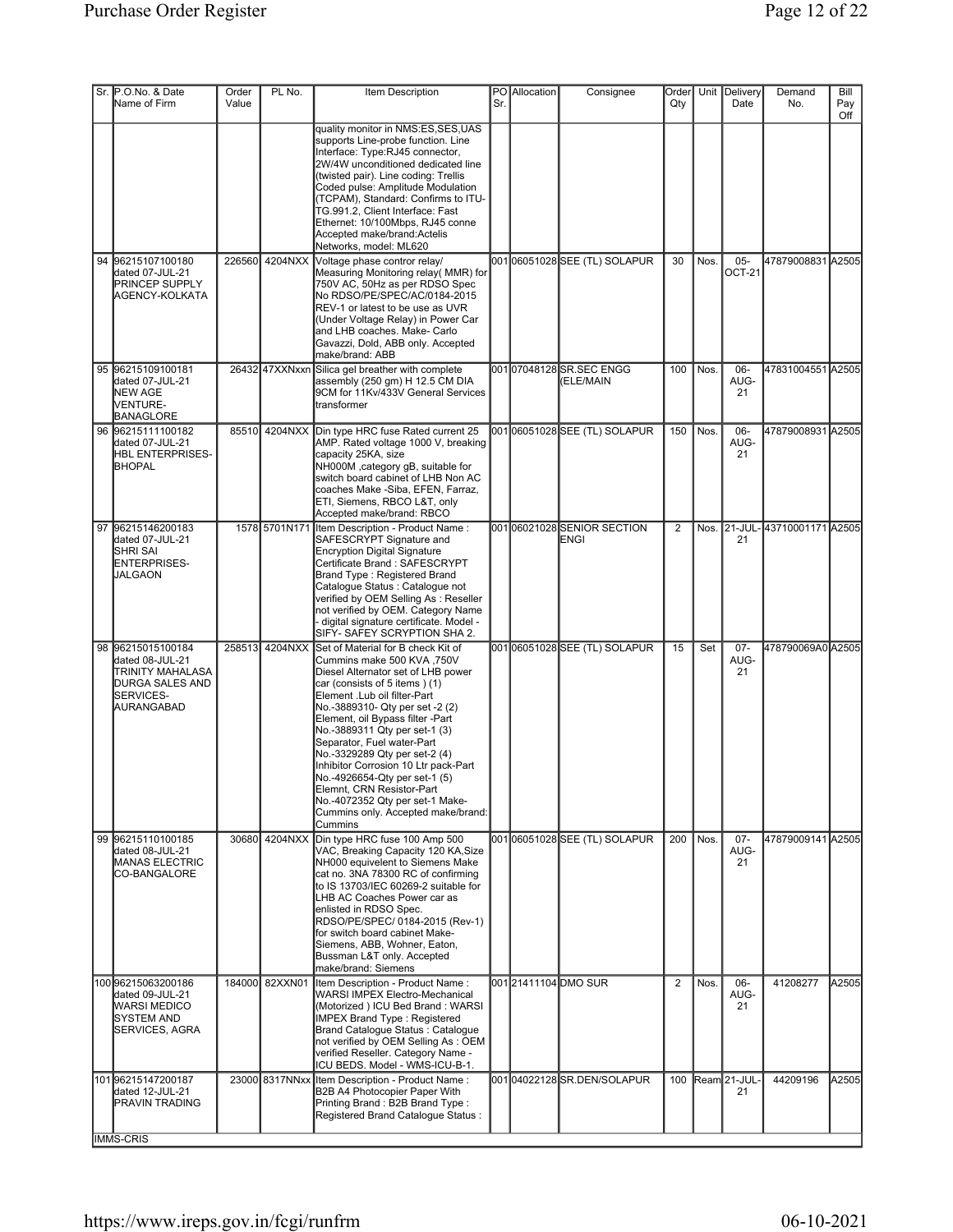| Sr. P.O.No. & Date<br>Name of Firm                                                                          | Order<br>Value | PL No.         | Item Description                                                                                                                                                                                                                                                                                                                                                                                                               | Sr. | PO Allocation | Consignee                          | Order<br>Qty   |        | Unit Delivery<br>Date | Demand<br>No.     | Bill<br>Pay |
|-------------------------------------------------------------------------------------------------------------|----------------|----------------|--------------------------------------------------------------------------------------------------------------------------------------------------------------------------------------------------------------------------------------------------------------------------------------------------------------------------------------------------------------------------------------------------------------------------------|-----|---------------|------------------------------------|----------------|--------|-----------------------|-------------------|-------------|
| COMPANY-<br><b>SOLAPUR</b>                                                                                  |                |                | Catalogue not verified by OEM Selling<br>As: Reseller not verified by OEM.<br>Category Name - Photocopier Paper<br>With Printing-IS 14490. Model - B2B.                                                                                                                                                                                                                                                                        |     |               |                                    |                |        |                       |                   | Off         |
| 102 96215118100188<br>dated 14-JUL-21<br><b>REAL COMPUTER-</b><br><b>MUMBAI</b>                             | 7198           | 78XXN65        | HP Imaging unit for printer Model No.<br>HP MFP 72625; Accepted<br>make/brand: HP, Imaging Drum unit<br>No:" W9006 " compatible with Model<br>no HP MFP 72625                                                                                                                                                                                                                                                                  |     |               | 00103093051DOS SUR                 | 1              | Nos.   | <b>29-JUL</b><br>21   | 42190065          | A2505       |
| 10396215056200189<br>dated 14-JUL-21<br><b>S P SOLUTIONS</b><br><b>POINT PRIVATE</b><br>LIMITED, DELHI      | 88621          | 8390N01        | Item Description - Product Name:<br><b>EPSON Multifunction Machines Mfm,</b><br>On Site OEM Warranty 1 Year<br>Brand: EPSON Brand Type:<br>Registered Brand Catalogue Status:<br>OEM verified catalogue Selling As:<br>OEM verified Reseller. Category<br>Name - Multifunction Machines MFM.<br>Model - EPSON L6160.                                                                                                           |     |               | 00100844521SR.DEN/SOLAPUR          | $\overline{4}$ |        | Nos. 24-JUL-<br>21    | 44209190          | A2505       |
| 104 96215149200190<br>dated 14-JUL-21<br><b>NJ INTERIOR</b><br>PRIVATE LIMITED-<br>WEST DELHI               | 21725          | 7831N1         | Item Description - Product Name : V J 001 11021528 DMO SUR<br>Interior Executive Table of Three<br>layer prelaminated particle board<br>(Wood Product) of grade II type II of<br>IS 12823/Latest 1500 millimetre 700<br>millimetre 750 millimetre Brand : V J<br>Interior Brand Type: Registered<br>Brand Catalogue Status: OEM<br>verified cataloque Selling As: OEM.<br>Category Name - Executive Table.<br>Model - VJ-B567. |     |               |                                    | $\mathbf{1}$   | Nos.   | $23 -$<br>AUG-<br>21  | 41208286          | A2505       |
| 10596215151200191<br>dated 19-JUL-21<br><b>WARSI MEDICO</b><br><b>SYSTEM AND</b><br><b>SERVICES, AGRA</b>   | 21600          | 7831N1         | Item Description - Product Name:<br>WARSI IMPEX 3 Utility Trays<br>Resuscitation Crash Cart Console For<br>Hospitals Brand: WARSI IMPEX<br>Brand Type: Registered Brand<br>Catalogue Status : OEM verified<br>catalogue Selling As: OEM. Category<br>Name - resuscitation crash cart<br>console for hospitals. Model WARSI<br>IMPEX C-C2.                                                                                      |     |               | 00111021528DMOSUR                  | $\mathbf{1}$   |        | Nos. 24-JUL-<br>21    | 41208289          | A2505       |
| 106 96215150200192<br>dated 19-JUL-21<br><b>VJ INTERIOR</b><br><b>PRIVATE LIMITED-</b><br><b>WEST DELHI</b> | 18500          | 7831N1         | Item Description - Product Name : V J 001 11021528 DMO SUR<br>Interior REVOLVING CHAIR With<br>ARM only revolving without tilting<br>mechanism Brand: V J Interior Brand<br>Type: Registered Brand Catalogue<br>Status: OEM verified catalogue<br>Selling As: OEM. Category Name -<br>Revolving Chair. Model - VJ-1026-<br>FLR-B1.                                                                                             |     |               |                                    | 4              | Nos.   | $23 -$<br>AUG-<br>21  | 41208287          | A2505       |
| 107 96215132200193<br>dated 19-JUL-21<br><b>SIMANDHAR</b><br>COMPUTERS,<br><b>MUMBAI</b>                    | 9920           | 5701N01        | <b>Item Description - Product</b><br>Name :iBall Nirantar UPS-621i<br>0.65/168 (KVA/VAH) Interactive UPS<br>Brand: iBall Nirantar UPS-621i Brand<br>Type: Registered Brand Catalogue<br>Status : Catalogue not verified by<br>OEM Selling As : Reseller not verified<br>by OEM. Category Name - Line<br>Intractive UPS with AVR. Model -<br>IBALL, NIRANTAR 621i                                                               |     |               | 00112113428 DMO SUR                | 4              | Nos. I | 29-JUL<br>21          | 41208283          | A2505       |
| 10896215148200194<br>dated 20-JUL-21<br><b>SUDARSHAN STEEL</b><br><b>MFG CO-MUMBAI</b>                      | 15800          | 7831N1         | Item Description - Product Name:<br>SUDARSHAN STEEL ALMIRAH<br>1855 mm 4 SHELVES Brand:<br><b>SUDARSHAN Brand Type:</b><br>Registered Brand Catalogue Status :<br>Catalogue not verified by OEM Selling<br>As: OEM verified Reseller. Category<br>Name - Almirah Steel IS:3312. Model<br>- Sudarshan SP-9002.                                                                                                                  |     |               | 001 11021528 DMO SUR               | $\mathbf{1}$   | Nos.   | $26 -$<br>AUG-<br>21  | 41208288          | A2505       |
| 109996215103100195<br>dated 20-JUL-21<br><b>MANAS ELECTRIC</b><br>CO-BANGALORE                              |                | 25960 4204NXX  | Din type HRC fuse 16 AMP, 500 volts<br>AC, 120 KA braking capacity, size NH<br>000 equivelent to Siemens make Cat.<br>No. 3NA7805 conforming to IEC 60<br>269-2, IS: 13703 Part 2 / Sec. 2 for<br>LHB type Non AC Coaches .Make-<br>RBCO, C&S, Bussmann, Siemens,<br>L&T Wohner, Eaton, only. Accepted<br>make/brand: RBCO/Siemens                                                                                             |     |               | 00106051028SEE (TL) SOLAPUR        | 200            | Nos.   | $19 -$<br>AUG-<br>21  | 47879009041 A2505 |             |
| 11096215108100196<br>dated 20-JUL-21<br><b>VASANT</b><br>ELECTRICALS-<br>BANGALORE                          |                | 174216 4204NXX | Bore submersible pump set vertical<br>type for 100 mm bore having head<br>range 100 to 46 meter and discharge<br>range of 36 to 85 LPM 02 HP suitable<br>to work on 3 phase 415 volt, 50 Hz<br>AC supply Make-Lada<br>Unnati, Crompton, KSB, CRI, Kirloskar                                                                                                                                                                    |     |               | 00107048128SECTTION<br>ENG.ELECT./ | 10             | Nos.   | $19 -$<br>AUG-<br>21  | 47820000151 A2505 |             |
| <b>IMMS-CRIS</b>                                                                                            |                |                |                                                                                                                                                                                                                                                                                                                                                                                                                                |     |               |                                    |                |        |                       |                   |             |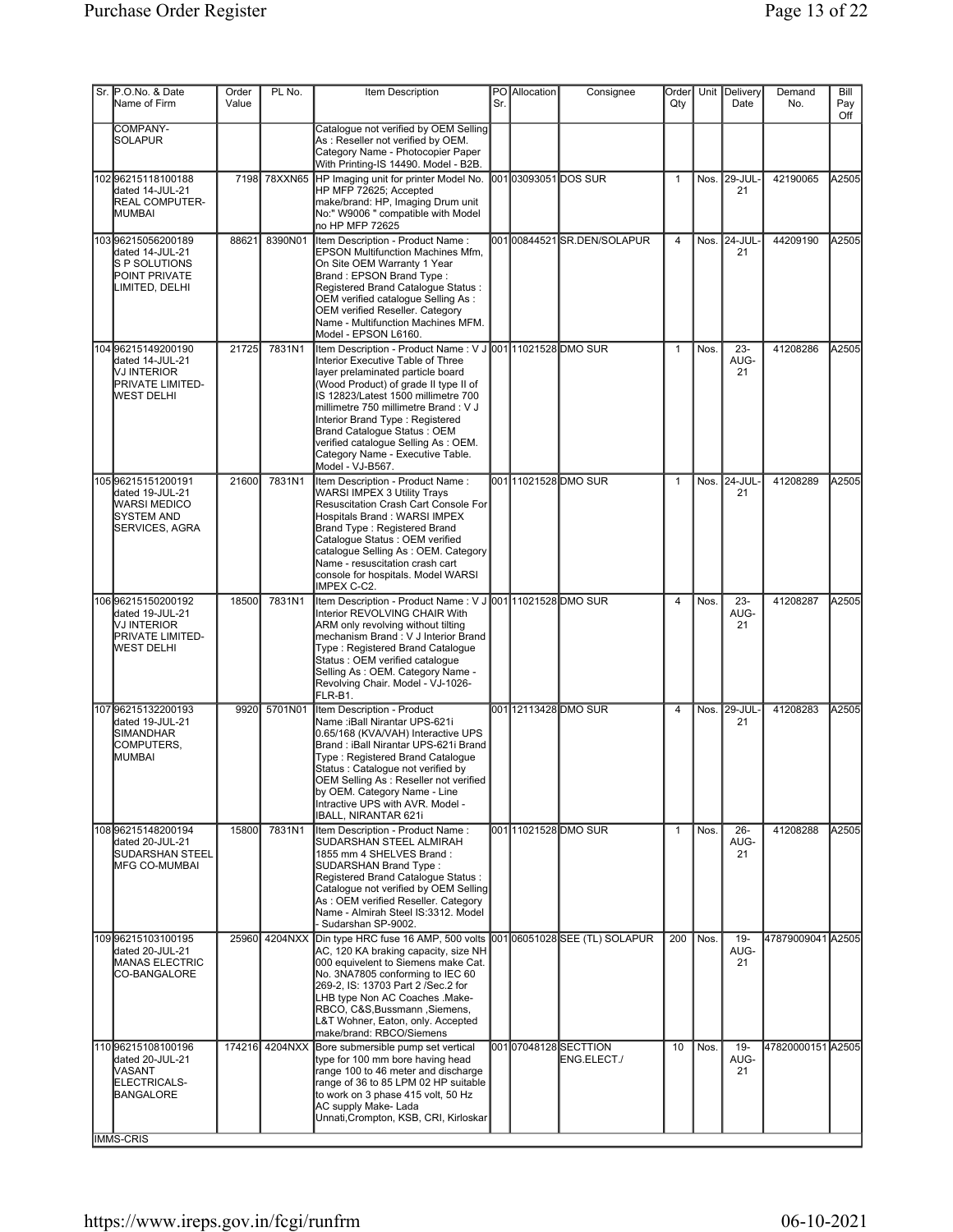| Sr. P.O.No. & Date<br>Name of Firm                                                                                                      | Order<br>Value | PL No.         | Item Description                                                                                                                                                                                                                                                                                                                                                                                                                                                                                                                                                                                                                                                                                                                                                        | Sr. | PO Allocation               | Consignee                            | Order<br>Qty   |      | Unit Delivery<br>Date   | Demand<br>No.     | Bill<br>Pay<br>Off |
|-----------------------------------------------------------------------------------------------------------------------------------------|----------------|----------------|-------------------------------------------------------------------------------------------------------------------------------------------------------------------------------------------------------------------------------------------------------------------------------------------------------------------------------------------------------------------------------------------------------------------------------------------------------------------------------------------------------------------------------------------------------------------------------------------------------------------------------------------------------------------------------------------------------------------------------------------------------------------------|-----|-----------------------------|--------------------------------------|----------------|------|-------------------------|-------------------|--------------------|
|                                                                                                                                         |                |                | only . Accepted make/brand: KSB<br>Core 3C/10 UMAI 1.5/22+1.5KW/2HP                                                                                                                                                                                                                                                                                                                                                                                                                                                                                                                                                                                                                                                                                                     |     |                             |                                      |                |      |                         |                   |                    |
| 111 96215065100197<br>dated 23-JUL-21<br>SAI BABA FIRE<br>SERVICES-MUMBAI                                                               |                |                | 59000 4204NXX Fire Ball fire Extinguishers of capacity 001 06051028 SEE (TL) SOLAPUR<br>1300 g (1.3 Kgs, ) CE/ISI certified<br>suitable for auto fire fighting<br>consisting of MonoAmmonium<br>phosphate in powder form. Note: 1)<br>Fire Ball should be sufficient to cease<br>fire in an area of 3 Cubic meter<br>(minimum) 2) Item should be<br>supplied with suitable stand and other<br>accessories complete as required 3)<br>Shelf Life: Minimum of 05 Years 4)<br>Make- AFO/Elide Fire/Fire Shield/Eco<br>Fire/FX Safe 5) Certifificate issuedby<br>NABL Accreditrd Laboratory for<br>complete product to prove the<br>conformity of the product for declared<br>parameters to be submitted while<br>effecting supply. Accepted<br>make/brand: AFO/ Elide Fire |     |                             |                                      | 100            | Nos. | $22 -$<br>AUG-<br>21    | 47879008111 A2505 |                    |
| 11296215139100198<br>dated 23-JUL-21<br><b>SHARDA</b><br>ASSOCIATES AND<br>SUPPLIERS-PUNE                                               | 182000         | 4204NXX        | Set of Batteries Consisting 3 Lead<br>Acid batteries for Power car engine<br>Stater 8 V 290AH capacity, with inter<br>and end cell connection as per RDSO<br>Specification no- PE/SPEC/TL/0001-<br>98 Rev-0 Make-Bharat, Microtex,<br>Celtek, Exide only. Accepted<br>make/brand: As per tender<br>description                                                                                                                                                                                                                                                                                                                                                                                                                                                          |     |                             | 00106051028SEE (TL) SOLAPUR          | $\overline{2}$ | Set  | $22 -$<br>AUG-<br>21    | 47879009241 A2505 |                    |
| 113 96215054200199<br>dated 26-JUL-21<br><b>ZONES</b><br><b>CORPORATE</b><br>SOLUTIONS<br><b>PRIVATE LIMITED,</b><br>DELHI              | 49280          | 8390N01        | Item Description - Product Name:<br><b>SAMSUNG Professional Large</b><br>Format Display, Size 121 cm Non<br>Touch Screen Brand: SAMSUNG<br>Brand Type: Registered Brand<br>Catalogue Status : OEM verified<br>catalogue Selling As: OEM verified<br>Reseller. Category Name -<br>Professional Large Format Display.<br>Model - SAMSUNG QE50T.                                                                                                                                                                                                                                                                                                                                                                                                                           |     |                             | 00100844521SR.DEN/SOLAPUR            | $\mathbf{1}$   | Nos. | $04 -$<br>AUG-<br>21    | 44209188          | A2505              |
| 114 96215138200200<br>dated 26-JUL-21<br><b>JARYA</b><br>COMMUNICATIONS<br><b>AND ELECTRONICS</b><br><b>SERVICES PRIVATE</b><br>LIMITED | 790900         | 5618NXX        | Item Description - Product Name -<br>idea Forge Geographic map and UAV<br>location and UAV trajectory and<br>camera view polygon and way points<br>and flight plans Surveillance type<br>unmanned aerial vehicle (Drone<br>Camera) Brand : idea Forge Brand<br>Type: Registered Brand Catalogue<br>Status : OEM verified catalogue<br>Selling As: OEM verified Reseller.<br>Category Name - Surveillance type<br>unmanned aerial vehicle (Drone<br>Camera. Model - NINJA DGCA Day<br>& Night payload, Training,<br>Commercial Laptop, 1 Spare Battery.                                                                                                                                                                                                                  |     |                             | 00112011628DSC/RPF/SOLAPUR           | $\mathbf{1}$   | Nos. | $14 -$<br><b>SEP-21</b> | 40927011          | A2505              |
| 11596215153200201<br>dated 28-JUL-21<br>NIDEESHWARAM<br><b>SOFT SOLUTIONS</b><br>PRIVATE LIMITED,<br>SOLAPUR                            |                |                | 163845 8210Nxxx Item Description - Product Name:<br>PARKO N95 of NIOSH S"Solid"<br>Filtering Half Mask-Air Pollution Mask<br>with Nose clip Brand : PARKO Brand<br>Type: Registered Brand Catalogue<br>Status: Catalogue not verified by<br>OEM Selling As: Reseller not verified<br>by OEM. Category Name - Filtering<br>Half Mask-Air Pollution Mask-IS 9473.<br>Model - N95.                                                                                                                                                                                                                                                                                                                                                                                         |     |                             | 00104022128SE(PWAY), [P.WAY<br>IDE.  | 6620 Nos.      |      | $07 -$<br>AUG-<br>21    | 444404137         | A2505              |
| 11696215155200202<br>dated 02-AUG-21<br><b>GREEN LEAF</b><br>ELECTRICALS,<br><b>PUNE</b>                                                |                | 73255 8201Nxxx | Item Description - Product Name :<br>Unbranded 35 Litre Sodium<br>Hypochlorite Solution Brand: NA<br>Brand Type: Unbranded Catalogue<br>Status : Catalogue not verified by<br>OEM Selling As : Reseller not verified<br>by OEM. Category Name - Sodium<br>Hypochlorite or Sodium Hypochlorite<br>Solution as per IS:11673. Model -<br>Sodium Hypochlorite.                                                                                                                                                                                                                                                                                                                                                                                                              |     |                             | 001 04022128 SE(PWAY), [P.WAY<br>IDЕ | 1610 LTR       |      | $06 -$<br>AUG-<br>21    | 44404136          | A2505              |
| 11796215170200203<br>dated 04-AUG-21<br>Ishri sai<br>ENTERPRISES-<br><b>JALGAON</b><br><b>IMMS-CRIS</b>                                 |                |                | 6384 57XXNS67 Item Description - Product Name:<br>SAFESCRYPT Signature and<br>Encryption Digital Signature<br>Certificate Brand: SAFESCRYPT<br>Brand Type: Registered Brand<br>Catalogue Status : Catalogue not<br>verified by OEM Selling As: Reseller<br>not verified by OEM. Category Name<br>digital signature certificate. Model -                                                                                                                                                                                                                                                                                                                                                                                                                                 |     | 001 <b>0</b> 9029028DOS SUR |                                      | 8              | Nos. | $18 -$<br>AUG-<br>21    | 42190067          | A2505              |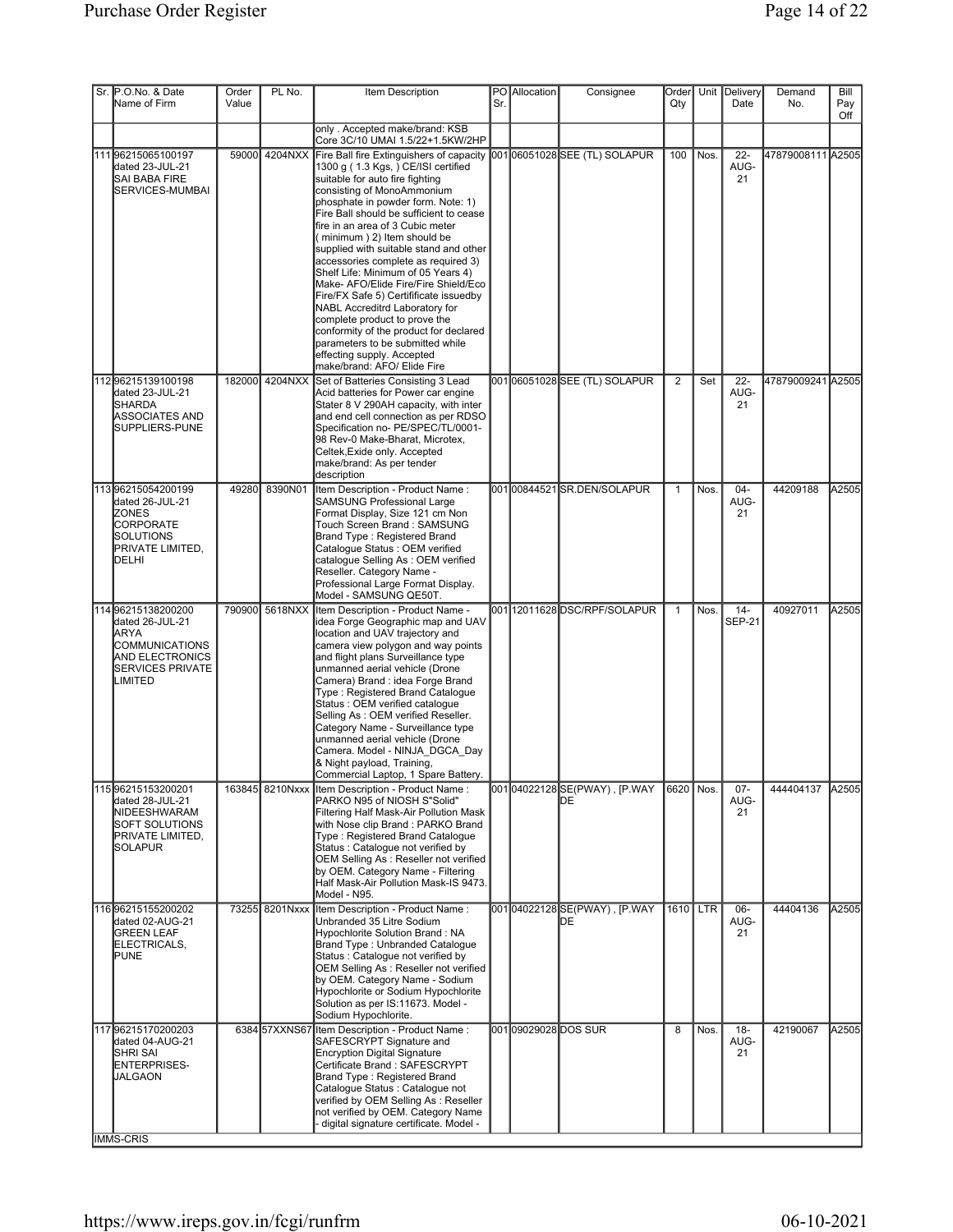| Sr. P.O.No. & Date<br>Name of Firm                                                                             | Order<br>Value | PL No.         | Item Description                                                                                                                                                                                                                                                                                                                                                                                                   | Sr. | PO Allocation | Consignee                            | Order<br>Qty   |      | Unit Delivery<br>Date   | Demand<br>No.     | Bill<br>Pay<br>Off |
|----------------------------------------------------------------------------------------------------------------|----------------|----------------|--------------------------------------------------------------------------------------------------------------------------------------------------------------------------------------------------------------------------------------------------------------------------------------------------------------------------------------------------------------------------------------------------------------------|-----|---------------|--------------------------------------|----------------|------|-------------------------|-------------------|--------------------|
|                                                                                                                |                |                | SIFY CLASS 3 ON DSC SIGNATURE<br>AND ENCRYPTION WITH 2 YEAR<br>VALIDITY.                                                                                                                                                                                                                                                                                                                                           |     |               |                                      |                |      |                         |                   |                    |
| 11896215152200204<br>dated 04-AUG-21<br>ANJ ENGINEERING<br>INDUSTRY, RATLAM                                    |                | 199480 82XXN01 | Item Description - Product Name:<br>ANJ Fowler Patient Bed Brand: ANJ<br>Brand Type: Registered Brand<br>Catalogue Status : OEM verified<br>catalogue Selling As: OEM. Category<br>Name - Patient Bed (Fowler and Semi<br>Fowler). Model - ANJ-HSP07T.                                                                                                                                                             |     |               | 001 29411104 DMO SUR                 | 10             | Nos. | $02 -$<br><b>SEP-21</b> | 41208276          | A2505              |
| 11996215158200205<br>dated 04-AUG-21<br><b>SHRI SAI</b><br>ENTERPRISES-<br>JALGAON                             | 798            | 5701Nxx        | Item Description - Product Name:<br>SAFESCRYPT Signature and<br>Encryption Digital Signature<br>Certificate Brand: SAFESCRYPT<br>Brand Type: Registered Brand<br>Catalogue Status : Catalogue not<br>verified by OEM Selling As: Reseller<br>not verified by OEM. Category Name<br>- digital signature certificate. Model -<br>SIFY CLASS 3 ON DSC SIGNATURE<br>AND ENCRYPTION WITH 2 YEAR<br>VALIDITY.            |     | 0010313.28    | <b>DPO SUR</b>                       | 1              | Nos. | $17 -$<br>AUG-<br>21    | 40551006          | A2505              |
| 12096215159200206<br>dated 05-AUG-21<br><b>SHRI SAI</b><br>ENTERPRISES-<br>JALGAON                             |                | 798 57XXN01    | Item Description - Product Name:<br>SAFESCRYPT Signature and<br><b>Encryption Digital Signature</b><br>Certificate Brand: SAFESCRYPT<br>Brand Type: Registered Brand<br>Catalogue Status : Catalogue not<br>verified by OEM Selling As: Reseller<br>not verified by OEM. Category Name<br>- digital signature certificate. Model -<br>SIFY CLASS 3 ON DSC SIGNATURE<br>AND ENCRYPTION WITH 2 YEAR<br>VALIDITY.     |     |               | 00111022128DMO SUR                   | $\mathbf{1}$   | Nos. | $17 -$<br>AUG-<br>21    | 41208290          | A2505              |
| 12196215156200207<br>dated 05-AUG-21<br><b>SHRI SAI</b><br>ENTERPRISES-<br>JALGAON                             | 2385           | 5701N01        | Item Description - Product Name:<br>SAFESCRYPT Signature and<br><b>Encryption Digital Signature</b><br>Certificate Brand: SAFESCRYPT<br>Brand Type: Registered Brand<br>Catalogue Status : Catalogue not<br>verified by OEM Selling As: Reseller<br>not verified by OEM. Category Name<br>digital signature certificate. Model -<br>SIFY CLASS 3 ON DSC SIGNATURE<br>AND ENCRYPTION WITH 2 YEAR<br><b>VALIDITY</b> |     |               | 00107062128Sr. Section Engineer      | 3              | Nos. | $20 -$<br>AUG-<br>21    | 48552110          | A2505              |
| 122 96205179100208<br>dated 10-AUG-21<br>KIGG SYSTEMS<br><b>INDIA PRIVATE</b><br>LIMITED-MUMBAI                | 737500         | 46XXN01        | The contents of description given<br>under para 2 and 3 to be read<br>together since they could not be fitted<br>in single para due to restriction in<br>number of charactors.                                                                                                                                                                                                                                     |     |               | 001 29367204 SSE(TRD) BAP<br>Belapur | $\mathbf{1}$   | Nos. | 09-<br><b>SEP-21</b>    | 46840011          | A2505              |
| 12396215140100209<br>dated 10-AUG-21<br><b>SUBSURFACE</b><br><b>INSTRUMENTS</b><br>SUPPLY COMPANY-<br>KOLKATTA | 569940         | 5085N01        | Cable route locater/tracer consisting<br>of cable avoidance tool, signal<br>generator and signal clamp, all<br>accessories in carry bag as per<br>specifications attached. make<br>C.SCOPE, Electron, Metrotech, Radio<br>detection, Ridgid, Baur, Amprobe<br>only. Accepted make/brand:<br>Radiodetection UK                                                                                                      |     |               | 001 29367204 SSE(TRD) BAP<br>Belapur | 3              | Nos. | 09-<br><b>SEP-21</b>    | 46840001          | A2505              |
| 124 96215174200210<br>dated 11-AUG-21<br>Ishri sai<br>ENTERPRISES-<br><b>JALGAON</b>                           |                | 5565 5701N681  | Item Description - Product Name:<br>SAFESCRYPT Signature and<br><b>Encryption Digital Signature</b><br>Certificate Brand: SAFESCRYPT<br>Brand Type: Registered Brand<br>Catalogue Status : Catalogue not<br>verified by OEM Selling As: Reseller<br>not verified by OEM. Category Name<br>- digital signature certificate. Model -<br>SIFY CLASS 3 ON DSC SIGNATURE<br>AND ENCRYPTION WITH 2 YEAR<br>VALIDITY.     |     |               | 00106021028SENIOR SECTION<br>ENGI    | $\overline{7}$ | Nos. | $24 -$<br>AUG-<br>21    | 43710001681 A2505 |                    |
| 12596215175200211<br>dated 11-AUG-21<br><b>SHRI SAI</b><br>ENTERPRISES-<br><b>JALGAON</b>                      |                | 795 9190NXX    | Item Description - Product Name:<br>SAFESCRYPT Signature and<br><b>Encryption Digital Signature</b><br>Certificate Brand: SAFESCRYPT<br>Brand Type: Registered Brand<br>Catalogue Status : Catalogue not<br>verified by OEM Selling As: Reseller<br>not verified by OEM. Category Name<br>- digital signature certificate. Model -<br>SIFY CLASS 3 ON DSC SIGNATURE                                                |     |               | 001 12011628 DSC/RPF/SOLAPUR         | $\mathbf{1}$   | Nos. | $25 -$<br>AUG-<br>21    | 40927025          | A2505              |
| <b>IMMS-CRIS</b>                                                                                               |                |                |                                                                                                                                                                                                                                                                                                                                                                                                                    |     |               |                                      |                |      |                         |                   |                    |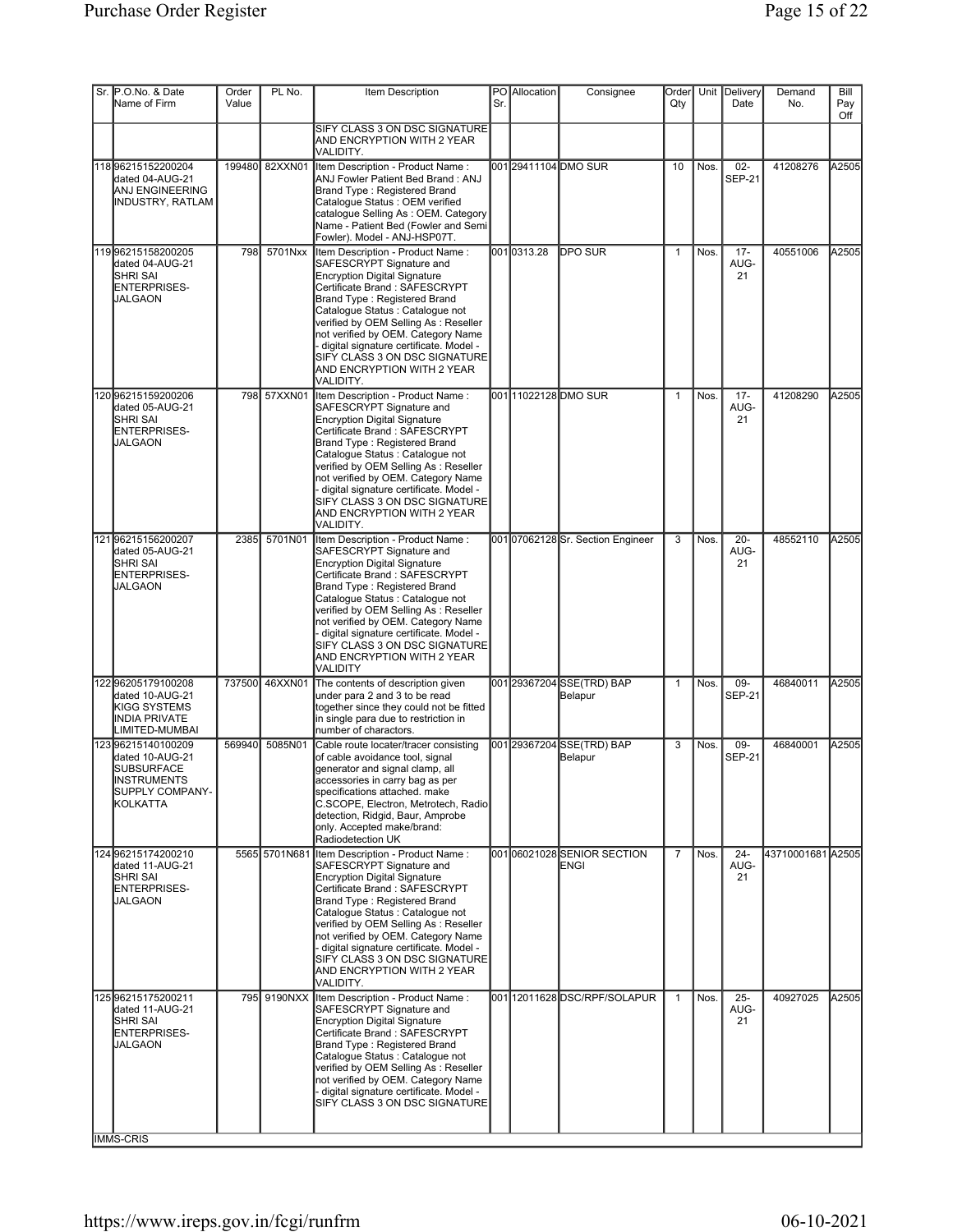| Sr. P.O.No. & Date<br>Name of Firm                                                                                   | Order<br>Value | PL No.          | Item Description                                                                                                                                                                                                                                                                                                                                                                                                                                                       | Sr. | PO Allocation | Consignee                                                   | Order<br>Qty   |      | Unit Delivery<br>Date   | Demand<br>No.     | Bill<br>Pay<br>Off |
|----------------------------------------------------------------------------------------------------------------------|----------------|-----------------|------------------------------------------------------------------------------------------------------------------------------------------------------------------------------------------------------------------------------------------------------------------------------------------------------------------------------------------------------------------------------------------------------------------------------------------------------------------------|-----|---------------|-------------------------------------------------------------|----------------|------|-------------------------|-------------------|--------------------|
|                                                                                                                      |                |                 | AND ENCRYPTION WITH 2 YEAR<br>VALIDITY.                                                                                                                                                                                                                                                                                                                                                                                                                                |     |               |                                                             |                |      |                         |                   |                    |
| 126 96215163200212<br>dated 11-AUG-21<br>SUNIL AGENCIES,<br><b>SILIGURI</b>                                          | 341960         | 6299N01         | Item desperation - Product Name:<br>EXIDE 12.0 Volt Volt Lead Acid<br>Battery Brand: EXIDE Brand Type:<br>Registered Brand Catalogue Status :<br>Catalogue not verified by OEM Selling<br>As: OEM verified Reseller. Category<br>name - Lead Acid Battery-IS 16046.<br>Model - EXIDE XPRESS MHD1800<br>XP1800.                                                                                                                                                         |     |               | 00107047328SSE(TRD) BAP<br>Belapur                          | 20             | Nos. | $19 -$<br>AUG-<br>21    | 46840005          | A2505              |
| 12796215113100213<br>dated 11-AUG-21<br><b>RAJ TRADE LINK-</b><br><b>NAGPUR</b>                                      | 244992         | 4204NXX         | 4 Pole Contactor suitable for 60 KVA<br>Transformer of Power Car, Aux.<br>contact:2NO + 2NC, Control Voltage:<br>400-415 VAC with surge suppressor<br>as per part no: EK 210, AC-1=350A,<br>IEC/EN60947-4-1, Ui=1000V,300<br>Amp-600V AC, GB14048, CAL 16-<br>11B, RC-EH 300/415, SK825441- AR<br>of ABB confirming to RCF spec NO-<br>EDTS 103 Rev.D. Material should be<br>confirming to EDTS- 103 Rev D.<br>Make-ABB, Siemens, AEG only<br>Accepted Make/brand: ABB |     |               | 00106051028SEE (TL) SOLAPUR                                 | 10             | Nos. | 09-<br>NOV-<br>21       | 47879008631 A2505 |                    |
| 128 96215046200214<br>Idated 16-AUG-21<br>J.K. ENTERPRISES,<br>IMUMBAI                                               | 4900           | 7831N60         | Item Description - Product Name :<br>Nilkamal REVOLVING CHAIR With<br>ARM push back Brand : Nilkamal<br>Brand Type: Registered Brand<br>Catalogue Status : OEM verified<br>catalogue Selling As: OEM verified<br>Reseller Category Name - Revolving<br>Chair. Model - THAMES MID BACK<br><b>FABRIC (NILKAMAL)</b>                                                                                                                                                      |     |               | 001 <b>09029028DOS</b> SUR                                  | $\mathbf{1}$   | Nos. | $19 -$<br><b>SEP-21</b> | 42190060          | A2505              |
| 129996215074100215<br>dated 17-AUG-21<br><b>IESSAR</b><br><b>TECHNOLOGIES</b><br>INC-GURGAON                         |                | 156856 4204NXX  | Din type HRC fuse Rated current 125<br>Amp Rated Voltage 1000 V Breaking<br>capacity 80 KA Size -NH1L Categery<br>gB. Suitably fitted in ICF/MCF<br>Manufactured LHB Coaches on<br>Solapur division of Make- SIBA,<br>EFEN, Ferraz, ETI, Eaton Bussmann<br>Only. Accepted make/brand:<br>5021140.125 of EFEN                                                                                                                                                           |     |               | 001 06051028 SEE (TL) SOLAPUR                               | 50             | Nos. | $16 -$<br><b>SEP-21</b> | 47879007711 A2505 |                    |
| 130 96215177200216<br>dated 19-AUG-21<br>PRAVIN TRADING<br>COMPANY-<br>SOLAPUR                                       |                | 240000 80XXN481 | Alcohol based Hand sanitizer solution<br>having ingredients Ethanol (75 to 80<br>%), Glycerine/Glycerol (1.45%),<br>Hydrogen peroxide (0.12%)                                                                                                                                                                                                                                                                                                                          |     |               | 00106021028SENIOR SECTION<br>ENGI                           | 200            | Nos. | $25 -$<br>AUG-<br>21    | 43710001481 A2505 |                    |
| 13196215181200217<br>dated 20-AUG-21<br><b>PRAVIN TRADING</b><br>COMPANY-<br>SOLAPUR                                 |                | 24998 7801NXXX  | Oasis Dinner set gold line 36 pcs.<br>(Dinner Plate-6, Quarter plate -6, Vage<br>Bowl-6, Soup Bowl -6, Soup<br>Spoon-6, Serving Bowl -2, Salt &<br>paper-2, Rice plate-1.                                                                                                                                                                                                                                                                                              |     |               | 00100844521SE(WORKS), [M]<br><b>SOLA</b>                    | $\overline{2}$ | Set  | $31 -$<br>AUG-<br>21    | 44374208          | A2505              |
| 13296215173200218<br>dated 23-AUG-21<br>Sai Computers,<br>Solapur                                                    |                |                 | 285000 5701NXXX ALL in one PC with specifications:<br>Intel core i5-Eighth generation<br>minimum 8GB RAM, minimum 1 TB<br>HDD, WINDOWS 10 pro, with<br>minimum Screen Size 19.5 inch.<br>Make Dell, HP, Lenovo.                                                                                                                                                                                                                                                        |     |               | 001 <b>0</b> 3012350 <b>D</b> COS EA TO DRM<br><b>I</b> SUR | 5              | Nos. | $04 -$<br>SEP-21        | 40563973          | A2505              |
| 13396215180200219<br>dated 23-AUG-21<br><b>PRAVIN TRADING</b><br><b>COMPANY-</b><br><b>SOLAPUR</b>                   |                | 314400 8205NXXX | Supply of Hand sanitizer 5000ml pack 001 04022128 SE(PWAY), [P.WAY<br>(5 Litres), Alcohol based hand<br>sanitizer, containing Ethanol 60<br>to95% w/w ,conformity to standard IP,<br>W/Composition 70 alcohol, efficacy<br>100 % germ killing, available in GeM,<br>marketing portal.                                                                                                                                                                                  |     |               | DE                                                          | 262            | Nos. | $31 -$<br>AUG-<br>21    | 44404139          | A2505              |
| 134 96215163200220<br>dated 23-AUG-21<br>SUNIL AGENCIES,<br><b>SILIGURI</b>                                          | 341960         | 6299N01         | Low maintenance lead acid battery 12 001 07047328 SSE(TRD) BAP<br>V 180 Ah, C-20 type suitable for<br>vehicle conforming to IS 7372/1995,<br>with Lug date not older than 3 months<br>of Make Amar Raja, Exide, Tata<br>Luminous, HBL, Microtek only.                                                                                                                                                                                                                  |     |               | Belapur                                                     | 20             | Nos. | $24 -$<br>AUG-<br>21    | 46840005          | A2505              |
| 13596215161200221<br>dated 25-AUG-21<br><b>BABA ELECTRICALS</b><br>& M/S.RAJKUMAR<br>KISHANCHAND<br>JASWANI / BABA D |                | 357500 4219Nnxx | Indoor LED fitting 18 watt durable<br>LED batten polycarbonate body with<br>decorative and cap with 100<br>(hundred) lumens/watt system<br>efficiency of luminaries suitable to<br>work on single phase 230 volt 50 Hz<br>AC supply minimum 5 years<br>guarantee make Surya, Crompton<br>greaves, Syska, Bajaj, & Philips only.                                                                                                                                        |     |               | 00107048128SR.SEC ENGG<br>(ELE/MAIN                         | 1300           | Nos. | $26 -$<br>AUG-<br>21    | 47831004861 A2505 |                    |
| 136 96215162200222<br>dated 25-AUG-21<br><b>BABA ELECTRICALS</b><br><b>IMMS-CRIS</b>                                 |                | 210000 50XXN001 | Storage Water heater (Geyser),<br>vertical type, 25 litre capacity,<br>Minimum 3 star rated, with 2 years                                                                                                                                                                                                                                                                                                                                                              |     |               | 00107048128ELECT.CHARGEMAN<br><b>IANG</b>                   | 25             | Nos. | $27 -$<br>AUG-<br>21    | 47909000861 A2505 |                    |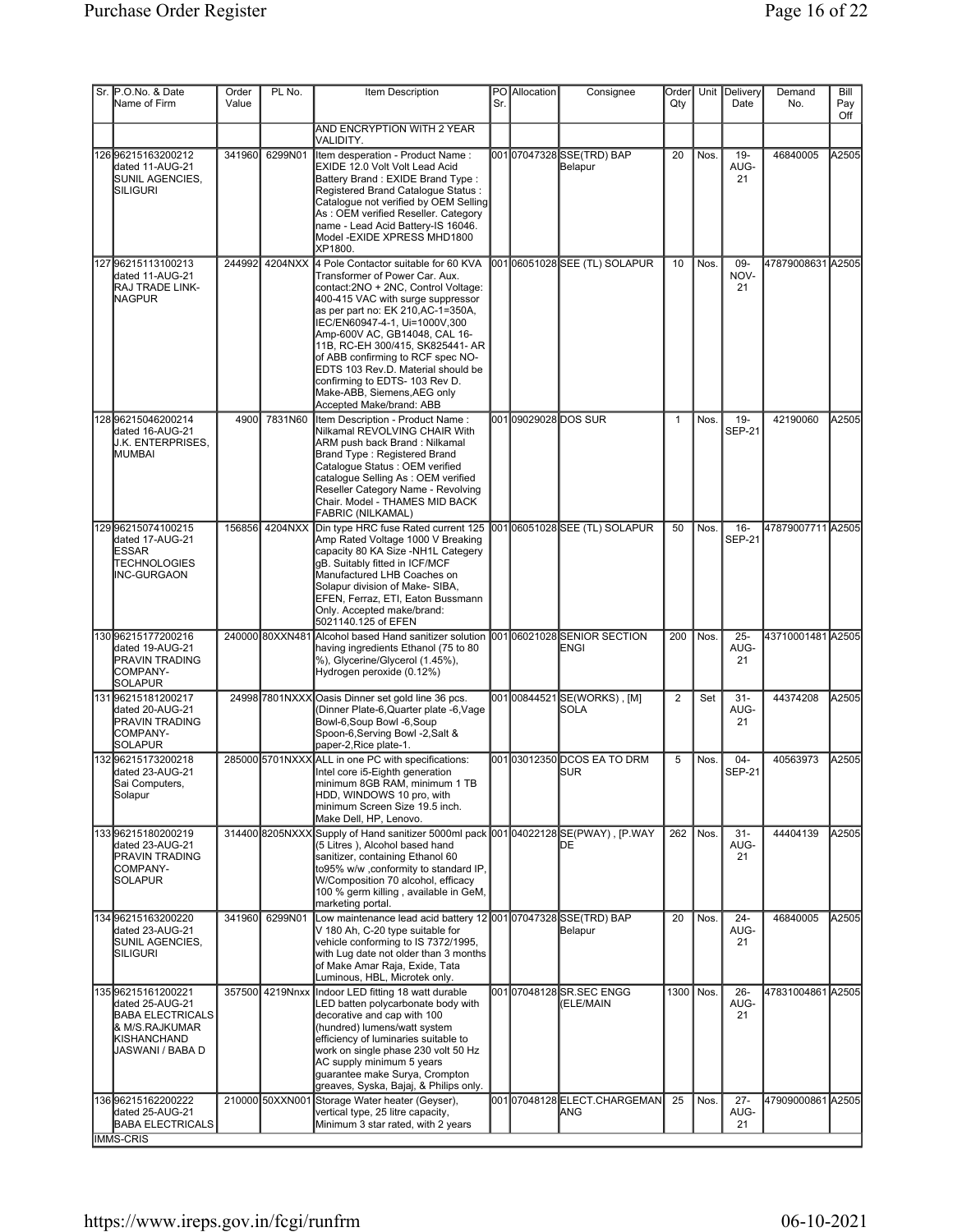| Sr. P.O.No. & Date<br>Name of Firm                                                                                           | Order<br>Value | PL No.          | Item Description                                                                                                                                                                                                                                                                                                                                                                                                                                                                                                                                                       | Sr. | PO Allocation | Consignee                                   | Order<br>Qty   |           | Unit Delivery<br>Date   | Demand<br>No.         | Bill<br>Pay<br>Off |
|------------------------------------------------------------------------------------------------------------------------------|----------------|-----------------|------------------------------------------------------------------------------------------------------------------------------------------------------------------------------------------------------------------------------------------------------------------------------------------------------------------------------------------------------------------------------------------------------------------------------------------------------------------------------------------------------------------------------------------------------------------------|-----|---------------|---------------------------------------------|----------------|-----------|-------------------------|-----------------------|--------------------|
| & M/S.RAJKUMAR<br>KISHANCHAND<br>JASWANI / BABA D                                                                            |                |                 | warranty suitable for single phase 230<br>V, 50Hz AC Supply. Make:- Racold,<br>Bajaj, Havells, Roxy, Haier, Usha,<br>Orient only.                                                                                                                                                                                                                                                                                                                                                                                                                                      |     |               |                                             |                |           |                         |                       |                    |
| 137 96215141100223<br>dated 25-AUG-21<br><b>QUADRANT</b><br>MEASUREMENTS<br><b>PRIVATE LIMITED-</b><br><b>I</b> NASHIK       | 551062         | 5085N01         | Automatic TAN DELTA Test Kit of<br>make Sivananda, Megger, Motwane,<br>Haffele, NMC, Quadrant, HV<br>Diagnostic along with all accessories<br>and features as per detailed<br>specification enclosed. Accepted<br>make: Quadrant                                                                                                                                                                                                                                                                                                                                       |     |               | 00143417504SSE(TRD) BAP<br>Belapur          | $\mathbf{1}$   | Set       | $24 -$<br><b>SEP-21</b> | 46840003              | A2505              |
| 138996215145100224<br>dated 26-AUG-21<br><b>RAM RAJ</b><br>ENTERPRISES-<br>THANE                                             |                | 576241 6023Nxxx | Supply of Wireless Digital Rain fall<br>recorder with Temperature , Humidity<br>and pressure measurement , Model<br>OESMIIDRRW-44B, and with<br>LCD/OLED display with PC<br>connectivity and Auto data upload<br>facility in PC, with indoor and outdoor<br>wireless units (As per specification<br>attached Annexure - A, warranty two<br>years , make brand , Om Energy<br>savers, S.S &<br>Co,Sunidhi,Votive,Innovation<br>Engineering Co, Alfa technovac LLP<br>Accepted make/brand: OM ENERGY<br>SAVERS (OES - MUMBAI) and<br>Accepted model: OESMIIDRRW-<br>444B |     |               | 00129314440SE(PWAY), [P.WAY<br>DЕ           | 10             | Nos.      | $25 -$<br><b>OCT-21</b> | 44404140              | A2505              |
| 139996215182200225<br>dated 29-AUG-21<br><b>PRAVIN TRADING</b><br>COMPANY-<br>SOLAPUR                                        |                |                 | 4500 7801NXXX Tea Set 15 Pcs (Mery Gold)                                                                                                                                                                                                                                                                                                                                                                                                                                                                                                                               |     |               | 00100844521SE(WORKS), [M]<br><b>SOLA</b>    | $\overline{2}$ | Set       | 08-<br><b>SEP-21</b>    | 443742009             | A2505              |
| 14096215187200226<br>dated 29-AUG-21<br><b>PRAVIN TRADING</b><br><b>COMPANY-</b><br><b>SOLAPUR</b>                           |                |                 | 2400 7990NXX Tea set (six cups + six saucers) 3<br>sets make Osis, Morvel, Bharat, Or<br>Similar.                                                                                                                                                                                                                                                                                                                                                                                                                                                                      |     |               | 001 12011628 DSC/RPF/SOLAPUR                | 3              | Set       | $09 -$<br><b>SEP-21</b> | 40927027              | A2505              |
| 14196215189200227<br>dated 30-AUG-21<br>Ishri sai<br>ENTERPRISES-<br><b>JALGAON</b>                                          |                | 795 9190NXX     | Digital Signature Certificate for class<br>III organization valid for 02 years in<br>USB token                                                                                                                                                                                                                                                                                                                                                                                                                                                                         |     |               | 00112011628DSC/RPF/SOLAPUR                  | $\mathbf{1}$   | Nos.      | $09 -$<br><b>SEP-21</b> | 40927030              | A2505              |
| 142 96215183200228<br>dated 31-AUG-21<br><b>PRAVIN TRADING</b><br>COMPANY-<br>SOLAPUR                                        |                |                 | 898 7801NXXX Glass Set 6 Pcs (Borosil vision<br>290ml)                                                                                                                                                                                                                                                                                                                                                                                                                                                                                                                 |     |               | 00100844521SE(WORKS), [M]<br><b>SOLA</b>    | $\overline{2}$ | Nos.      | 08-<br><b>SEP-21</b>    | 44374210              | A2505              |
| 14396215186200229<br>dated 31-AUG-21<br><b>PRAVIN TRADING</b><br>COMPANY-<br><b>SOLAPUR</b>                                  |                |                 | 4000 7801NXXX Hot Pot (Cello Roti Plus 2500 ml)                                                                                                                                                                                                                                                                                                                                                                                                                                                                                                                        |     |               | 001 00844521 SE(WORKS), [M]<br><b>ISOLA</b> | 5              | Nos.      | $07 -$<br><b>SEP-21</b> | 44374211              | A2505              |
| 144 96215037100230<br>dated 31-AUG-21<br><b>ADDSOFT</b><br><b>TECHNOLOGIES</b><br><b>PRIVATE LIMITED-</b><br><b>ICUTTACK</b> |                |                 | 3332025 6565N571 Supply Installation, Testing &<br>Commissioning of Smart Card based<br><b>Automatic Ticket Vending Machines</b><br>(ATVMs) KIOSK consisting of Touch<br>Screens, embedded Client, 4K RFID<br>Reader/Writer, Thermal Printer, 1KVA<br>UPS, OS and RDBMS License with<br>three years warranty with onsite<br>support with Comprehensive AMC for<br>4th & 5th years.                                                                                                                                                                                     |     |               | 001 21172304 DRM [C] SUR                    |                | $25$ Nos. | <b>OCT-21</b>           | 31- 41658004421 A2505 |                    |
| 14596215097100231<br>dated 31-AUG-21<br>SYSTEMS 24X7-<br>PUNE                                                                | 1583560        | 5701Nxx         | Supply, installation, configuration and<br>commissioning of Core switch of<br>specifications similar to Cisco 3750 X<br>24s-s, 28 port L3 switch with 24 SFP<br>port with pre-installed four port uplink<br>network modules with Gigabit/<br>Ethernet of Cisco or Extreme or<br>Juniper make. Specification of the<br>equipment is enclosed. Accepted<br>make/brand: cisco 3850 24s-s 28 port<br>L3                                                                                                                                                                    |     |               | 001 20417504 Sr. Section Engineer           | $\overline{2}$ | Nos.      | $30-$<br><b>SEP-21</b>  | 48552104              | A2505              |
| 146 96215179100232<br>dated 31-AUG-21<br>KRANE MFG INDIA<br><b>PVT LTD-</b><br>AMBERNATH                                     |                | 198830 30XXN581 | Set of planetary gear box assembly<br>(outer dia. 300 mm) with hardened<br>and normalized gear pinions and<br>SKF/FAG bearing, required for 25/05<br>Ton EOT crane. Accepted<br>Make/Brand: OEM                                                                                                                                                                                                                                                                                                                                                                        |     |               | 00106021028SENIOR SECTION<br>ENGI           | $\mathbf{1}$   | Set       | $15 -$<br><b>SEP-21</b> | 43710001581 A2505     |                    |
| 147 96205238100233<br>dated 03-SEP-21<br><b>IMMS-CRIS</b>                                                                    | 175357         | 6548N001        | Pulling and Lifting machine, Pulling<br>capacity- 1.2 Ton and lifting<br>capacity-0.8 Ton (Tirfor 0.8Ton) with                                                                                                                                                                                                                                                                                                                                                                                                                                                         |     |               | 00107047328SSE(TRD) BAP<br>Belapur          | 16             | Nos.      | $01 -$<br><b>JAN-22</b> | 46840003              | A2505              |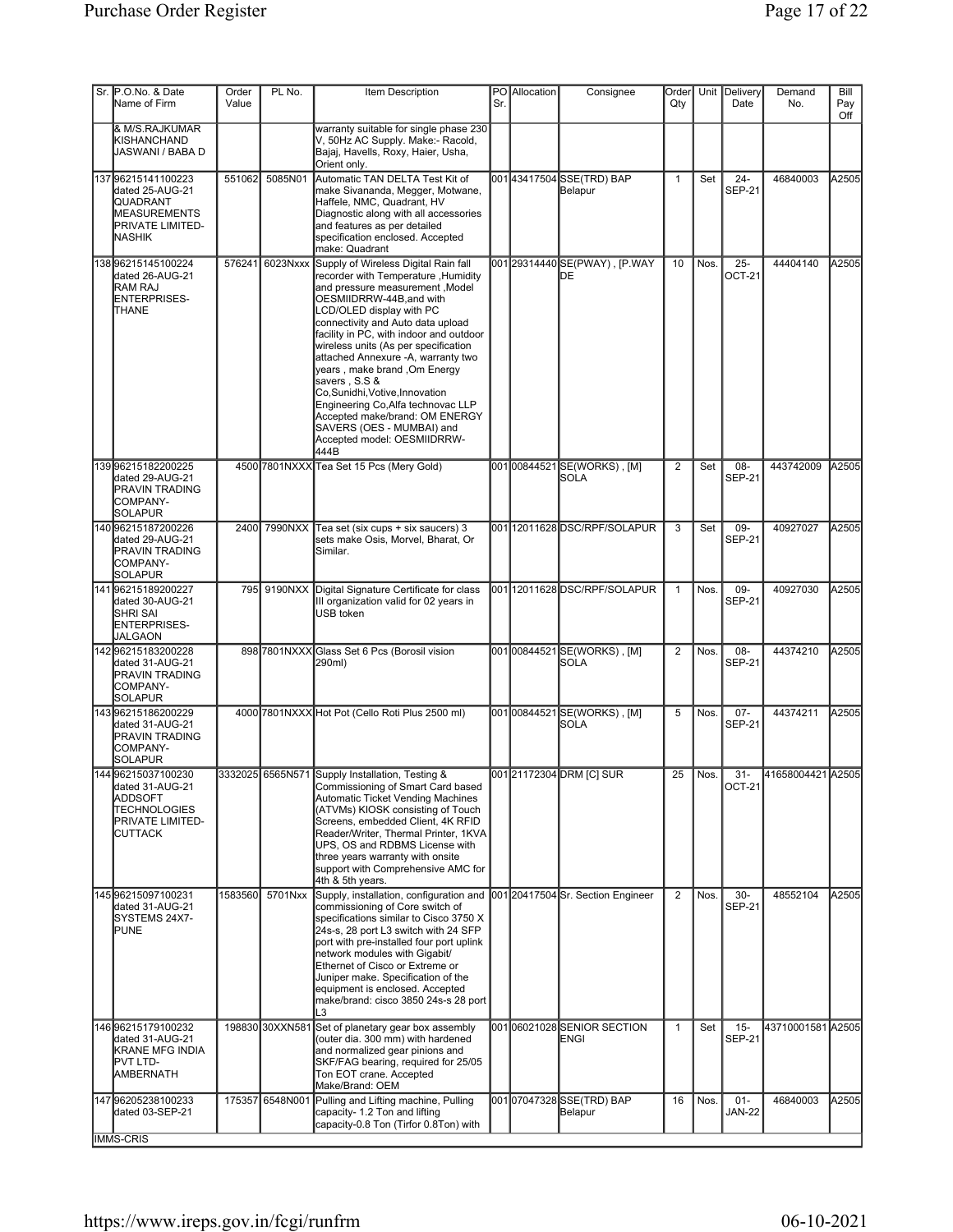| Sr. P.O.No. & Date<br>Name of Firm                                                                                   | Order<br>Value | PL No.       | Item Description                                                                                                                                                                                                                                                                                                                                                                                                                                                                                                                                                                                                                                                                                                                                                                                                                                                                                                                                                                                                | Sr. | PO Allocation | Consignee                                 | Order<br>Qty   |        | Unit Delivery<br>Date  | Demand<br>No. | Bill<br>Pay<br>Off |
|----------------------------------------------------------------------------------------------------------------------|----------------|--------------|-----------------------------------------------------------------------------------------------------------------------------------------------------------------------------------------------------------------------------------------------------------------------------------------------------------------------------------------------------------------------------------------------------------------------------------------------------------------------------------------------------------------------------------------------------------------------------------------------------------------------------------------------------------------------------------------------------------------------------------------------------------------------------------------------------------------------------------------------------------------------------------------------------------------------------------------------------------------------------------------------------------------|-----|---------------|-------------------------------------------|----------------|--------|------------------------|---------------|--------------------|
| S. P. ENGINEERING<br>CO.-BHUBANESWAR                                                                                 |                |              | 10 mtrs rope and handle as per Spec<br>No-TI/SPC/OHE/TOOLPL/0990 with<br>A & C slip No- 1 & 2 latest. Source of<br>supply RDSO approved sources only.<br>Accepted Make/brand:HY-TACK<br>RDSO approved                                                                                                                                                                                                                                                                                                                                                                                                                                                                                                                                                                                                                                                                                                                                                                                                           |     |               |                                           |                |        |                        |               |                    |
| 14896205241100234<br>dated 03-SEP-21<br><b>CRUSHMORE</b><br>MAXBAN INDIA-<br><b>IHOWRAH</b>                          | 197414         | 6548N01      | Portable hand operated gearless<br>pulling and lifting machine (Tirfor)<br>complete set & capacity 2.6 T pulling<br>and 1.6 T lifting, weight less than 15<br>kg, with operating handle and wire<br>rope of minimum 11 mm diameter and<br>20 meter length with Dee - shackle at<br>one end and tapered & fused at the<br>other end, as per RDSO specification<br>no. TI/SPC/OHE /TOOLPL/0990 with<br>A &C slip no. 1 and with test and<br>warranty. Source of supply RDSO<br>approved sources only. Accepted<br>Make/Brand: MAXPULL RDSO<br>APPROVED ISI MARKED                                                                                                                                                                                                                                                                                                                                                                                                                                                 |     |               | 00107047328SSE(TRD) BAP<br>Belapur        | 14             | Nos.   | $02-$<br><b>DEC-21</b> | 46840002      | A2505              |
| 149996215176200235<br>dated 03-SEP-21<br>NIDEESHWARAM<br>SOFT SOLUTIONS<br><b>PRIVATE LIMITED,</b><br><b>SOLAPUR</b> | 64400          | 6190NXX      | Beacon Light-Rotation of Beacon<br>Light 360 degree with High Intensity<br>Roof Top Round Rotating Beacon for<br>Emergency Security Patrol UtilityLight<br>Type-Synchronized Flashing, LED<br>Light Wattage maximum 27 W, Lamp<br>Lumens-500 lumen, Illumination<br>Source-SMD Led Chip, Nos of LED<br>modules in Lamp-8, Nos of LEDs in<br>one module-4, Illumination for each<br>LED used 100 lumen, Shape<br>Circular, Color of LED Light Red,<br>White and Blue, Operation Modes On,<br>Off, Cruise, Brightness Levels<br>FIXED, Number of Flash<br>patterns-4, Flash Pattern Change with<br>Memory Recall-Yes. Mounting Type-<br>Magnet Mount, Mounting Location-On<br>vehicle roof, above Driver's<br>CabinOuter body Construction<br>material-Powder Coated Aluminium<br>and olycarbonateLength of straight<br>cable-3 meter, 12 V Cigarette Lighter<br>Plug with 4 meter coiled cable-<br>Yes, Unibody Manufacturer embossed<br>Logo on Plastic Lighthead Cover<br>without any stickers and labels-Yes. |     |               | 00112011628DSC/RPF/SOLAPUR                | 14             | Nos.   | 09-<br><b>SEP-21</b>   | 40927026      | A2505              |
| 15096215188200236<br>dated 03-SEP-21<br><b>PRAVIN TRADING</b><br>COMPANY-<br>SOLAPUR                                 |                | 7560 7990NXX | <b>BON CHINA Dinner/Lunch Plate.</b><br>Category name-domestic plates.<br>Model white gold border lunch plate<br>$(06$ Plat = 01 Set)                                                                                                                                                                                                                                                                                                                                                                                                                                                                                                                                                                                                                                                                                                                                                                                                                                                                           |     |               | 00112011628DSC/RPF/SOLAPUR                | 18             | Nos.   | 09-<br><b>SEP-21</b>   | 40927028      | A2505              |
| 15196205015200237<br>dated 03-SEP-21<br><b>WOODLAND-</b><br>SOLAPUR                                                  |                |              | 499220 7831NXXX office chairs, make: Woodland<br>revolving chair or godrej visiting chair<br>or nilkamal visitor chair or any similar<br>chair                                                                                                                                                                                                                                                                                                                                                                                                                                                                                                                                                                                                                                                                                                                                                                                                                                                                  |     |               | 001 29314404 SR.DEN/SOLAPUR               | 109            | l Nos. | $15 -$<br>$ OCT-21 $   | 44209124      | A2505              |
| 152 96215172100238<br>dated 08-SEP-21<br><b>ARJUN METALS</b><br>PVT. LTD.-JAIPUR                                     | 646640         | 5224N01      | Supply, erection, testing &<br>commissioning of Diesel generator<br>set 7.5 KVA single phase along with<br>all accessories as per specification<br>attached. Commisioning at Bhigwan<br>station- 1 & Visapur station 1 no.<br>make Kirloskar, Ashoka Leyland,<br>Cummins, Mahindra, Greaves, KOEL<br>only. Accepted make: Kirloskar                                                                                                                                                                                                                                                                                                                                                                                                                                                                                                                                                                                                                                                                             |     |               | 001 20367204 SSE(TRD) BAP<br>Belapur      | $\overline{2}$ | Nos.   | $08 -$<br>OCT-21       | 46840002      | A2505              |
| 15396215185200239<br>dated 08-SEP-21<br><b>PRATYADHI</b><br>ENTERPRISES,<br><b>BETUL</b>                             | 238458         | 5701Nxx      | Smart Mobile Phone with the<br>following specification: 1. Ram 4GB or<br>higher. 2.Internal Storage-64 GB and<br>Expandable up to 256 GB.<br>3. Connectivity-4G LTE or higher. 4.<br>Front and Rear Camera. 5.<br>Supporting Wifi-802.11 and<br>Bluetooth-4.3 or Higher.                                                                                                                                                                                                                                                                                                                                                                                                                                                                                                                                                                                                                                                                                                                                        |     |               | 00106021128Sr. Section Engineer           | 22             | Nos.   | $02-$<br><b>DEC-21</b> | 48552112      | A2505              |
| 154 96215090100240<br>dated 08-SEP-21<br>NANDI ELECTRIC<br>COMPANY-<br>BANGALORE<br><b>IMMS-CRIS</b>                 | 462560         | 5651Nxx      | Supply of Class B & C Surge<br>protection Device (SPD) - Type I & II<br>with Visual Indication and Potential<br>free contact to remote monitoring as<br>per RDSO specification No.<br>RDSO/SPN/165/2012 Version 3.0 or<br>latest and IEC standard 61643 for<br>Single line 230V AC application with<br>handling Lightning surges of 10/350<br>microseconds and Switching surges                                                                                                                                                                                                                                                                                                                                                                                                                                                                                                                                                                                                                                 |     |               | 00100844521SIGNAL INSPECTOR<br><b>KWV</b> | 70             | Set    | $08 -$<br>OCT-21       | 48521201      | A2505              |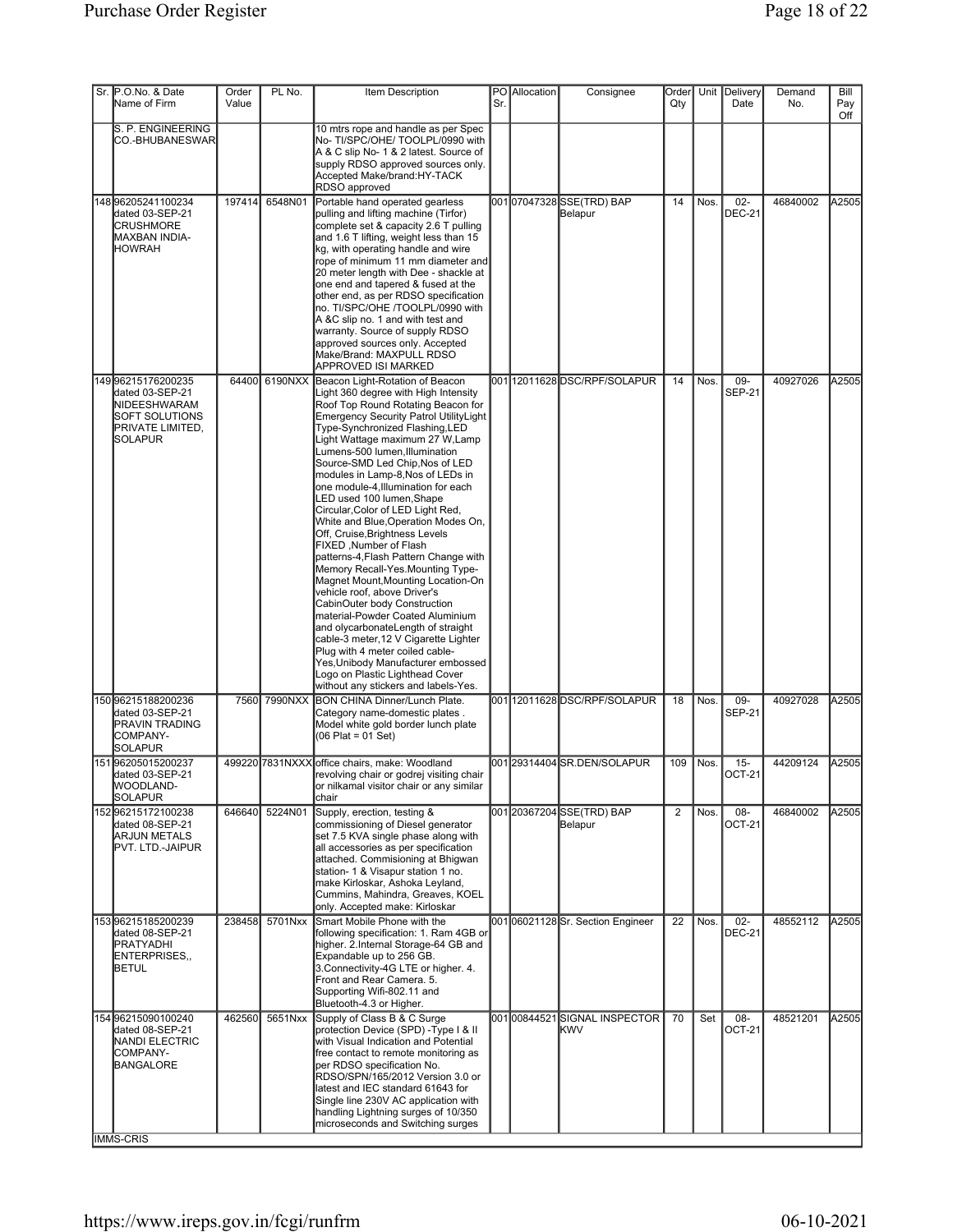| Sr. P.O.No. & Date                                                                                                 | Order  | PL No.          | Item Description                                                                                                                                                                                                                                                                                                                                                                                                                                                                                                                                                                   |     | PO Allocation | Consignee                                | Order           |      | Unit Delivery           | Demand            | Bill       |
|--------------------------------------------------------------------------------------------------------------------|--------|-----------------|------------------------------------------------------------------------------------------------------------------------------------------------------------------------------------------------------------------------------------------------------------------------------------------------------------------------------------------------------------------------------------------------------------------------------------------------------------------------------------------------------------------------------------------------------------------------------------|-----|---------------|------------------------------------------|-----------------|------|-------------------------|-------------------|------------|
| Name of Firm                                                                                                       | Value  |                 |                                                                                                                                                                                                                                                                                                                                                                                                                                                                                                                                                                                    | Sr. |               |                                          | Qty             |      | Date                    | No.               | Pay<br>Off |
|                                                                                                                    |        |                 | of 8/20 microseconds. One Set<br>consists of 3 Nos of SPD (Two Nos of<br>B Class (L-N, N-E) and one No. of C<br>Class(L-N) all enclosed in a Box with<br>KEMA/VDE/NABL Accredited/any<br>International Laboratory certified as<br>per latest IEC 61643-11-2011<br>Standard. Technical Specification for<br>Class B & Class C SPD is enclosed.<br>Class B &C Surge protection device<br>required with Three modules only.<br>Accepted Make/brand: DEHN                                                                                                                              |     |               |                                          |                 |      |                         |                   |            |
| 155 96215211200241<br>dated 13-SEP-21<br><b>SHRI SAI</b><br>ENTERPRISES-<br><b>JALGAON</b>                         |        | 3975 5701N791   | Description : Item Description -<br>Product Name: SAFESCRYPT<br>Signature and Encryption Digital<br>Signature CertificateBrand:<br>SAFESCRYPT Brand Type:<br>Registered Brand Catalogue Status :<br>Catalogue not verified by OEM Selling<br>As :Reseller not verified by OEM<br>Category Name - digital signature<br>certificate. Model - SIFY- SAFEY<br><b>SCRYPTION SHA 2</b>                                                                                                                                                                                                   |     |               | 00106021028SENIOR SECTION<br><b>ENGI</b> | 5               | Nos. | $23 -$<br><b>SEP-21</b> | 43710001791 A2505 |            |
| 156 96215092100242<br>dated 13-SEP-21<br>MULTITECH<br><b>ENGINEERS AND</b><br>CONSULTANT-<br><b>BHOPAL</b>         | 118812 | 96              | Toner for Lexmark B 2236 DW Mono<br>MFP Part Name 223000(Yield 1200<br>pages) Accpeted make/brand:<br>Lexmark Accepted make/brand:<br>Lexmark                                                                                                                                                                                                                                                                                                                                                                                                                                      |     |               | 00111021528 DMO SUR                      | 28              | Nos. | $13 -$<br><b>OCT-21</b> | 41208273          | A2505      |
| 15796215167100243<br>dated 13-SEP-21<br>NAGESHWAR<br><b>CABLES AND</b><br>ELECTRICALS-<br><b>SOLAPUR</b>           |        |                 | 20650 42XXNXX A set of rigid PVC boards of size 1) 4<br>inch x 4 inch-100 Nos. 2) 4 inch x 7<br>inch-100 Nos. 3) 6 inch x 6 inch-100<br>Nos.& 4) 6 inch x 08 inch -200 Nos.<br>including cutting for switches &<br>sockets. Make Press fit, Anchor,<br>Pretoplast, VInay only. As per IS<br>14772;2000 Accepted Make/Band:<br>Press fit or Anchor or Pretoplast or<br>Vinay only                                                                                                                                                                                                   |     |               | 00107048128SECTTION<br>ENG.ELECT./       | $\mathbf{1}$    | Set  | $13 -$<br>OCT-21        | 47820000251 A2505 |            |
| 158996215160100244<br>dated 13-SEP-21<br>MAHATTAMA AND<br>CO.-MUMBAI                                               |        | 117592 42XXNnxx | A Set of Neon LED strip outdoor<br>Warm white type consists of standard<br>packing (50 mtrs) with 04 nos 220 V<br>Neon LED strip connector, Input<br>voltage 220V AC, Lumens / watt-10-<br>12 LM /chip, Total power-12watt /<br>meter, Rated life 40000 hrs, IP 65,<br>five years warranty of Make-Luker,<br>Syska, Philips, Havells, polycab only.<br>Accepted make/brand: Luker or<br>Syska or Philips or Havells or Polycab<br>only                                                                                                                                             |     |               | 00107048128SR.SEC ENGG<br>(ELE/MAIN      | $\overline{7}$  | Set  | $13 -$<br>OCT-21        | 47831004761 A2505 |            |
| 159996205237100245<br>dated 16-SEP-21<br><b>NAGESHWAR</b><br>CABLES AND<br>ELECTRICALS-<br><b>SOLAPUR</b>          | 56045  | 4305N01         | Analog Earth Tester, 4 terminal (Dual<br>Range), metal Body, and Rated<br>Ohms 0-10-100 Ohms, as per<br>ISSpecification 9223/1989 suitable for<br>measuring Earth Resistance<br>alongwith accessories -- 4 Nos. M.S.<br>spikes, (Not less than 15 mm<br>diameter and 750 mm in length with<br>suitable terminal in one end and<br>tapering at the other end). -- 4 Nos.<br>reels of flexible wire, hammer, 1 No.<br>high quality canvas bag/carrying<br>case, Make - Meco. WACO,<br>MOTWANE, Rishabh, Fluke, Megger,<br>CIE, Kyoritsu only Offered<br>Make/Brand: RISHABH - DET-10 |     |               | 00107047328SSE(TRD) Yeola                | 12 <sup>2</sup> | Nos. | $16 -$<br>OCT-21        | 46838003          | A2505      |
| 160 96205266100246<br>dated 16-SEP-21<br>OM OPTEL<br><b>INDUSTRIES</b><br><b>PRIVATE LIMITED-</b><br><b>RAISEN</b> | 212400 | 5611N01         | Supply of 24 Fibre armoured Optic<br>Fibre Cable as per RDSO<br>Specification No. IRS: TC: 55-2006<br>Rev. 1 with amendment No. 1.1 or<br>latest if any.                                                                                                                                                                                                                                                                                                                                                                                                                           |     |               | 001 29306404 Sr. Section Engineer        | 3               | KM   | $16 -$<br><b>OCT-21</b> | 48559285          | A2505      |
| 161 96215196100247<br>dated 16-SEP-21<br><b>BHASIN PACKARD</b><br>ELECTRONICS PVT.<br>LTD.-MOHALI                  |        |                 | 75520 4204NXX 5 KVA Transformer 415/190 V 3<br>Phase for LHB AC Coaches without<br>Filter to Spec No ICF/ELEC/906<br>Rev-1 or Latest type III Make-<br>RDSO/ICF/RCF/MCF Approved<br>sources only. Accepted Make/Brand:<br><b>BHASIN PACKARD</b>                                                                                                                                                                                                                                                                                                                                    |     |               | 00106051027SEE (TL) SOLAPUR              | $\overline{2}$  | Nos. | $16 -$<br>OCT-21        | 47879010781 A2505 |            |
| 16296215196100248<br>dated 16-SEP-21<br>MIMAL.                                                                     |        |                 | 75520 4204NXX 5 KVA Transformer 415/190 V 3<br>Phase for LHB AC Coaches without<br>Filter to Spec No ICF/ELEC/906                                                                                                                                                                                                                                                                                                                                                                                                                                                                  |     |               | 001 06051027 SEE (TL) SOLAPUR            | $\overline{2}$  | Nos. | $16 -$<br>OCT-21        | 47879010781 A2505 |            |
| <b>IMMS-CRIS</b>                                                                                                   |        |                 |                                                                                                                                                                                                                                                                                                                                                                                                                                                                                                                                                                                    |     |               |                                          |                 |      |                         |                   |            |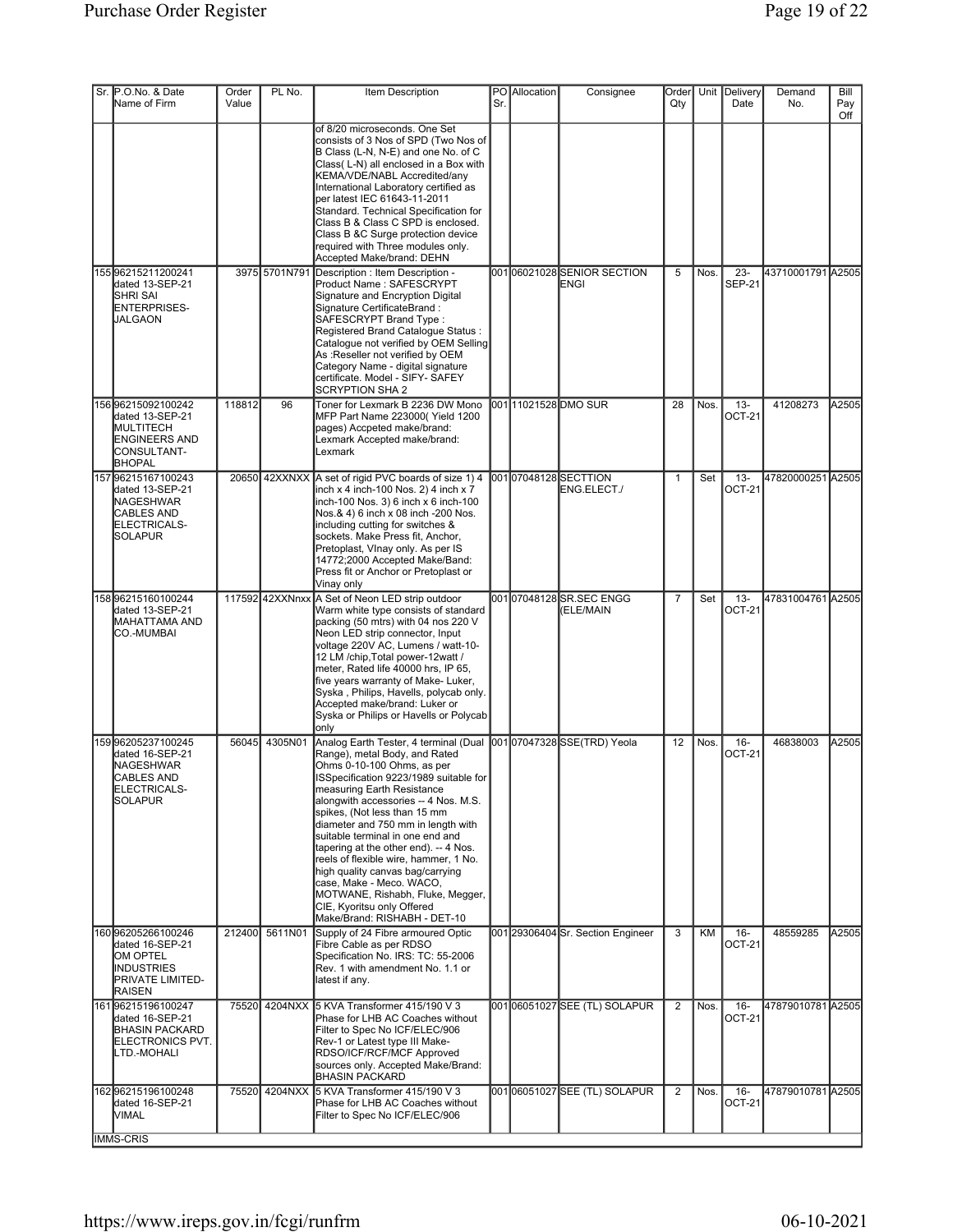| Sr. P.O.No. & Date<br>Name of Firm                                                                   | Order<br>Value | PL No.         | Item Description                                                                                                                                                                                                                                                                                                                                                                                                                                                                                                                                                                                                                                          | Sr. | PO Allocation              | Consignee                            | Order<br>Qty   |      | Unit Delivery<br>Date   | Demand<br>No.     | Bill<br>Pay<br>Off |
|------------------------------------------------------------------------------------------------------|----------------|----------------|-----------------------------------------------------------------------------------------------------------------------------------------------------------------------------------------------------------------------------------------------------------------------------------------------------------------------------------------------------------------------------------------------------------------------------------------------------------------------------------------------------------------------------------------------------------------------------------------------------------------------------------------------------------|-----|----------------------------|--------------------------------------|----------------|------|-------------------------|-------------------|--------------------|
| TRANSFORMER<br>CORPORATION-<br>MORADABAD                                                             |                |                | Rev-1 or Latest type III Make-<br>RDSO/ICF/RCF/MCF Approved<br>sources only. Accepted Make/Brand:<br>Vimal                                                                                                                                                                                                                                                                                                                                                                                                                                                                                                                                                |     |                            |                                      |                |      |                         |                   |                    |
| 16396215178100249<br>dated 16-SEP-21<br><b>SPARKZEAL</b><br>TECHNOLOGY-<br><b>SITAMARHI</b>          | 377160         | 6025NN         | Set consisting of 4 number of Android<br>Mobile App based Foot Plate<br>Inspection Device as per RDSO<br>Specification No TM/SM/326 dated<br>03.07.2012 (First Revision, August<br>2020) with External GPS and 1<br>number of TV Accessory with Ability<br>to connect with Foot Plate Inspection<br>Devices & Display the GPS Speed,<br>Route Data & Events on the TV<br>screen. Accepted Make/Brand:<br>SparkZeal Technology, Accepted<br>Model:SZT-FPIS Android based<br>application                                                                                                                                                                    |     |                            | 00129314403 SR.DEN/SOLAPUR           | $\mathbf{1}$   | Set  | $16 -$<br><b>OCT-21</b> | 44209184          | A2505              |
| 164 96215197100250<br>dated 16-SEP-21<br>IVIMAL<br>TRANSFORMER<br>CORPORATION-<br>MORADABAD          | 396480         | 4204NXX        | 60 KVA, 750V/415V, 3 Phase<br>Transformer 4 wire, vector<br>configuration- star/star as per RDSO<br>Spec. No.<br>RDSO/PE /SPEC/AC/0080-2007<br>(Rev.1) Amdt.2 RCF corr.1 & 2 or<br>Latest and with provision of copper<br>strips of size 25X4 mm in Place of<br>63A and 25 X 5 mm in place of 100<br>Amp HRC Fuses for LHB coaches<br>Make-RCF/MCF/ICF/RDSO.<br>Approved Sources Only. Accepted<br>Make/Brand: Vimal                                                                                                                                                                                                                                      |     |                            | 00106051028SEE (TL) SOLAPUR          | $\overline{2}$ | Nos. | $16 -$<br>OCT-21        | 47879009861 A2505 |                    |
| 16596205172100251<br>dated 16-SEP-21<br><b>PRIME MACHINE</b><br>TOOLS CENTRE-<br><b>SECUNDERABAD</b> | 159300         | 30XXN01        | Supply of SF6 gas leakage detector<br>meter suitable for CGL make CB /BM<br>in 132/25 KV AC system in Indian<br>Railways Traction Distribution<br>System , Make- CGL, ABB, EXTECH,<br>CPS, WIKA, ENERVAC only.<br>Accepted Make/Brand: Extech RD200                                                                                                                                                                                                                                                                                                                                                                                                       |     |                            | 001 29367204 SSE(TRD) BAP<br>Belapur | 6              | Nos. | $16 -$<br><b>OCT-21</b> | 46840005          | A2505              |
| 166 96215218200252<br>dated 17-SEP-21<br>YASH MARKETING,<br><b>MAHARASTRA</b>                        |                | 12225 8340NS69 | Cartridge - Printer Model<br>number/numbers for which<br>Compatible cartridge is suitable -<br>hpm72625hpm72630; Model of<br>Compatible cartridge - HP w1002yc<br>toner; Type of Cartridge -Toner; Make<br>of Compatible cartridge - HP; make -<br>HP only                                                                                                                                                                                                                                                                                                                                                                                                |     | 001 <b>03093051DOS</b> SUR |                                      | 3              | Nos. | $30 -$<br><b>SEP-21</b> | 42190069          | A2505              |
| 16796215169100253<br>dated 20-SEP-21<br>DIVKUNJ<br>ENTERPRISES-NI<br><b>MUMBAI</b>                   |                | 18290 4204NXX  | 3 KVAR Metalized polypropylene gas<br>filled, wavy cut three phase self<br>healing type capacitors, Rated at<br>480V, 50 Hz, Rated current 3.6 Amps.<br>Capacitor should have discharge<br>resistor- E and over pressure<br>disconnection suitable for capacitor<br>bank of LHB AC coach for improving<br>Power factor. equivalent to make<br>vishay part no ACMKPHD 480:3.3 &<br>EPCOS Part no. PHICAP-<br>B25671A080.& Shreem Part no.<br>AWGMKP 480:3.3 Confirming to IS:<br>13340 with ISI Mark. Make-Vishay,<br>EPCOS, Shreem or any other<br>equivalent capacitor confirming to IS<br>13340 with ISI mark. Accepted<br>Make/Brand: Shricap/yashcap  |     |                            | 00106051028SEE (TL) SOLAPUR          | 50             | Nos. | $20 -$<br><b>OCT-21</b> | 47879009651 A2505 |                    |
| 168 96215168100254<br>dated 20-SEP-21<br><b>IDIVKUNJ</b><br>ENTERPRISES-NI<br>MUMBAI                 |                | 14750 4204NXX  | 1 KVAR Metalized polypropylene gas<br>filled, wavy three phase self healing<br>type capacitors. Rated at 480V. 50Hz,<br>Rated current 1.2 Amps, capacitor<br>should have discharge resistor- E and<br>over pressure disconnection. as<br>suitable for capacitor bank of LHB AC<br>coach for improving Power factor.<br>equivalent to make Vishay Part no-<br>ACMKPHD 480, EPCOS, Part no.<br>PHICAP-B25671R4012A080 &<br>Shreem part no. AWGMKP 480:01<br>Conforming to IS: 13340 with ISI<br>Mark. Make- Vishay, EPCOS,<br>Shreem or any other equivalent<br>capacitor confirming to ISI 13340 with<br>ISI mark. Accepted make/brand:<br>Shricap/yashcap |     |                            | 00106051028SEE (TL) SOLAPUR          | 50             | Nos. | $20 -$<br><b>OCT-21</b> | 47879009551 A2505 |                    |
| 169996215193200255<br>dated 22-SEP-21<br><b>IMMS-CRIS</b>                                            | 280000         | 6299N01        | Digital Platform weighing scale<br>capacity 2000 KGS, Accuracy 200                                                                                                                                                                                                                                                                                                                                                                                                                                                                                                                                                                                        |     |                            | 00107473028SSE(TRD) BAP<br>Belapur   | 8              | Nos. | $15 -$<br><b>OCT-21</b> | 46840006          | A2505              |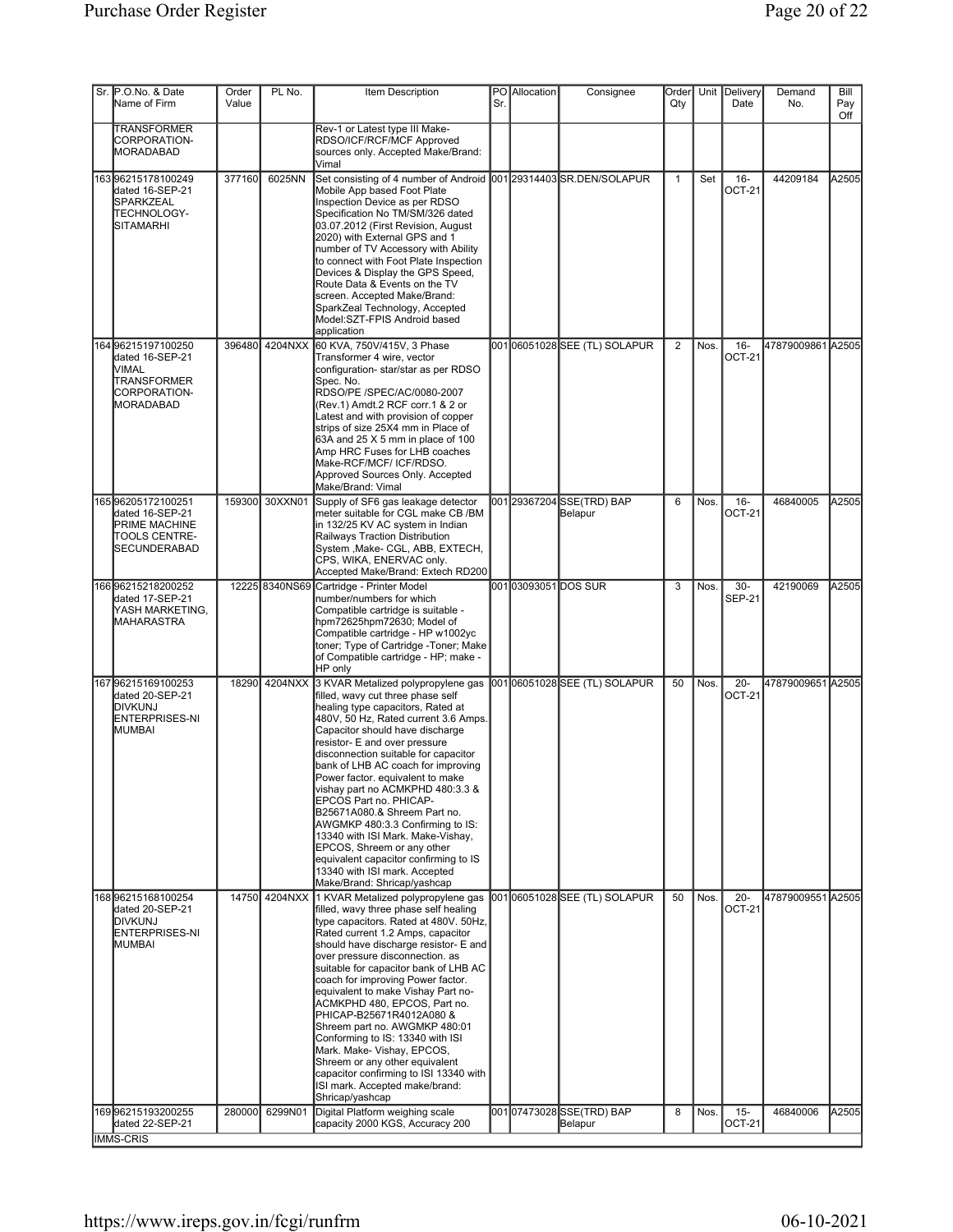| Sr. P.O.No. & Date<br>Name of Firm                                                                      | Order<br>Value | PL No.         | Item Description                                                                                                                                                                                                                                                                                                                                                                                                                                                                                                                                                                                                                                | Sr. | PO Allocation | Consignee                                    | Order<br>Qty |        | Unit Delivery<br>Date   | Demand<br>No.     | Bill<br>Pay<br>Off |
|---------------------------------------------------------------------------------------------------------|----------------|----------------|-------------------------------------------------------------------------------------------------------------------------------------------------------------------------------------------------------------------------------------------------------------------------------------------------------------------------------------------------------------------------------------------------------------------------------------------------------------------------------------------------------------------------------------------------------------------------------------------------------------------------------------------------|-----|---------------|----------------------------------------------|--------------|--------|-------------------------|-------------------|--------------------|
| NITIRAJ<br><b>ENGINEERS</b><br>LIMITED, Mumbai                                                          |                |                | GMS, Platform size 1M x1M with all<br>accessories Power supply 230 V with<br>battery backup of Make ACZEP,<br>Phoenix, ADORN, RITCO, NEXT<br>WAY, TITAN or similar.                                                                                                                                                                                                                                                                                                                                                                                                                                                                             |     |               |                                              |              |        |                         |                   |                    |
| 17096215200200256<br>dated 27-SEP-21<br>SAIKA GROUP,<br><b>CHANDIGARH</b>                               |                |                | 499540 30XXN381 HP intel core i5 10500 8 GB/ 1000 GB 001 06021028 SENIOR SECTION<br>HDD/ windows 10 professional brand.<br>Model HP 280 G6 MT i5 10500 WIN<br>10P 813 V194 with complete<br>installation. Warranty- Min. 3 years<br>from the date of installation.                                                                                                                                                                                                                                                                                                                                                                              |     |               | ENGI                                         | 10           | Nos.   | $14 -$<br><b>DEC-21</b> | 43710001381 A2505 |                    |
| 17196215204100257<br>dated 28-SEP-21<br>POWER<br><b>TECHNOLOGIES</b><br>CORPORATION-<br>DEHRADUN        | 334530         | 5646NXX        | Supply of Green LED Signal Lamps<br>for Main Colour Light Signals for<br>Railway Signalling as per RDSO<br>specification<br>No.RDSO/SPN/199/2010 Rev1.0 with<br>latest amendments/version Accepted<br>Make/brand: PTC                                                                                                                                                                                                                                                                                                                                                                                                                           |     |               | 001 29333104 SIGNAL INSPECTOR<br><b>KWV</b>  | 35           | Nos.   | $27 -$<br><b>DEC-21</b> | 48521224          | A2505              |
| 17296215203100258<br>dated 28-SEP-21<br><b>POWER</b><br><b>TECHNOLOGIES</b><br>CORPORATION-<br>DEHRADUN | 245735         | 5646NXX        | "Supply of LED Signal Lighting Unit<br>with built in current regulator,<br>retrofittable in existing CLS units as<br>RDSO Specification no.<br>RDSO/SPN/153/2011/Rev.4.1 with<br>latest amendment for Subsidiary LED<br>Signal Lighting Unit : Calling ON. "<br>Accepted Make/Brand: PTC                                                                                                                                                                                                                                                                                                                                                        |     |               | 001 29333104 SIGNAL INSPECTOR<br><b>IKWV</b> | 35           | Nos.   | $27 -$<br><b>DEC-21</b> | 4852126           | A2505              |
| 17396215190100259<br>dated 28-SEP-21<br><b>MAYUR</b><br><b>COMPUTERS-</b><br><b>MUMBAI</b>              | 41312          | 5590NXX        | Lexmark Printer model No. B 2236<br>DW Toner Cartridge-OEM Brand for<br>which Compatible cartridge is UR<br>suitable-Lexmark, Printer Model<br>number/numbers for which<br>Compatible cartridge is suitable-<br>B2236dw, Yield of Compatible<br>artridge as per ISO/IEC:19752/2004<br>(E) for Bk & ISO/IEC:19798/2007(E)<br>for colour (C,M,Y& K individually)(No)<br>- 1200 , Product Class-Compatible<br>(Factory New) cartridge Accepted<br>Make/Brand: Lexmark                                                                                                                                                                              |     |               | 00112011651DSC/RPF/SOLAPUR                   | 10           | Nos.   | $28 -$<br>OCT-21        | 40927029          | A2505              |
| 174 96215194100260<br>dated 28-SEP-21<br>IYOKINS<br><b>INSTRUMENTS PVT</b><br>LTD-DELHI                 | 43568          | 4204NXX        | Multifunction Meter with User<br>programmable CT/PT ratio 5A or 1A<br>CT input for LV or HV networks, Input<br>voltage 100-600 V L-L Auxiliary<br>supply 12-60V AC/DC, Display: High<br>brightness 3 line 4 digits LED,<br>Size:96x96mm, flush mount type,<br>Accuracy class: 1.0 Measurement and<br>display parameters: VAF, KW,<br>KVAR, KVA, KWH, KVARH, KVAH,<br>PE, PA, MM, NC, THD, Run hours<br>and on hours suitable for mounting in<br>switch board cabinet of LHB power<br>cars, Make- Rishabh AE, Muller, L &<br>T, Socomec, ABB, Schnider, Yokins<br>only Accepted Make/Brand: Yokins,<br>Deviation: Auxiliary supply 12-48 V<br>DC |     |               | 00106051028SEE (TL) SOLAPUR                  | 10           | Nos.   | $28 -$<br><b>OCT-21</b> | 47879010471 A2505 |                    |
| 17596195106100261<br>dated 29-SEP-21<br><b>DECCAN SALES</b><br>CORPORATION-<br>SOLAPUR.                 | 48755          | 5650Nxx        | Rotary switch 2 position (way) 4 pole<br>10 Amp, Make:Kaycee,L&T,<br>Crompton only Accepted Make/Brand:<br>Kaycee, Accepted Model: 4S46B / YR<br>(Yellow Plate with Red Knob) or<br>4S46B / GB ( Gray Plate with Black<br>Knob)                                                                                                                                                                                                                                                                                                                                                                                                                 |     |               | 00107052128SIGNAL INSPECTOR<br><b>I</b> KWV  | 150          | l Nos. | $28 -$<br>NOV-<br>21    | 48528240          | A2505              |
| 17696215191100262<br>dated 29-SEP-21<br><b>ARJUN METALS</b><br>PVT. LTD.-JAIPUR                         | 289100         | 0101N00        | 10 KVA -1Phase Silent DG Set.<br>10KVA/8/KW SILENT Diesel<br>Generating set with acoustic<br>enclosure comprising of "Greaves"<br>Model No. G12 Radiator Cooled,<br>Diesel engine developing BHP at<br>1500 RPM, complete DG Set<br>controller with srcp panel coupled to<br>"NSM" alternator rated at 10<br>KVA/8KW 1PH D.G. at 230 Volts,<br>mounted on Channel Iron Base<br>Frame completed with batteries AVM<br>Pads, & Residential Silencer.                                                                                                                                                                                              |     |               | 001 29314404 SR.DEN/SOLAPUR                  | $\mathbf{1}$ | Nos.   | $29 -$<br>OCT-21        | 44209195          | A2505              |
| 17796215198100263<br>dated 29-SEP-21<br><b>POOJA</b><br>ENTERPRISES-<br><b>NAGPUR</b>                   |                | 266562 4204NXX | HI Lube Oil API CI 4 Plus Grade 15 W 001 06051028 SEE (TL) SOLAPUR<br>40 suitable for CPCB-II type Engine of<br>M/s Cummins, Greaves Cotton and<br>Kirloskar Diesel Engine of Power Car.<br>Make-Valvoline/ HPCL/ BPCL/IOCL<br>Only Accepted Make/brand: HPCL                                                                                                                                                                                                                                                                                                                                                                                   |     |               |                                              | 1800 LTR     |        | $29 -$<br><b>OCT-21</b> | 47879010571 A2505 |                    |
| <b>IMMS-CRIS</b>                                                                                        |                |                |                                                                                                                                                                                                                                                                                                                                                                                                                                                                                                                                                                                                                                                 |     |               |                                              |              |        |                         |                   |                    |